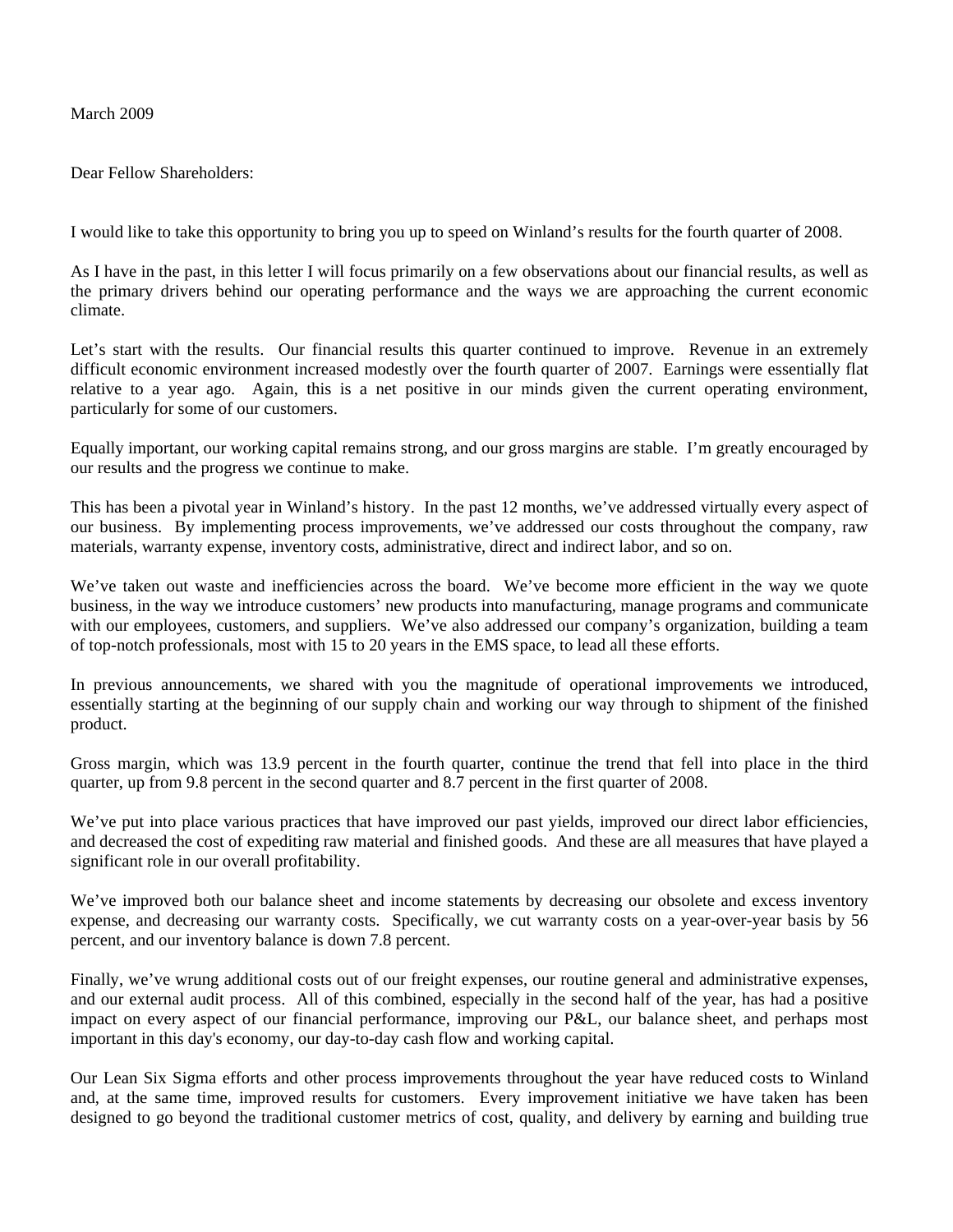partnerships based on trust, and complete confidence in the manufacturing, engineering, and supply chain solutions we deliver to our customers.

This includes everything from improving the way we turn around quotes to existing and prospective customers to the redesign of processes related to building prototypes and smoothly and efficiently transitioning customers' new products from engineering to manufacturing.

All these improvements wouldn't be possible if we weren't able to measure and monitor areas of improvement. In the past year, we have substantially enhanced our access to timely, relevant data that allows us to monitor our improvements in quality and efficiency, making adjustments as necessary.

We have also made big improvements in our document control process, allowing us to manage all design and documentation changes to optimize quality, cost, customer delivery and, ultimately, profitability.

As mentioned earlier, to help make all this happen we significantly strengthened our management team. We've hired two Senior Program Managers, a new Vice President of Operations and Supply Chain, a Senior Manufacturing Engineer, and we've promoted our existing Test Engineering Manager to Director of Operations.

To drive top line sales, as well as our broader customer and industry diversification process, we've hired a new Vice President of Sales, as well as two Regional Sales Managers for our proprietary business.

These individuals bring to your company the experience and industry best practices that are necessary to acquire and retain customers who will entrust their complex manufacturing, engineering, and supply chain needs to Winland.

Combined, all these efforts have had a big impact on our business, and both our employees and our customers have noticed. Since assuming this role about a year ago, I've seen this business change for the better on an almost daily basis. And moving forward, I can say that, in spite of the tough economic conditions, that Winland Electronics has more momentum, better business prospects, and a stronger business model than it ever has before.

As I look forward, I'm excited about our opportunities and believe that 2009 and beyond will bring continued success and further evidence that we're moving in the right direction.

Sincerely,

Thomas J. de Petra President and Chief Executive Officer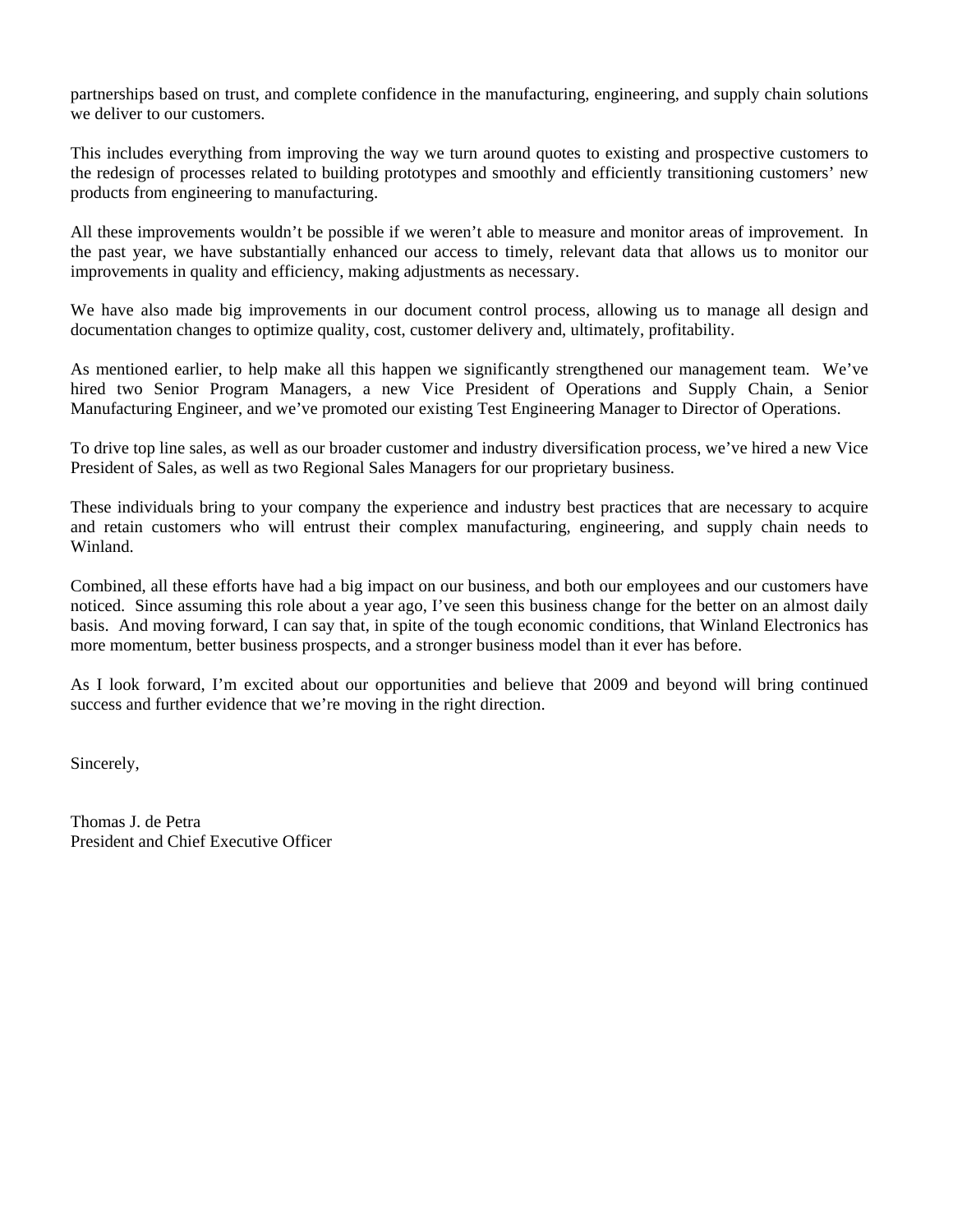## **UNITED STATES SECURITIES AND EXCHANGE COMMISSION**

Washington, D.C. 20549

# **FORM 10-K**

## ANNUAL REPORT PURSUANT TO SECTION 13 OR 15(d) OF THE SECURITIES EXCHANGE ACT OF 1934 For the fiscal year ended December 31, 2008

OR

## $\square$  TRANSITION REPORT PURSUANT TO SECTION 13 OR 15(d) OF THE SECURITIES EXCHANGE ACT OF 1934 For the transition period from  $\frac{1}{\sqrt{1-\frac{1}{n}}}\$  to  $\frac{1}{\sqrt{1-\frac{1}{n}}}\$

Commission File No.: 1-15637

# **WINLAND ELECTRONICS, INC.**

(Exact name of registrant in its charter)

Minnesota 41-0992135 (State or other jurisdiction of incorporation or organization) (IRS Employer Identification Number)

1950 Excel Drive, Mankato Minnesota 56001 (Address of principal executive offices) (Zip code)

Registrant's telephone number, including area code: (507) 625-7231

Securities registered pursuant to Section 12(b) of the Exchange Act:

Title of Each Class Name of Exchange Common Stock, \$.01 par value American Stock Exchange Preferred Stock Purchase Rights American Stock Exchange

Securities registered pursuant to Section 12(g) of the Exchange Act: None

Indicate by check mark if the registrant is a well-known seasoned issuer, as defined in Rule 405 of the Securities Act. Yes $\square$  No $\square$ 

Indicate by check mark if the registrant is not required to file reports pursuant to Section 13 or 15(d) of the Exchange Act. Yes $\Box$  No $\Box$ 

Indicate by check mark whether the registrant (1) has filed all reports required to be filed by Section 13 or 15(d) of the Securities Exchange Act of 1934 during the preceding 12 months (or for such shorter period that the registrant was required to file such reports), and (2) has been subject to such filing requirements for the past 90 days. Yes  $\overline{\boxtimes}$  No $\Box$ 

Indicate by check mark if disclosure of delinquent filers pursuant to Item 405 of Regulation S-K is not contained herein, and will not be contained, to the best of registrant's knowledge, in definitive proxy or information statements incorporated by reference in Part III of this Form 10-K or any amendment to this Form 10-K.  $\Box$ 

Indicate by check mark whether the registrant is a large accelerated filer, an accelerated filer, or a non-accelerated filer. See definition of "accelerated filer and large accelerated filer" in Rule 12b-2 of the Exchange Act).

Large accelerated filer  $\square$  Accelerated filer  $\square$  Non-accelerated filer  $\square$  Smaller Reporting Company  $\square$ 

Indicate by check mark whether the registrant is a shell company (as defined in Rule 12b-2 of the Exchange Act). Yes $\Box$  No $\Box$ 

The aggregate market value of the Common Stock held by non-affiliates as of June 30, 2008 was \$5,109,544 based on the closing sale price of the Issuer's Common Stock on such date.

There were 3,669,148 shares of Common Stock, \$.01 par value, outstanding as of March 9, 2009.

DOCUMENTS INCORPORATED BY REFERENCE PURSUANT TO RULE 12b-23: Portions of the Company's Proxy Statement for its 2009 Annual Meeting are incorporated by reference into Part III.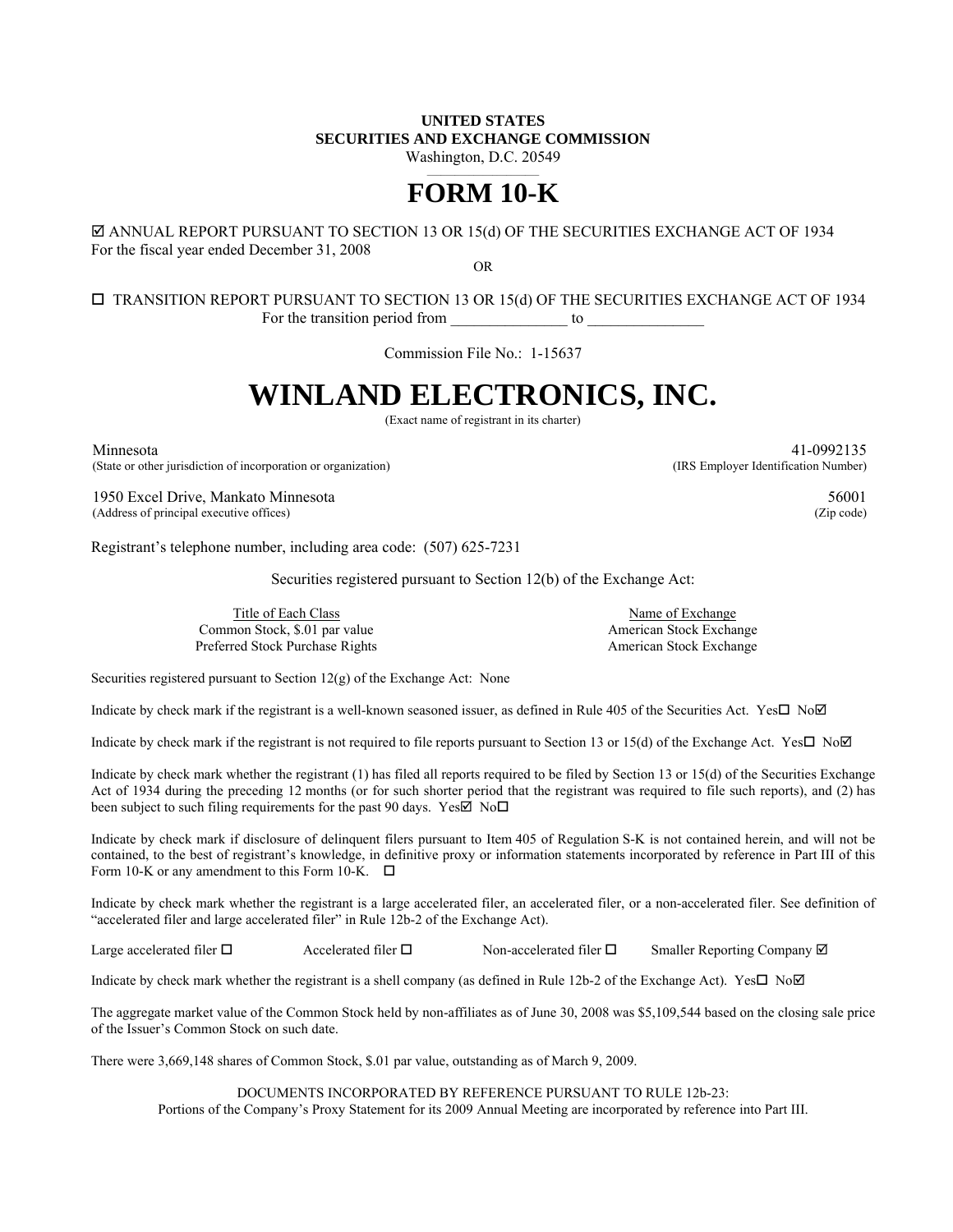## **TABLE OF CONTENTS**

PART I

ITEM 1. DESCRIPTION OF BUSINESS.

ITEM 1A. RISK FACTORS.

ITEM 1B. UNRESOLVED STAFF COMMENTS.

ITEM 2. DESCRIPTION OF PROPERTY.

ITEM 3. LEGAL PROCEEDINGS.

ITEM 4. SUBMISSION OF MATTERS TO A VOTE OF SECURITY HOLDERS.

PART II

 ITEM 5. MARKET FOR REGISTRANT'S COMMON EQUITY, RELATED STOCKHOLDER MATTERS AND ISSUER PURCHASES OF EQUITY SECURITIES.

ITEM 6. SELECTED FINANCIAL DATA.

 ITEM 7. MANAGEMENT'S DISCUSSION AND ANALYSIS OF FINANCIAL CONDITION AND RESULTS OF OPERATION.

 ITEM 7A. QUANTITATIVE AND QUALITATIVE DISCLOSURES ABOUT MARKET RISK. ITEM 8. FINANCIAL STATEMENTS AND SUPPLEMENTARY DATA.

 ITEM 9. CHANGES IN AND DISAGREEMENTS WITH ACCOUNTANTS ON ACCOUNTING AND FINANCIAL DISCLOSURE.

ITEM 9A. CONTROLS AND PROCEDURES.

ITEM 9B. OTHER INFORMATION.

PART III

ITEM 10. DIRECTORS AND EXECUTIVE OFFICERS OF THE REGISTRANT.

ITEM 11. EXECUTIVE COMPENSATION.

ITEM 12. SECURITY OWNERSHIP OF CERTAIN BENEFICIAL OWNERS AND

MANAGEMENT AND RELATED STOCKHOLDER MATTERS.

ITEM 13. CERTAIN RELATIONSHIPS AND RELATED TRANSACTIONS.

ITEM 14. PRINCIPAL ACCOUNTANT FEES AND SERVICES.

ITEM 15. EXHIBITS AND FINANCIAL STATEMENT SCHEDULES

SIGNATURES

EXHIBIT INDEX

Consent of McGladrey & Pullen LLP

Certification of CEO Pursuant to Section 302

Certification of CFO Pursuant to Section 302

Certification of CEO Pursuant to Section 906

Certification of CFO Pursuant to Section 906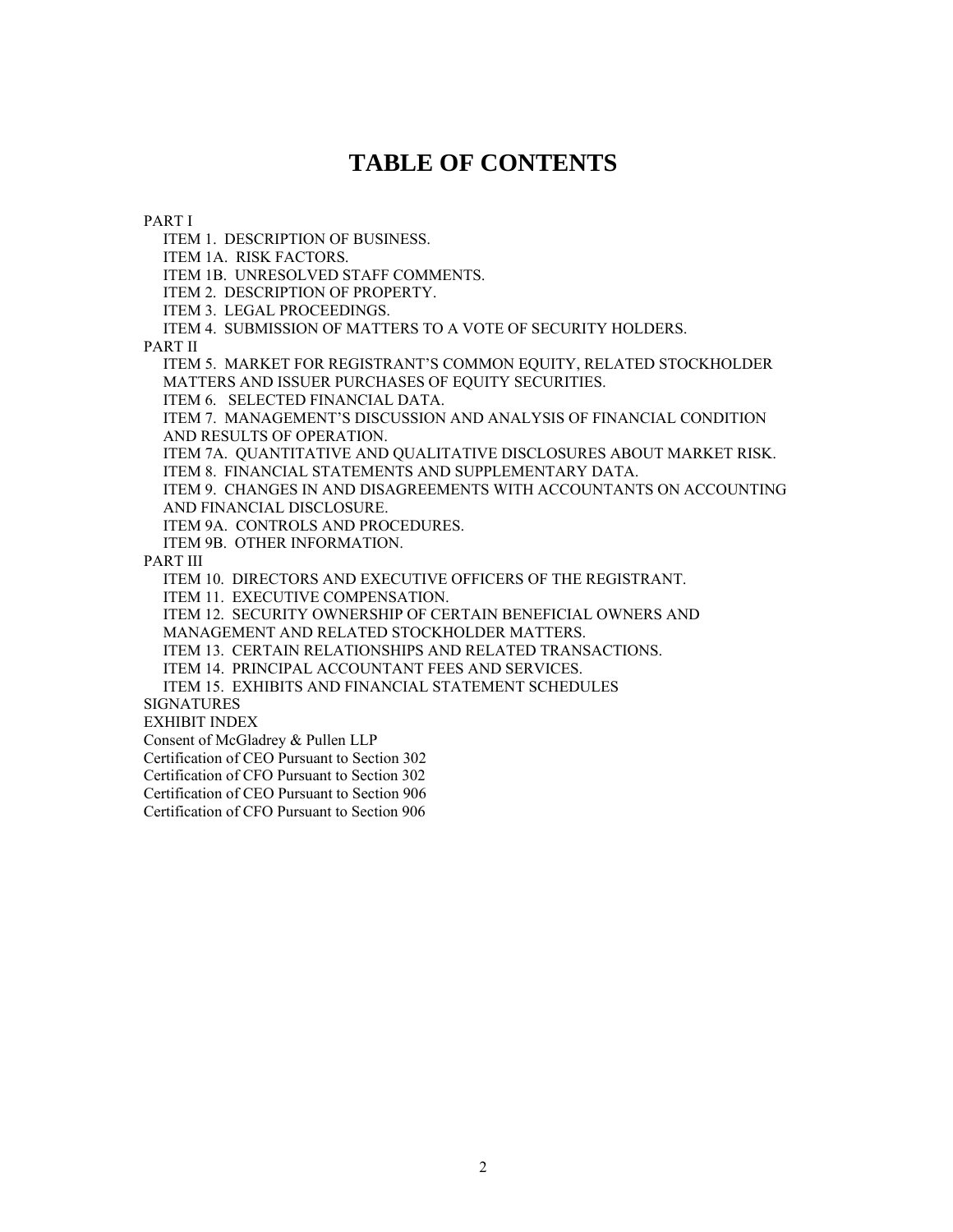## **PART I**

## **ITEM 1. DESCRIPTION OF BUSINESS**

#### **General**

Winland Electronics, Inc. ("Winland" or the "Company") was incorporated as a Minnesota corporation in October 1972. Winland designs and manufactures custom electronic controls and assemblies primarily for original equipment manufacturer ("OEM") customers, providing services from early concept studies through complete product realization. Revenues from OEM customers provided 88.2% of Winland's total revenue in 2008. Winland continues to maintain a presence in the security/industrial markets with the sales of its own line of proprietary environmental security/industrial products, which accounted for 11.8% of Winland's total revenue in 2008.

#### **Segments**

Winland designs, produces and distributes products in two segments defined as "Electronic Manufacturing Services ("EMS") for OEM Customers" and "Proprietary Products," primarily for the security/industrial markets.

Winland's EMS segment consists of the design and manufacture of printed circuit board assemblies and higher level products sold mainly to OEM customers. Winland offers complete solutions to OEM customer needs by providing value-added services that complement its contract manufacturing capabilities. This is part of a "concept to product realization" strategy, the elements of which may include product concept studies, product design, printed circuit board design, design for manufacturing, higher level assembly and box build, repair service, and legacy support. These services differentiate Winland from many of its competitors and are intended to increase customer satisfaction, confidence, and loyalty. Winland views EMS customers as strategic partners and works to provide these partners with high level customer care and technical services.

Winland's Proprietary segment represents an established family of environmental security and industrial products that can monitor critical environments including simple and sophisticated microprocessor and mechanically controlled sensors and alarms. These products monitor and detect critical environmental changes, such as changes in temperature or humidity, water leakage and power failures.

The Company's remaining activities are included in "Other". Unallocated corporate level expenses, which include costs related to the administrative functions performed in a centralized manner and not attributable to particular segments (e.g., executive compensation expense, accounting, human resources and information technology support), are reported in the reconciliation of the segment totals to consolidated totals as "Other" items.

#### **Distribution**

Winland markets its design and manufacturing services to prospective OEM customers primarily through direct sales and marketing efforts to promote its services and uncover new opportunities. Winland's management believes that its direct sales force effectively provides Winland an opportunity to gain market share in targeted market segments within the EMS industry. One of Winland's key marketing and growth objectives is to form long-term business partnerships with prospective OEM customers by working directly with the customer to provide design and manufacturing value propositions and fulfillment strategies that align with the customer's products and business models, thereby creating a degree of technological interdependence between Winland and its customer. With this in mind, Winland has worked to identify new OEM customers that need a broad range of EMS services in addition to their manufacturing needs. Winland plans to achieve continued growth in EMS sales by providing its OEM customers a strong value proposition, with a customer intimate strategy that is centered in exceptional service, application specific technical expertise, exceptional quality and a strategic business model alignment.

Winland markets its proprietary products through dealers and wholesalers, in-house direct marketing and sales efforts, instrumentation catalogs, and national and regional trade expositions. Currently, Winland sells its environmental security/industrial products through a distribution network predominantly located in the United States as well as in Canada,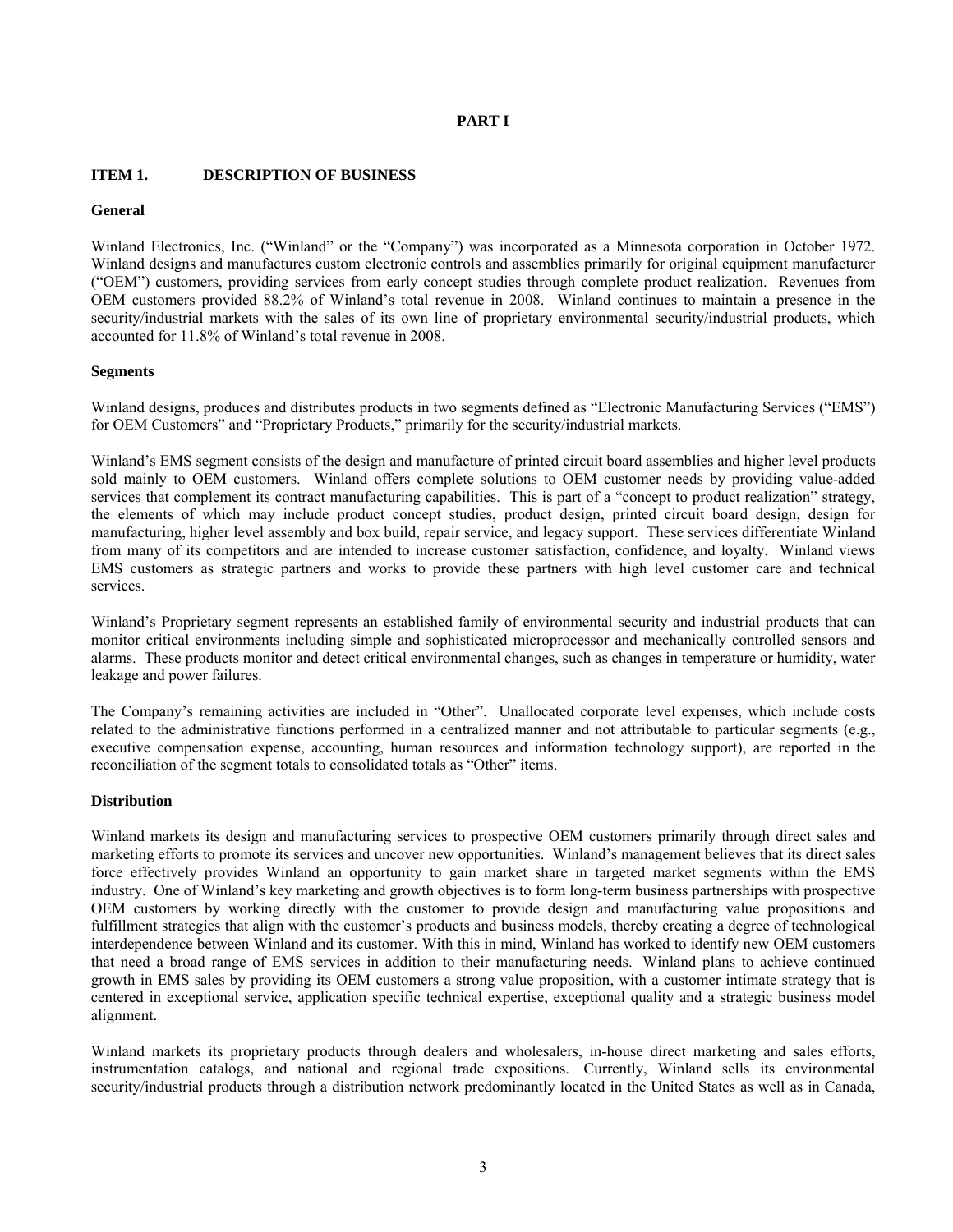Mexico, and Europe. Winland continues to explore opportunities to expand into additional markets with its proprietary product lines, as well as designing new products.

#### **Competition**

Winland's business includes the design and manufacture of custom electronic controls and assemblies for OEM customers and the development and marketing of proprietary security/industrial products. The competition for the contract design and manufacturing services Winland offers is very competitive, both domestically and internationally. To enhance its ability to compete effectively, Winland continues to invest in the development of its work force and technically advanced design, production and test equipment. Winland distinguishes itself from many of its competitors by offering full service strategic fulfillment solutions to its contract design and manufacturing customers.

Significant competitive factors in this market include development and design expertise, quality of manufacturing, price, capacity, strategic alignment and company reputation. Winland believes that it performs favorably with respect to these competitive factors in the markets it serves. Winland's competitors with operations in Asia can offer more aggressive pricing, and have greater capacity, than it does. Competition among the security/industrial products has increased in the last several years as additional companies have introduced competing products.

Significant competitive factors in the market for security/industrial products include product effectiveness and features, price, reliability and company reputation. Winland believes that it competes favorably with respect to product effectiveness, features, price and reliability. However, given its size and relatively small presence in this market, many of its competitors have an advantage by being larger, better-known and better-financed.

#### **Source of Raw Materials**

Raw material components and some subassemblies are purchased from outside vendors, monitored through a vendor qualification process and inspected in accordance with Winland's inspection policies before being incorporated into products. Certain purchased components and subassemblies are manufactured to design specifications furnished by Winland, while others are standard off-the-shelf items. Winland utilizes multiple sources for the off-the-shelf components, but generally maintains only one source for the items manufactured to design specifications. However, alternative sources are available should our existing source be unable to perform. In addition to manufacturing its own products, Winland has contracted with companies to provide both finished goods assemblies and component assemblies designed to their specifications.

#### **Significant Customers**

Winland has worked to develop long-term, mutually beneficial relationships with its OEM customers. Due to the nature of Winland's contract manufacturing relationships, there is a significant degree of dependence between these customers and Winland. Net sales to XATA Corporation (XATA) were \$9.5 million, or 33.2% of total net sales in 2008 and \$6.7 million, or 19.2% of total net sales in 2007. XATA is a Minnesota based onboard fleet management solutions provider for the trucking industry. Net sales to Select Comfort Corporation (Select) were \$4.5 million, or 15.9% of total net sales in 2008 and \$6.9 million, or 20.0% of total net sales in 2007. Select Comfort is a Minnesota based air-sleep system manufacturer in the bedding industry. Net sales for Fluke Corporation (Fluke) were \$3.2 million, or 11.0% of total net sales in 2008 and \$6.4 million, or 18.5% of total net sales in 2007. Fluke is a global leader in the manufacture of compact, professional electronic test tools, and is based in Washington. No other customer equaled or exceeded 10% of net sales for 2008 or 2007.

During the fourth quarter of 2008, Select notified Winland of its intentions to let the Master Supply Agreement between the companies expire on March 20, 2009. Select indicated it would be transitioning back to a single source supplier other than Winland for its electronic assemblies. After initial transition discussions, Winland proposed an accelerated plan with Select and its single source supplier to sell raw and finished goods inventory specific to Select, to the new supplier by the end of February 2009. The plan reduces Winland's costs associated with Select transitioning to a single source supplier as well as mitigates the risk of supply chain interruptions for Select during what could have been a lengthy transition. As of December 31, 2008, Winland reduced its inventory values for raw and finished goods specific to Select by 14.5% or \$134,000 to its estimated net realizable value.

In 2008, approximately 48.8%, or \$1.6 million of all of the Company's proprietary products sales were to one of the world's largest security products distributors, up from 43.4%, or \$1.3 million in 2007.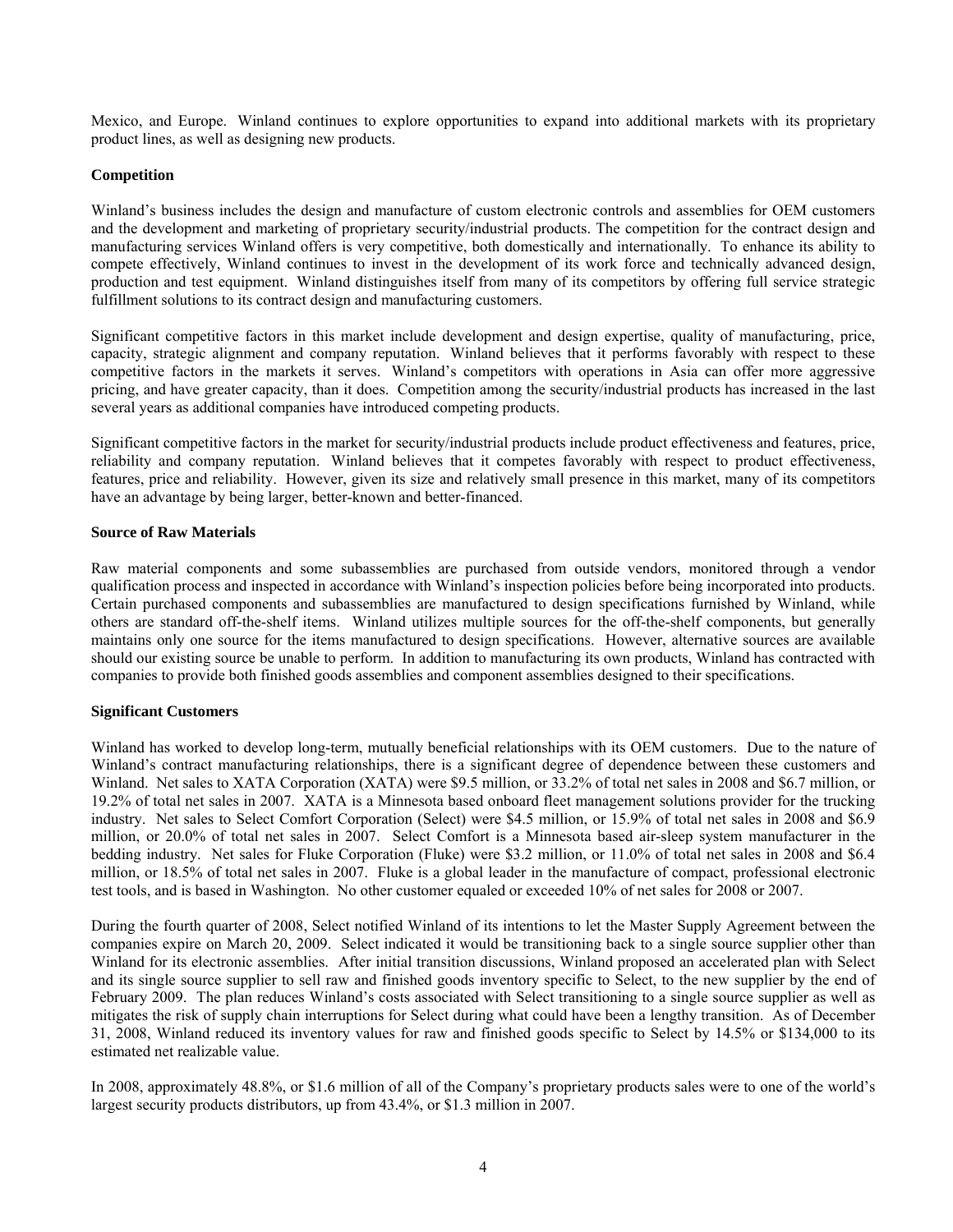Winland derived less than 1% of its revenues from sales outside the United States for the years ended December 31, 2008 and 2007.

#### **Patents, Trademarks and Licenses**

Winland holds federal trademark registrations for marks used in its business as follows: WATERBUG, TEMP ALERT, ENVIRONMENTAL SECURITY and ENVIROALERT.

#### **Research and Development**

Throughout 2008, Winland worked to provide complete product realization services to its OEM customers for design of industrial and medical products to be manufactured by Winland. Winland's product realization services include: product requirements specification; analog and digital circuit design, low power radio frequency design; embedded software design; mechanical design, 3D modeling, and custom enclosure design; printed circuit board design, rapid prototyping, production test equipment development, design for testability and design for manufacturability. Winland believes that with its internal engineering capability and approved outside engineering consultants it will be able to meet the current needs of its customer base. OEM customer R&D programs generated \$1,041,000 of net sales in 2008 compared to \$714,000 of net sales in 2007. In addition, Winland spent \$309,000 in 2008 developing or improving its proprietary products compared to \$765,000 in 2007. This decrease in R&D was related to the completion of a new product release in early 2008.

#### **Personnel**

At December 31, 2008, Winland had 122 employees (106 full time and 16 part time). During 2008 and 2007, Winland also used temporary labor services during peak production times. Winland is not subject to a collective bargaining agreement and considers its relations with its employees to be good.

## **ITEM 1A. RISK FACTORS**

Based on current and known information, Winland believes that the following identifies the most significant risk factors that could affect its business. However, the risks and uncertainties Winland faces are not limited to those discussed below. There could be other unknown or unpredictable economic, business, competitive or regulatory factors, including factors that Winland currently believes to be immaterial, that could have material adverse effects on Winland's financial position, liquidity, and results of operations. Past financial performance may not be a reliable indicator of future performance and historical trends should not be used to anticipate results or trends in future periods.

You should consider the following risk factors, in addition to other information presented or incorporated by reference into this Annual Report on Form 10-K in evaluating our business and your investment in us.

#### *Winland is dependent on a small number of customers.*

Winland's Electronic Manufacturing Services (EMS) product sales are dependent on a small number of original equipment manufacturer (OEM) customers with the top two customers together representing 44% of total Company sales. Accordingly, Winland is dependent on the continued growth, viability and financial stability of its largest customers, which consist of original equipment manufacturers of fleet management global positioning systems (GPS) and test and precise measurement equipment. Winland generally does not obtain firm, long-term purchase commitments from its customers, and has often experienced reduced lead times in customer orders. Customers may cancel their orders, change production quantities, and delay production for a number of reasons. Uncertain economic conditions have resulted, and may continue to result, in some of Winland's customers delaying the delivery of some of the products manufactured for them and placing purchase orders for lower volumes of products than previously anticipated. Cancellations, reductions, or delays by a significant customer or by a group of customers have harmed, and may continue to harm, Winland's results of operations by reducing the volumes of products manufactured, as well as by causing a delay in the recovery of its expenditures for inventory in preparation for customer orders and lower asset utilization resulting in lower gross margins.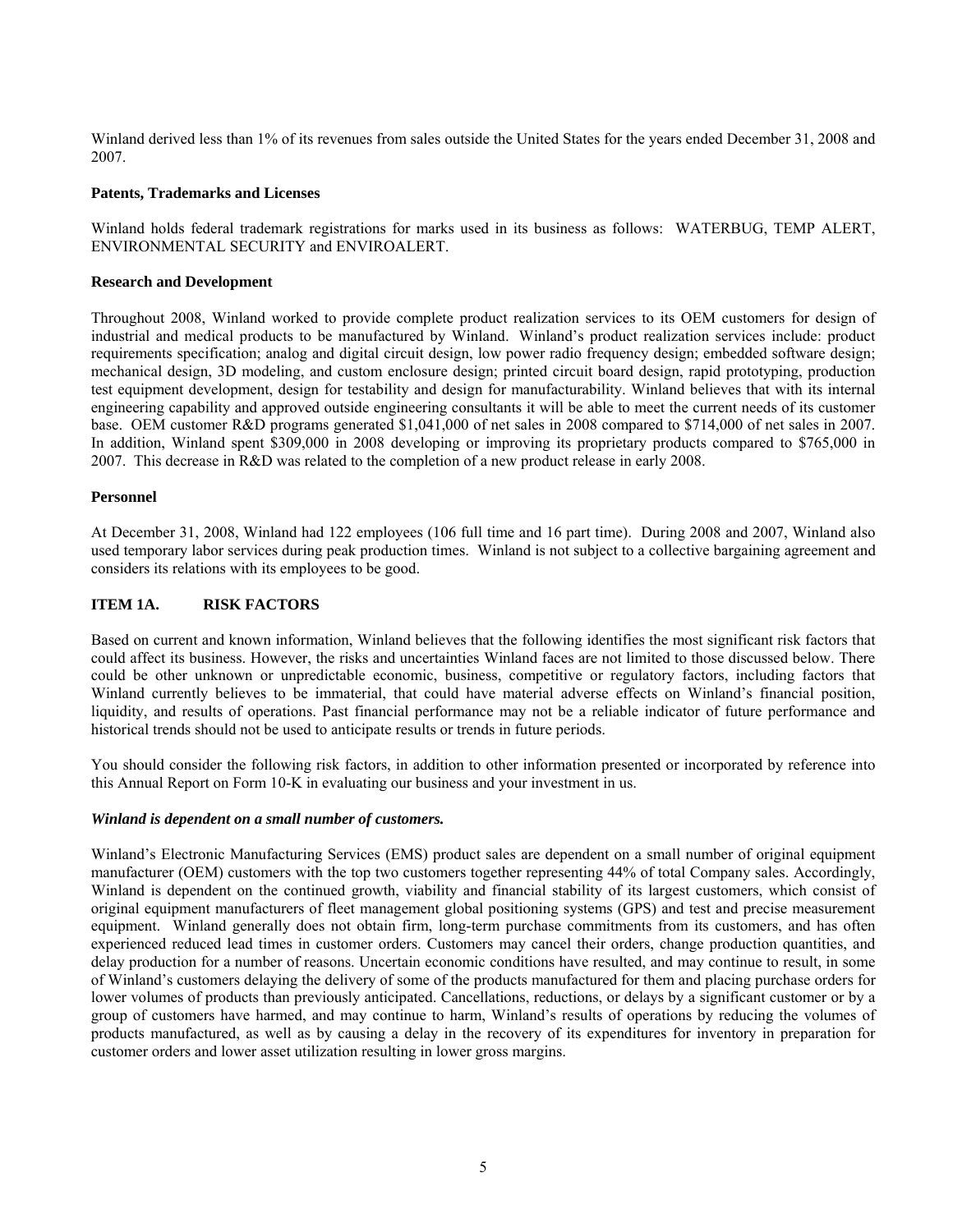#### *Winland is subject to intense competition in the EMS industry.*

Winland competes against many providers of electronics manufacturing services. Certain competitors have substantially greater resources and geographically diversified United States and international operations. Winland may also be at a competitive disadvantage with respect to price when compared to manufacturers with lower cost structures and enhanced volume supplier purchasing capability. Accordingly, to compete effectively, Winland must continue to provide technologically advanced manufacturing services, maintain strict quality standards, respond flexibly and rapidly to customers' design and schedule changes and deliver products on a reliable basis at competitive prices. Customers may cancel their orders, change production quantities or delay production. Start-up costs and inefficiencies related to new or transferred programs can adversely affect operating results and such costs may not be recoverable if such new programs or transferred programs are cancelled.

## *Winland's operating results may vary significantly from period to period.*

Winland experiences fluctuations in its operating results. Some of the principal factors that contribute to these fluctuations are: Winland's effectiveness in managing manufacturing processes, costs and availability of components so that components are available when needed for production, while mitigating risks of purchasing inventory in excess of immediate production needs; the degree to which Winland is able to utilize its available manufacturing capacity; changes in the cost and availability of components, which often occur in the electronics manufacturing industry and which affect Winland and its ability to meet delivery schedules; and changes in demand for Winland's products. Results of operations in any period, therefore, should not be considered indicative of the results to be expected for any future period.

### *Winland's operating results, financial condition and cash flows may be adversely impacted by the affect the current global economic crisis has on its customers.*

The current economic crisis has severely impacted banks and other lenders, limiting the ability of many businesses to the access of credit markets. Winland's customers may choose to delay or postpone purchases of products from Winland until the economy and their businesses strengthen and this may affect its operating results, financial condition and delay and lengthen sales cycles. Winland cannot predict the timing, strength or duration of the recession. A prolonged recession or further decline in the global economy could have a material adverse affect on Winland's results of operations and financial condition.

#### *The current capital and credit market conditions may adversely affect our access to capital, cost of capital and business operations.*

The general economic and capital market conditions in the United States have deteriorated significantly and have adversely affected businesses access to capital as well as an increased cost of such capital. If the current economic conditions in the United States continue or become worse, Winland's cost of debt and equity capital and the access to capital markets could be adversely affected. Although Winland currently has access to \$3,214,000, pursuant to its line of credit agreement with M&I Bank, this line of credit expires in June 2009. Although M&I has granted one year extensions on the line of credit on identical terms in the past, there can be no assurance that M&I will do so in the future, and if it does grant extensions, there can be no assurance that the terms of such extensions will not be on terms that are more burdensome and/or costly to Winland.

#### *Internal control over financial reporting may not prevent or detect misstatements because of its inherent limitations.*

Winland requires effective internal control over financial reporting in order to provide reasonable assurance with respect to its financial reports and to effectively prevent fraud. Internal control over financial reporting may not prevent or detect misstatements because of its inherent limitations, including the circumvention or overriding of controls, or fraud. Therefore, even effective internal controls can provide only reasonable assurances with respect to the preparation and fair presentation of financial statements.

## **ITEM 1B. UNRESOLVED STAFF COMMENTS**

**None.**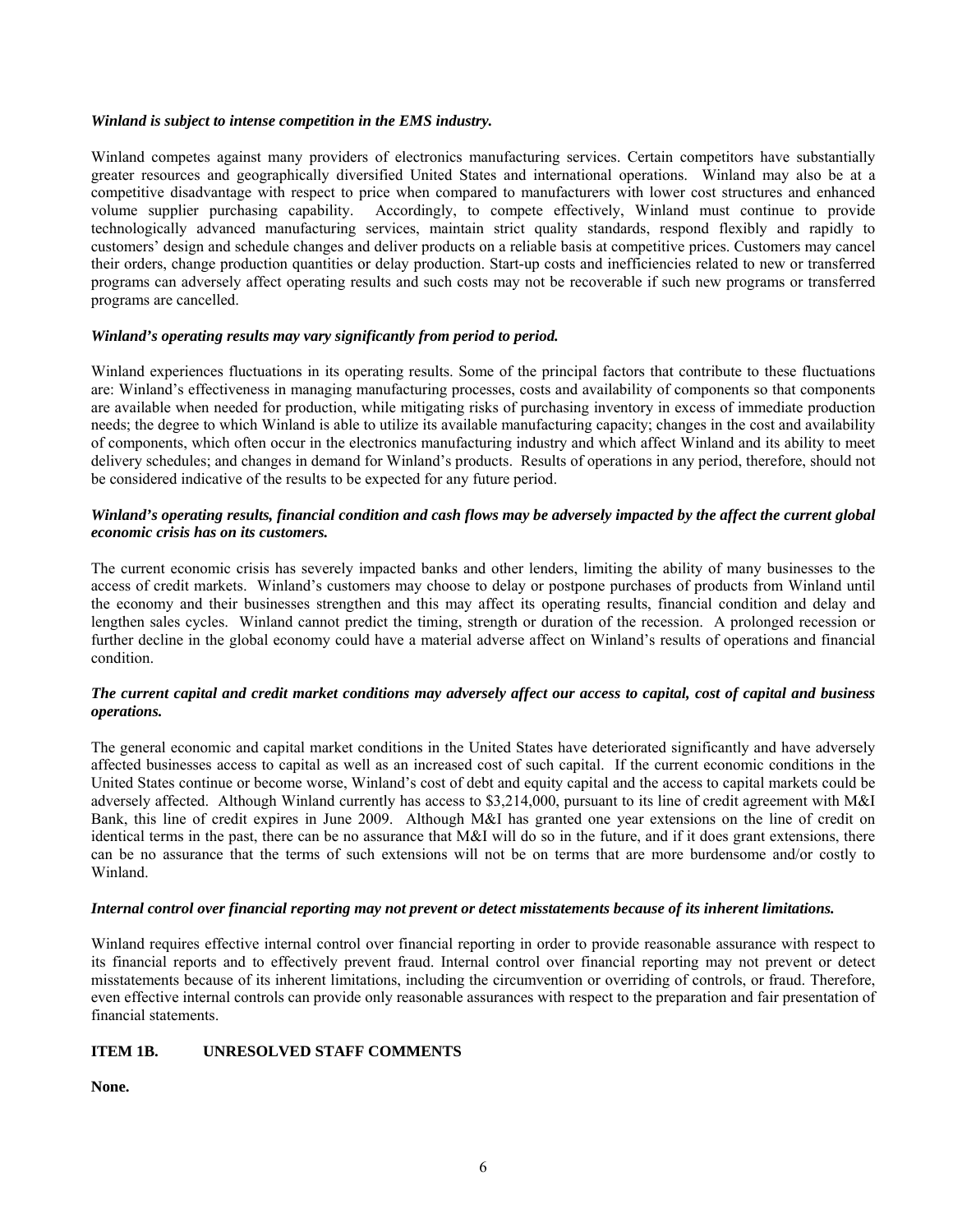## **ITEM 2. DESCRIPTION OF PROPERTY**

Winland owns its office and manufacturing facility located in Mankato, Minnesota. The 58,000 square foot building consists of 32,500 square feet of manufacturing space, 10,000 square feet of warehouse space and 15,500 square feet of office space, and, all of which is used by Winland. Management believes the current facility adequately supports its current and near future operations. Management carries insurance on its property and believes it is adequately covered. The office and manufacturing facility has a gross book value of \$3,050,000 and is subject to a mortgage with an aggregate debt of \$649,000 as of December 31, 2008.

## **ITEM 3. LEGAL PROCEEDINGS**

None.

#### **ITEM 4. SUBMISSION OF MATTERS TO A VOTE OF SECURITY HOLDERS**

None.

#### **EXECUTIVE OFFICERS OF THE COMPANY**

The name and ages of all of the Company's executive officers and the positions held by them are listed below.

| <b>Name</b>         | Age | <b>Position</b>                                      |
|---------------------|-----|------------------------------------------------------|
| Thomas J. de Petra  | 62  | President and Chief Executive Officer                |
| Glenn A. Kermes     | 48  | Executive Vice President and Chief Financial Officer |
| Warren E. Mitchell  | 48  | Vice President of Operations and Supply Chain        |
| David A. Kuklinski  | 47  | Vice President of Sales and Marketing                |
| Gregory W. Burneske | 47  | Vice President of Engineering                        |

*Thomas J. de Petra* was appointed CEO and President on May 6, 2008, and has been a Director of the Company since 1994. He is the founder and president of Vantage Advisory Services LLC, providing management consulting and business advisory services. While serving as a self-employed management consultant during the past 12 years, Mr. de Petra has served in various interim executive officer roles. He also served as Chief Executive Officer of Nortech Forest Technologies, Inc., a publicly traded company, from February 1996 to June 1997.

*Glenn A. Kermes* has served as the Company's Chief Financial Officer since October 2, 2006 and was promoted to Executive Vice President on January 9, 2009. Between September 2004 and June 2006, Mr. Kermes served as Vice President and Chief Financial Officer of Ross Manufacturing, a manufacturer of frozen dessert equipment in Escanaba, Michigan. From January 2004 to September 2004, Mr. Kermes served as the North American Controller for the Kendro Division of SPX Corporation, a publicly traded consumer goods company. Mr. Kermes served as Worldwide Operations Controller of the Hand Tools Division of Newell Rubbermaid, a publicly traded consumer goods company with manufacturing operations, from July 2002 to January 2004; and he served as Controller for Continental Teves, an automotive tier one supplier, from June 2000 to July 2002. Prior to June 2000, Mr. Kermes served in financial positions with various companies.

*Warren E. Mitchell* joined the Company in February 2008 as its Executive Supply Chain Leader and was promoted to Vice President of Operations and Supply Chain in June 2008. From April 2005 to June 2007, Mr. Mitchell served as Head of Worldwide Supply Chain Management for HiRel Systems. From March 2001 to April 2005, Mr. Mitchell served as Vice President Worldwide Supply Chain Management/Strategic Materials for Pemstar an EMS provider. Prior to that, Mr. Mitchell held engineering and operational management positions at several large multi-national Electronic companies.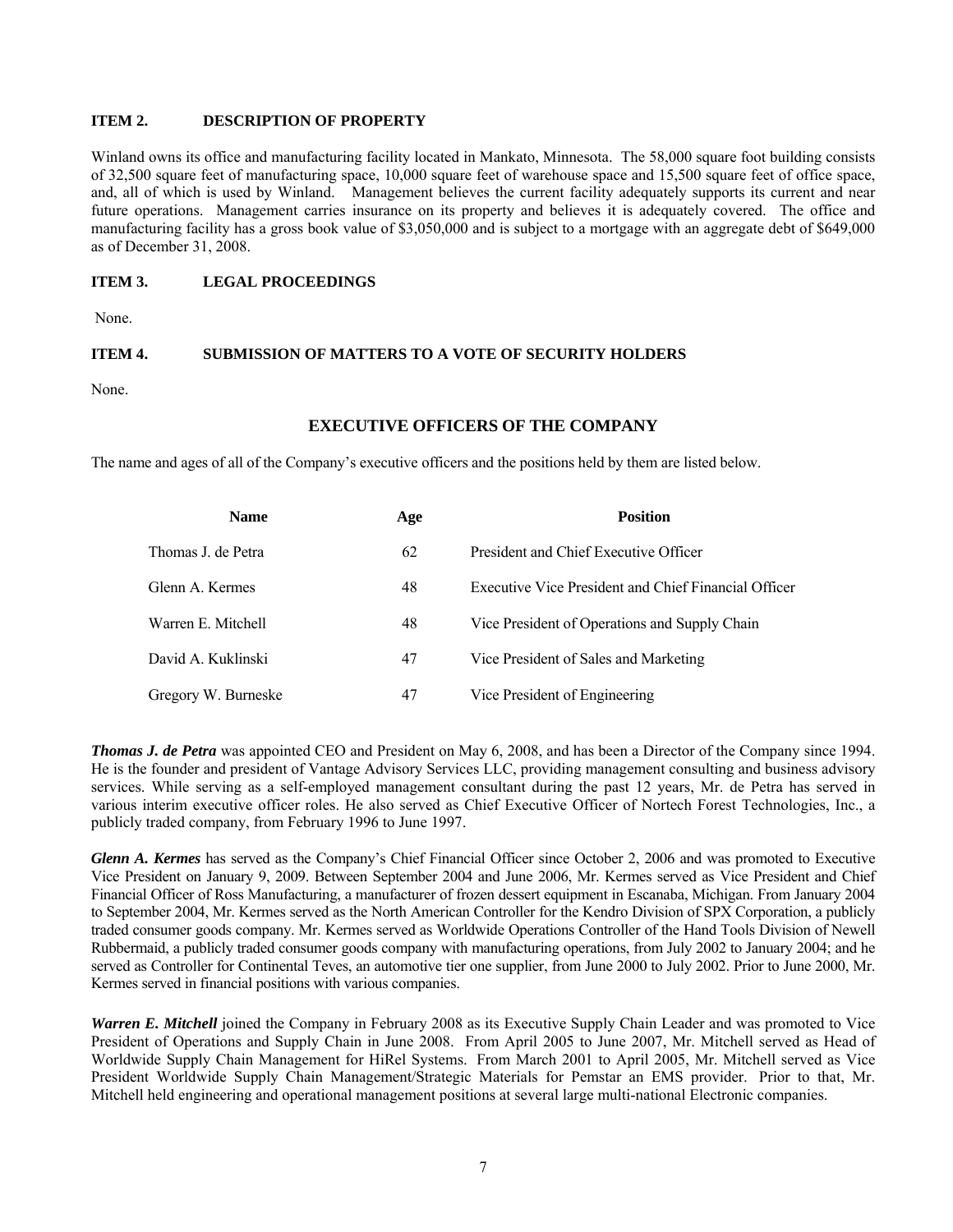*David A. Kuklinski* joined the Company in September of 2008 as Director of Sales and Marketing and was promoted to Vice President of Sales and Marketing in December 2008. From July 2007 to September 2008, Mr. Kuklinski served as Business Development Director for ATS Automation an industrial and medical repetitive equipment manufacturer. From March 2005 to March 2006, Mr. Kuklinski served as Business Development Director for Solectron Corporation. From May 2002 to December 2004, Mr. Kuklinski served as Business Development Director for Jabil Circuit, Inc. an EMS provider. From August 1992 to May 2002, Mr. Kuklinski served as Business Development Director and various other positions for Benchmark Electronics Inc. an EMS provider.

*Greg Burneske* joined the Company in May of 2004 as the Director of Engineering Services and on January 3, 2006 was promoted to Vice President of Engineering. Prior to joining Winland, he was Manager of Analog and RF Systems Group with Plexus Corp., a top tier contract manufacturer with product development capability. During his tenure at Plexus, Mr. Burneske was responsible for managing new product development with an emphasis on wireless medical device development, as well as design process quality, operations and new business development efforts. Mr. Burneske's product development experience includes industrial, consumer, automotive, wireless and medical devices.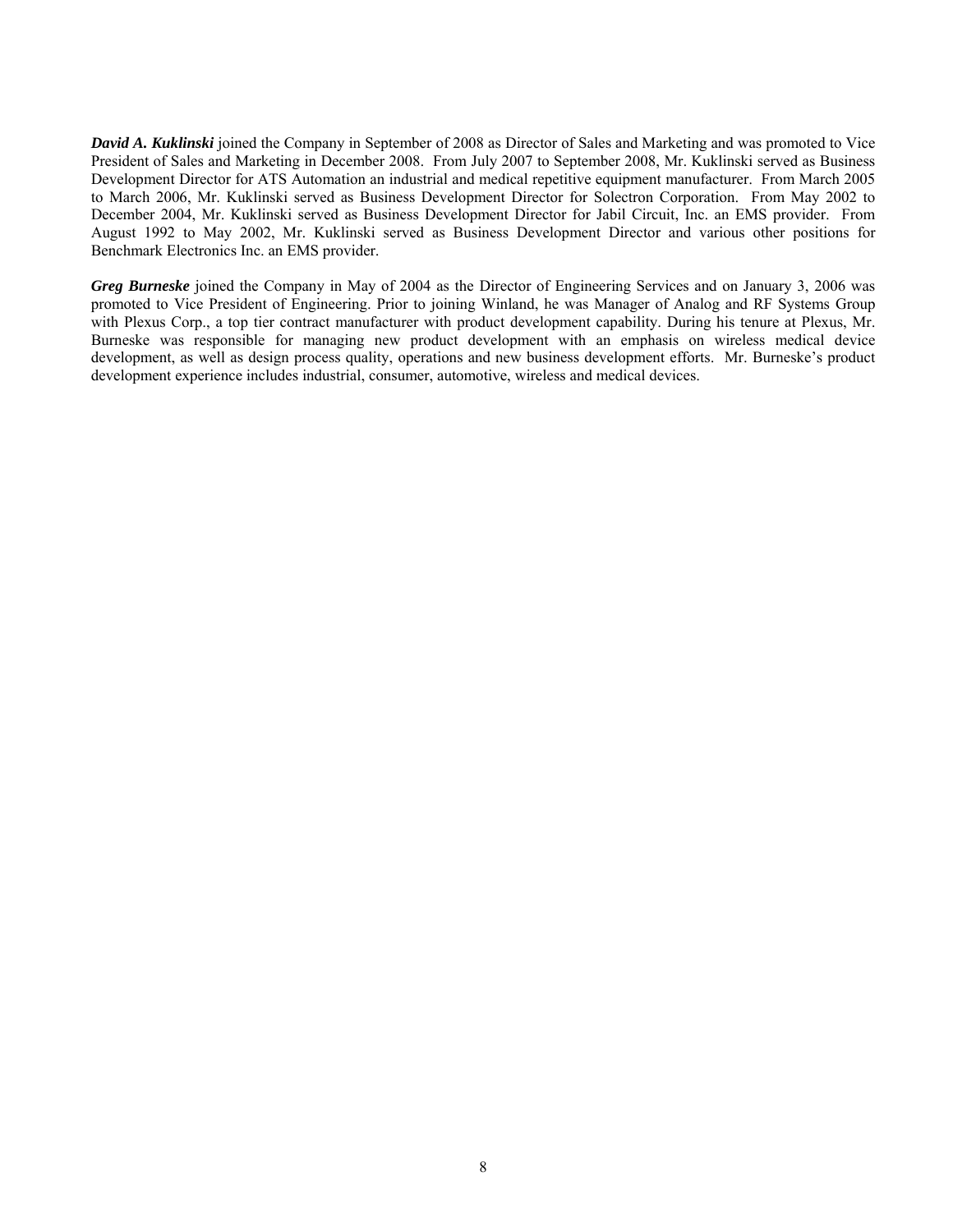#### **PART II**

#### **ITEM 5. MARKET FOR REGISTRANT'S COMMON EQUITY, RELATED STOCKHOLDER MATTERS AND ISSUER PURCHASES OF EQUITY SECURITIES**

Winland's Common Stock is listed on the American Stock Exchange ("AMEX") under the symbol WEX. The following table sets forth the high and the low market closes, as reported by AMEX during 2008 and 2007.

| Fiscal Year Ended December 31, 2008 | Low |      | High |      |  |
|-------------------------------------|-----|------|------|------|--|
| First Quarter                       | \$  | 1.95 | S    | 2.44 |  |
| Second Ouarter                      | \$  | 1.52 | S    | 2.08 |  |
| Third Quarter                       | \$  | 0.89 | S    | 1.60 |  |
| Fourth Ouarter                      | \$  | 0.39 | S    | 0.95 |  |
| Fiscal Year Ended December 31, 2007 |     | Low  |      | High |  |
| First Quarter                       | \$  | 3.30 | S    | 4.71 |  |
| Second Quarter                      | \$  | 3.13 | S    | 3.71 |  |
| Third Quarter                       | \$  | 2.00 | S    | 3.25 |  |
| Fourth Quarter                      | \$  | 2.11 | \$   | 2.83 |  |

On March 9, 2009, the fair market value of Winland's Common Stock was \$0.45 based on the closing sale price quoted by AMEX on that date. As of December 31, 2008, Winland had approximately 389 registered shareholders of record.

Winland has never paid cash dividends on its Common Stock. The Board of Directors presently intends to retain earnings for use in its business and does not anticipate paying cash dividends on Common Stock in the foreseeable future. Any future determinations as to the payment of dividends will depend on the financial condition of Winland, restrictive debt covenants and such other factors as are deemed relevant by the Board of Directors.

#### **ITEM 6: SELECTED FINANCIAL DATA**

**None.** 

## **ITEM 7: MANAGEMENT'S DISCUSSION AND ANALYSIS OR PLAN OF OPERATION**

## **EXECUTIVE SUMMARY**

#### *Organizational Realignment*

Following a January 2008 CEO transition; we initiated a significant organizational realignment of our manufacturing, operations and materials groups late in the first quarter. The objective of the realignment was to improve financial performance by reducing inefficiencies in manufacturing and operations, improving quality and on-time delivery to customers, enhancing customer retention and improving our customers' overall experience with Winland. This realignment required building a more experienced, effective leadership team by attracting new talent with extensive experience in the EMS industry, better utilizing existing talent and providing the team with more timely and relevant data to monitor and manage the business. During the first half of 2008, our leadership team was tasked to establish "best in class" manufacturing and operations practices and processes that could support a high growth business model combining organic growth and future growth by acquisitions. The result was the first phase of change initiatives to enhance program management, information systems, documentation, new product introduction (NPI), quotation and inventory management. This organizational realignment was followed by the September 2008 hire of an experienced EMS sales professional, who was promoted to Vice President of Sales and Marketing in December 2008.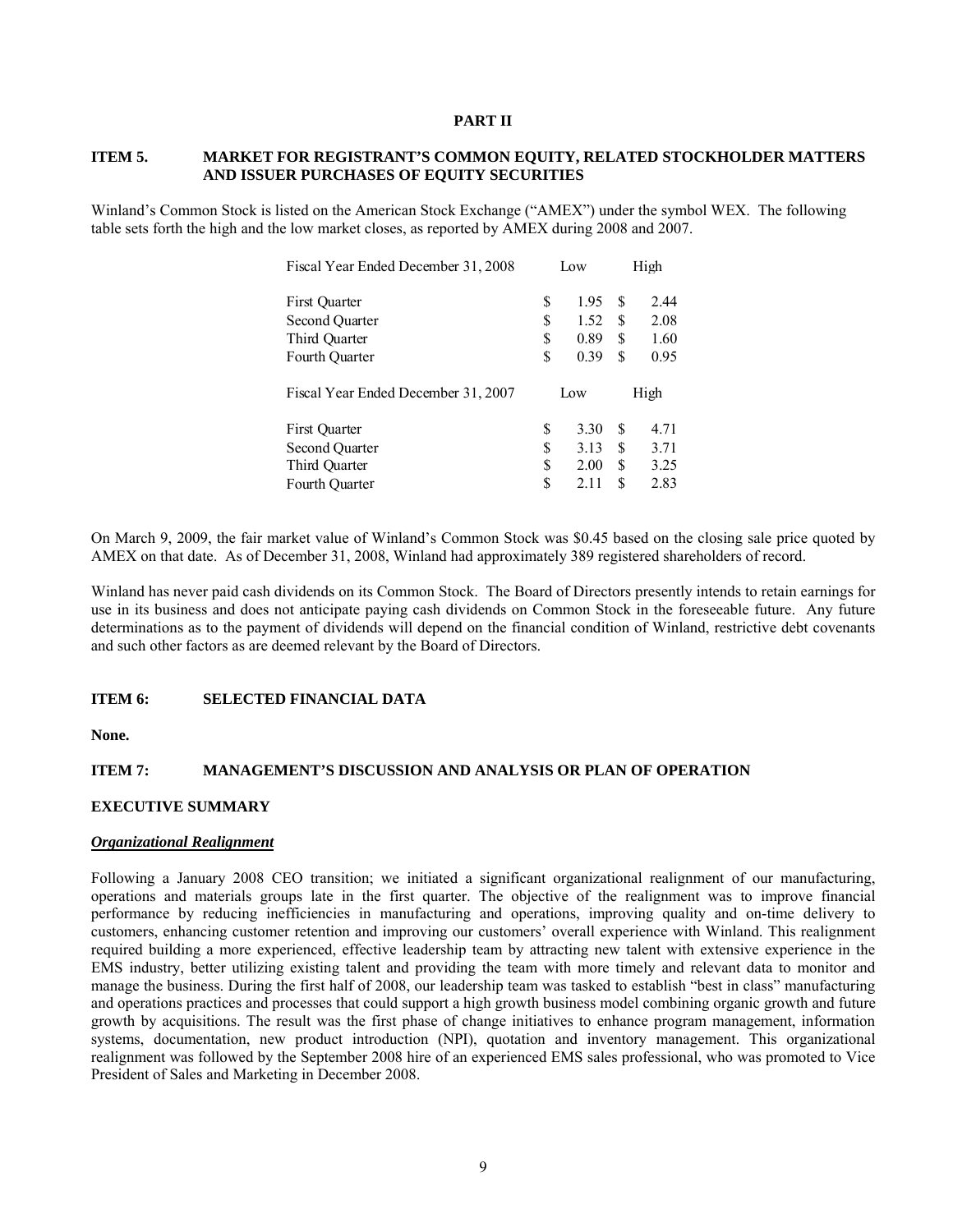During the third and fourth quarters of 2008, we further expanded productivity and quality enhancement programs through the adoption of formal Lean/Six Sigma manufacturing and focused investment in employee development programs. All such programs are designed to reduce variations in our manufacturing processes and reduce or eliminate negative variances in the cost of labor and materials compared to estimated costs.

## *Evidence of Operational Improvements and Leadership Team Changes on Third and Fourth Quarter Financial Performance*

Both long lead-times for the procurement of many electronic components, as well as the long sales cycles associated with OEM customers changing electronic supply chain partners can delay by many months the financial impact of operational improvement programs and leadership team changes. However, improvement programs related to program management, quality and waste elimination that were initiated during the year enabled us to reduce warranty expense and obsolete inventory expense by nearly \$1 million in 2008 compared to the previous year. Overall operational improvements enabled us to maintain gross profit margin performance at a level state, despite a reduction of net sales of approximately \$6 million from 2007.

## *Sales Efforts*

Under the leadership of our new Vice President of Sales and Marketing, we continue our efforts to expand and further diversify our EMS customer portfolio which currently includes products in the transportation, industrial, instrumentation, medical, telecom and consumer market sectors. We will continue to be proactive and strategic in understanding current and prospective customer's business models, global design and manufacturing fulfillment needs and business drivers to improve the success of the customer with their respective product market share as well as strengthening our position with each customer and growth within targeted market segments.

Our design engineering capability continues to be a significant differentiator from EMS providers similar to our size, and helps customers lower costs and mitigate the risk of manufacturing new products by tightly integrating design engineering, prototyping, test engineering and the manufacturing process. During 2008, we completed a major engineering design project for a new customer, and transitioned that product into manufacturing. The customer engaged our design engineering department for a second design project that is slated to commence manufacturing in the first quarter of 2009. In addition, we have three other engineering design customers whose projects are expected to transition to Winland manufacturing in 2009.

During the fourth quarter, we established new marketing programs for Winland's proprietary products and realigned sales responsibilities for both domestic and international sales activities by creating separate eastern and western sales regions. In addition, we hired an experienced eastern sales manager and, subsequent to year end, hired a second sales professional to manage the western region.

As of December 31, 2008, our OEM customers had placed purchase orders with an aggregate value of \$12.6 million for delivery during 2009. For comparative purposes, we had purchase orders with an aggregate value of \$16.1 million as of September 30, 2008, \$15.1 million as of June 30, 2008, \$11.4 million as of March 31, 2008 and \$17.4 million as of December 31, 2007. Historically, we receive additional build-to-order and recurring blanket orders from our current OEM customers for future production and engineering services. While the value and timing of purchase orders can vary during the year, our order backlog is down primarily due to Select Comfort's expiring contract and timing of purchase orders received from another significant customer.

## *A Decrease in Sales*

The positive impact of existing customer growth, new customer relationships and design engineering projects are being offset by the combined effect of declining orders from two of our three largest customers during 2008 totaling \$5.6 million, and the lack of approximately \$4.3 million of sales which occurred in 2007 from two customers whose expectations and business management systems did not align well with our value proposition.

## **RESULTS OF OPERATIONS – 2008 vs. 2007**

The Company reported a net loss of \$1,028,000 or \$0.28 per basic and diluted share for the twelve months ended December 31, 2008 compared to the \$263,000 net loss or \$0.07 per basic and diluted share for the same period in 2007. The increase in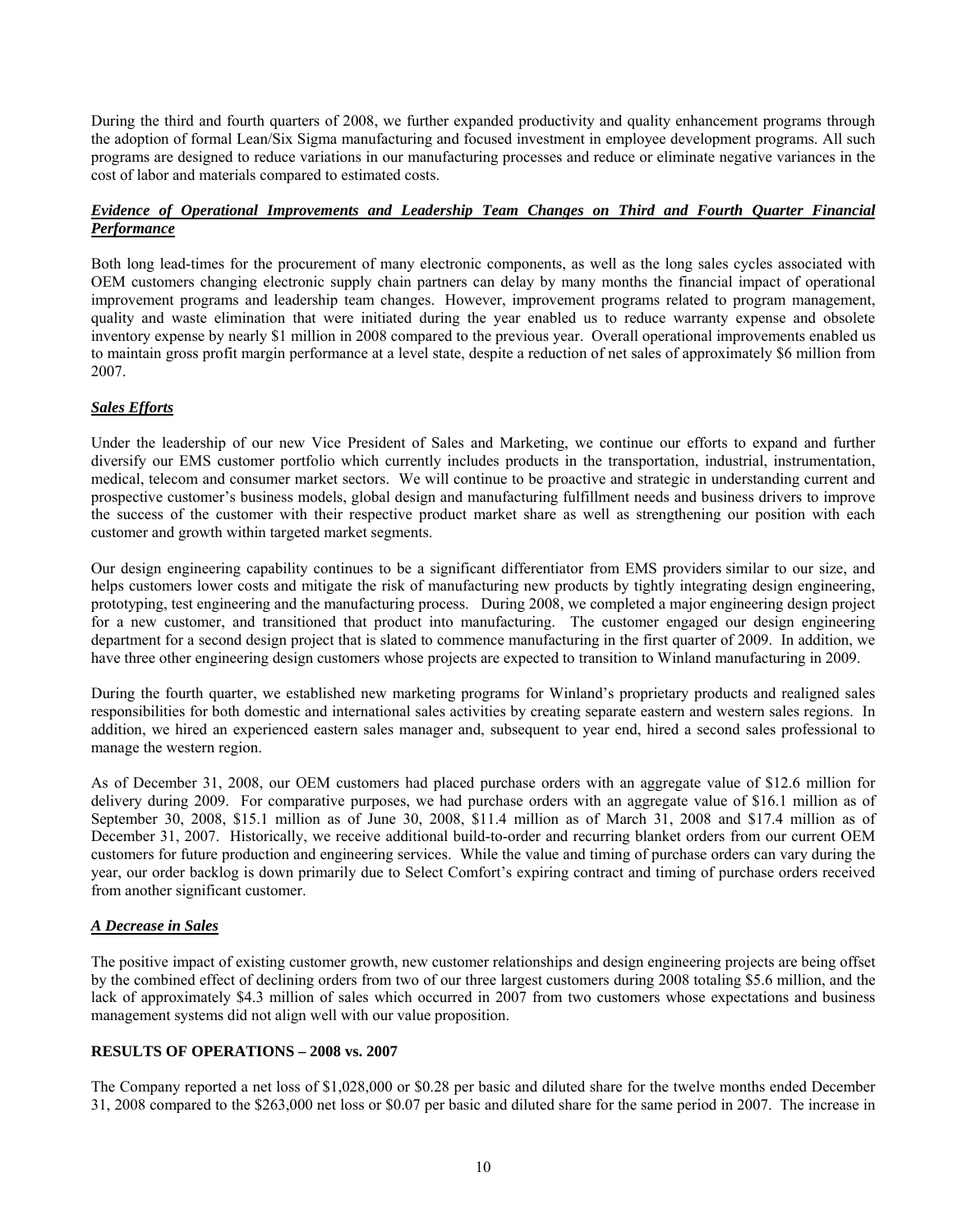net loss was driven by a \$6,081,000 decrease in net sales compared to a year ago. Under utilization of manufacturing fixed costs due to lower sales was the primary reason for the increased loss.

## *Net Sales*

Net sales for the twelve months ended December 31, 2008 were \$28,665,000 down \$6,081,000 or 22% compared to the same period in 2007. EMS net sales declined 20%, or \$6,289,000 to \$25,295,000 during 2008, compared to a year ago. Of this decrease, \$5,648,000 is due to decreased customer demand from two of our three largest customers. In addition, phase out of sales from two customers caused sales to decline \$4,270,000 compared to the same period a year ago. These reductions were offset in part by increased sales of \$2,840,000 to our largest customer and sales to a new medical customer of \$964,000. Proprietary Products net sales rose 7% to \$3,281,000, a \$206,000 increase compared to a year ago. Sales to our largest distributor were up \$266,000 compared to 2007.

## *Operating Loss*

The Company reported an operating loss of \$1,017,000 and \$620,000 for the years ended December 31, 2008 and 2007, respectively. Gross margin percentage of 12.2% in 2008 was consistent with the 12.1% reported for 2007. Year over year gross margin consistency was the result of significantly reduced warranty and obsolescence expenses of \$909,000, reductions in wages and benefits of \$130,000 and lower depreciation expenses of \$66,000. These reductions offset the under utilization of manufacturing fixed costs for 2008.

The Company's EMS segment operating income was down \$660,000 or 37.5% to \$1,099,000 for 2008 compared to operating income reported a year ago primarily due to decreased sales and the underutilization of manufacturing fixed costs. EMS gross margins were 7.3% and 7.8% for 2008 and 2007, respectively. Included in the gross margin percentage of 7.3% are two specific charges totaling \$379,000. The first of these specific reserves relate to the valuation adjustment of \$134,000 on inventory expected to be sold to Select Comfort's single source supplier. The other reserve relates to a customer who, due to a lack of payment history and future finished goods purchase orders, management determined the customer will not be able to honor its obligations to the Company. As a result, the Company reserved for one hundred percent (100%) of both of this customer's delinquent aged receivables of \$102,000 and raw and finished goods inventories of \$143,000 as of December 31, 2008.

The Company's Proprietary Products segment operating income decreased \$173,000 for 2008, to \$127,000 compared to a year ago. Increased manufacturing costs caused gross margins to fall from 50.9% in 2007 to 40.7% in 2008. Additionally, operating income was reduced by increased salaries expense, travel related expenses and advertising expenses offset by reduced new product development expenses.

For 2008, General and Administrative expenses decreased \$374,000 due to reduced salaries expense, professional fees, consulting expense and travel related expenses partially offset by business and occupation tax expense. The reduced salaries expense was related to the CEO severance package included in the December 31, 2007 financial statements. These expenses are shown as "Other" as discussed in Note 2 to the Financial Statements.

## *Interest Expense and Other, Net*

Interest expense and other consists primarily of interest expense and miscellaneous income. Interest expense for 2008 was \$126,000 compared to \$261,000 during the same period a year ago. This decrease relates to the reduced usage of the Company's revolving line-of-credit during 2008 compared to 2007.

## *Income Tax*

Winland records a tax valuation allowance when it is more likely than not that it will not be able to recover the value of its deferred tax assets. During 2008, Winland recorded a \$271,000 tax valuation allowance related to its deferred tax assets. For 2008, the Company recognized income tax benefit of \$89,000, primarily the result of the valuation allowance on its net deferred tax assets. As discussed in Note 6 to the Financial Statements, income tax benefits were calculated using an estimated annual blended federal and state income tax rate of (8)% and (67)% for 2008 and 2007, respectively.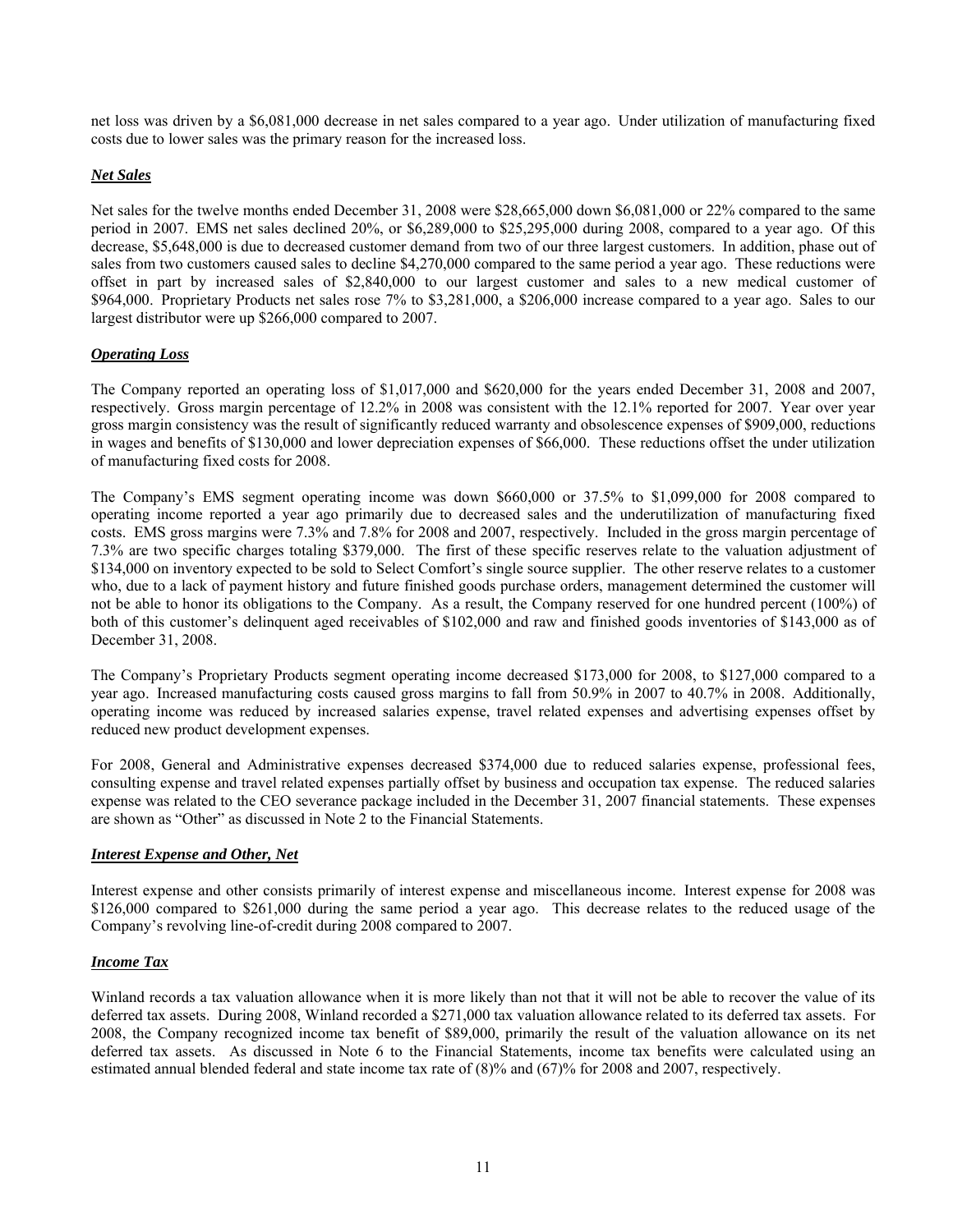## **LIQUIDITY AND CAPITAL RESOURCES**

For 2008, the Company's operating activities used cash of \$74,000 as its net operating loss and changes in working capital were almost entirely offset by non-cash adjustments for depreciation, stock compensation and deferred taxes. In comparison, operating activities provided cash of \$3,833,000 from the reduction of accounts receivable and inventory balances offset by decreases in accounts payable for 2007. Cash used in investing activities was used to acquire capital equipment with a book cost of \$237,000 and \$228,000 for 2008 and 2007, respectively. Cash of \$512,000 and \$660,000 for 2008 and 2007, respectively, was used to pay down long term debt. For 2007, \$1,924,000 of cash was used to pay down the Company's revolving line-of-credit. Cash provided from the exercise of stock options and issuance of common stock was \$27,000 and \$51,000 for 2008 and 2007, respectively.

The current ratio was 2.8 to 1 at December 31, 2008 and 3.1 to 1 at December 31, 2007. Working capital equaled \$6.0 million on December 31, 2008, compared to \$7.0 million on December 31, 2007.

On June 30, 2008 Winland extended its revolving credit agreement to June 30, 2009. No advances were outstanding on the revolving credit agreement at December 31, 2008 or 2007. At December 31, 2008, \$3,193,000 was available for borrowing under the terms of this agreement compared to \$4,000,000 available as of December 31, 2007.

Management believes that its cash balance, availability of funds under the line of credit agreement with M&I Bank, and anticipated cash flows from operations will be adequate to fund our cash requirements for working capital, investing and financing activities during the next twelve months assuming the line of credit is extended at June 30, 2009. Current conditions in the capital markets are uncertain; however, management believes the Company will have adequate access to capital markets to fund such cash requirements.

#### **CRITICAL ACCOUNTING ESTIMATES**

The preparation of financial statements in conformity with accounting principles generally accepted in the United States requires management to make estimates and assumptions that affect the reported amounts of assets and liabilities and related disclosure of contingent assets and liabilities at the date of the financial statements and the reported amounts of revenues and expenses during the reporting period. Winland cannot assure you that actual results will not differ from those estimates. Winland believes the following are the most critical judgments and estimates used in the preparation of its financial statements.

*Revenue Recognition.* In most cases, revenue is recognized from the sale of products and out of warranty repairs when the product is delivered to a common carrier for shipment and title transfers.

A portion of the Company's business involves shipping product to a primary customer's location where it is held in a separate warehouse. Revenue is recognized when that customer notifies Winland that the inventory has been removed from the warehouse and title to the product is transferred.

Revenue recognition occurs for engineering design services as services are completed. Winland has an agreement with one particular customer to amortize the cost of engineering design services as part of the piece part cost of the manufactured unit. For the years ended December 31, 2008 and 2007, the customer has paid Winland approximately \$31,000 and \$181,000, respectively for these services which have yet to be amortized into manufactured units. These payments are classified as unearned revenue and recorded in Other Accrued Expenses on the balance sheet as of December 31, 2008 and 2007, respectively.

Shipping and handling charges billed to customers are included in net sales, and shipping and handling costs incurred by the Company are included in cost of goods sold. For all sales, Winland either has a binding purchase order or customer accepted and signed engineering quote as evidence of the arrangement. Winland does not generally accept returns but does provide a limited warranty as outlined below under Allowance for Rework and Warranty Costs.

*Inventory Valuation.* Raw component and finished goods inventories are stated at the lower of cost, using the first-in, firstout (FIFO) method, or market value. Winland estimates excess, slow moving and obsolete reserves for inventory on a quarterly basis based upon order demand and production requirements for its major customers and annual reviews for other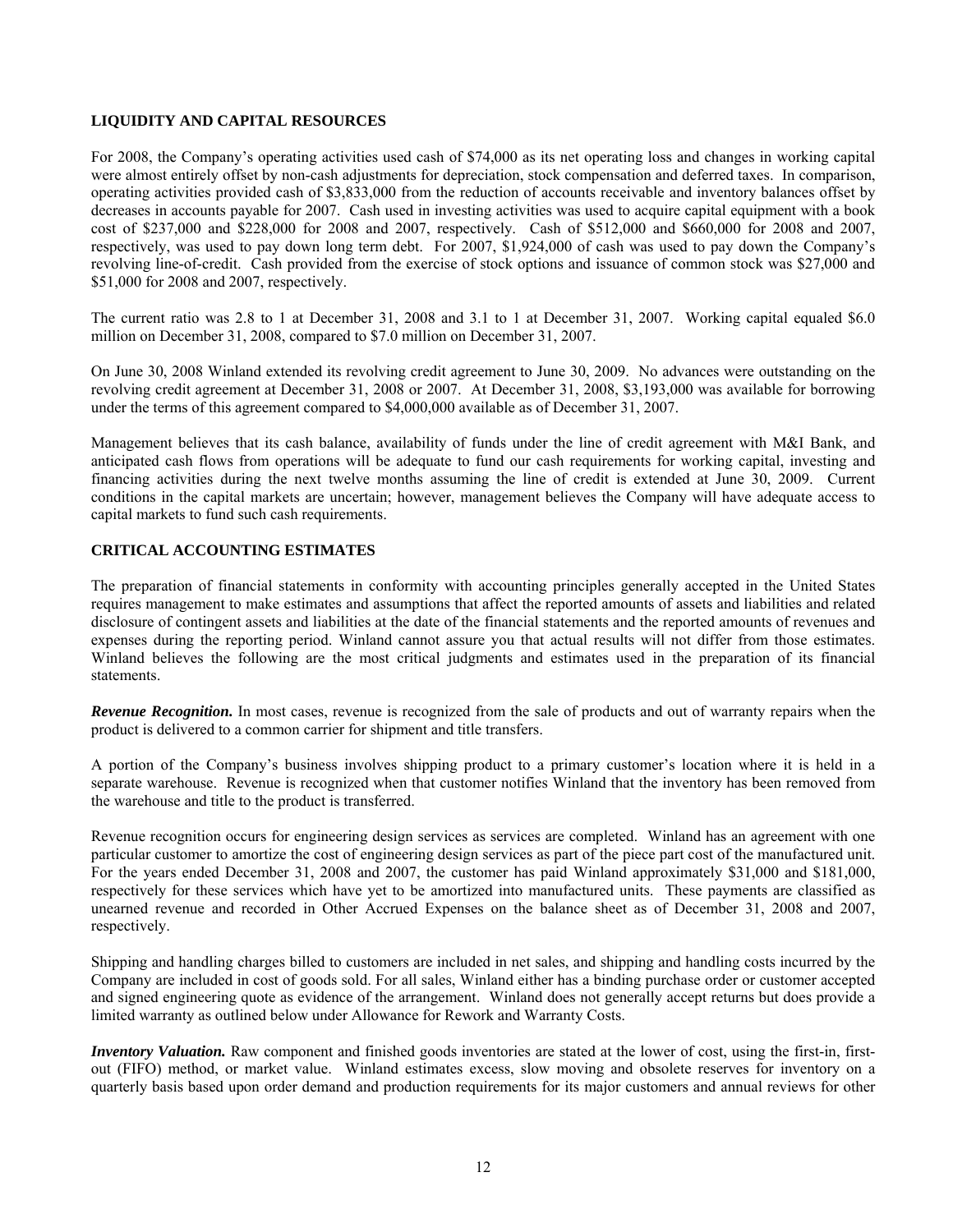customers Management's estimated reserve for slow moving and obsolete inventories was \$569,000 and \$460,000 as of December 31, 2008 and 2007, respectively.

*Allowance for Doubtful Accounts.* Winland evaluates its allowance for uncollectible accounts on a quarterly basis and reviews any significant customers with delinquent balances to determine future collectability. Winland bases its determinations on legal issues, past history, current financial and credit agency reports, and experience. Winland reserves for accounts deemed to be uncollectible in the quarter in which the determination is made. Management believes these values are estimates and may differ from actual results. Winland believes that, based on past history and credit policies, the net accounts receivable are of good quality. Bad debt expenses for the year ended December 31, 2008 and 2007 were \$109,000 and \$31,000, respectively. The Allowance for Doubtful Accounts was \$127,000 and \$25,000 at December 31, 2008 and 2007, respectively.

*Allowance for Rework and Warranty Costs.* Winland provides a limited warranty to its OEM customers who require us to repair or replace product that is defective, due to Company workmanship issues, at no cost to the customer. In addition, Winland provides a limited warranty for its proprietary products for a period of one year, which requires Winland to repair or replace defective product at no cost to the customer or refund the purchase price. Reserves are established based on historical experience and analysis for specific known and potential warranty issues. The reserve reflecting historical experience and potential warranty issues is determined based on specific customer experience factors including rate of return by item, average weeks outstanding from production to return, average cost of repair and relation of repair cost to original sales price. Any specific known warranty issues are considered individually. These are analyzed to determine the probability and the amount of financial exposure, and a specific reserve is established. The allowance for rework and warranty costs was \$80,000 and \$160,000 as of December 31, 2008 and 2007, respectively. The product warranty liability reflects management's best estimate of probable liability under Winland's product warranties and may differ from actual results.

*Deferred Taxes.* Deferred taxes are provided on an asset and liability method, whereby deferred tax assets are recognized for deductible temporary differences and operating loss and tax credit carry-forwards, and deferred tax liabilities are recognized for taxable temporary differences. Temporary differences are the differences between the reported amounts of assets and liabilities and their tax basis. Deferred tax assets are reduced by a valuation allowance when, in the opinion of management, it is more likely than not that some portion or all of the deferred tax assets will not be realized. Realization of deferred tax assets is dependent on future taxable income during the period that deductible temporary differences and carry-forwards are to be available to reduce taxable income. As of December 31, 2008, Winland recorded a \$271,000 tax valuation allowance related to our deferred tax assets.

## **RECENTLY ISSUED ACCOUNTING PRONOUNCEMENTS**

In December 2007, the FASB issued SFAS No. 141R, *Business Combinations* ("SFAS 141R"). Among other things, SFAS 141R requires the acquiring entity in a business combination to recognize all the assets acquired and liabilities assumed in the transaction at fair value as of the acquisition date. SFAS 141R is effective for business combinations for which the acquisition date is on or after the beginning of the first annual reporting period beginning on or after December 15, 2008. This standard will change our accounting treatment for business combinations on a prospective basis.

In December 2007, the FASB issued SFAS No. 160, *Noncontrolling Interests in Consolidated Financial Statements* ("SFAS 160"). SFAS 160 requires all entities to report noncontrolling interests as equity in the consolidated financial statements. SFAS 160 is effective for fiscal years, and interim periods within those fiscal years, beginning on or after December 15, 2008. The Company does not expect the adoption of this statement will have a significant impact on its financial position or results of operations.

## **CAUTIONARY STATEMENTS**

Certain statements contained in this Annual Report on Form 10-K and other written and oral statements made from time to time by Winland do not relate strictly to historical or current facts. As such, they are considered "forward-looking statements" that provide current expectations or forecasts of future events. Such statements can be identified by the use of terminology such as "anticipate," "believe," "estimate," "expect," "intend," "may," "could," "possible," "plan," "project," "should," "will," "forecast" and similar words or expressions. Winland's forward- looking statements generally relate to its purchase order levels, building market share in the EMS market, growth strategies, financial results, product development, sales efforts and sufficiency of capital. One must carefully consider forward-looking statements and understand that such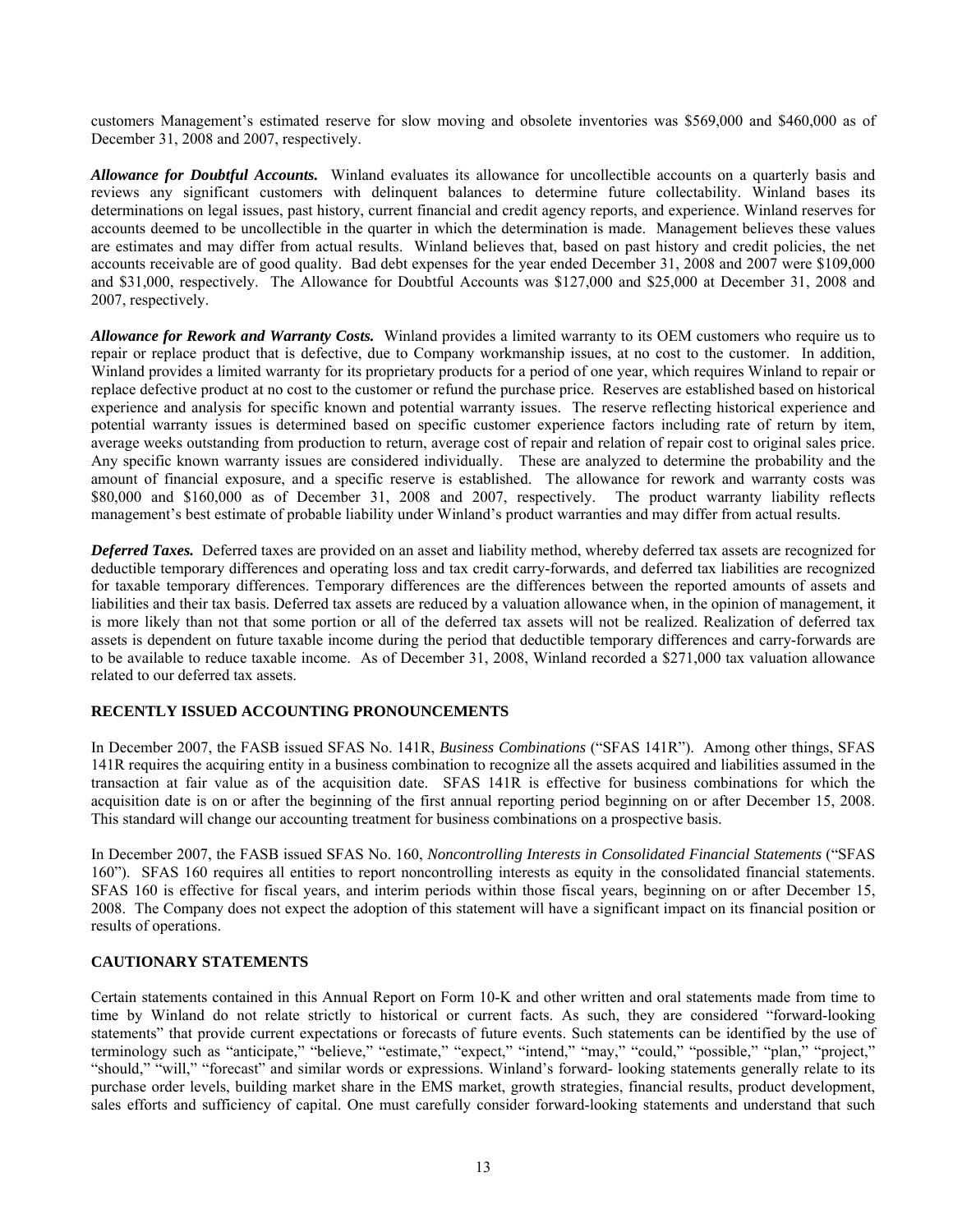statements involve a variety of risks and uncertainties, known and unknown, and may be affected by inaccurate assumptions, including, among others, those discussed below. Consequently, no forward-looking statement can be guaranteed, and actual results may vary materially from results or circumstances described in such forward-looking statements. As provided for under the Private Securities Litigation Reform Act of 1995, Winland wishes to caution investors that the following important factors, among others, in some cases have affected and in the future could affect Winland's actual results of operations and cause such results to differ materially from those anticipated in forward-looking statements made in this document and elsewhere by or on behalf of Winland.

- Winland derives a significant portion of its revenues from a limited number of OEM customers that are not subject to long-term contracts with Winland;
- although Winland constantly strives to diversify its customer base, currently if any significant customers should materially decrease the volume of their business or stop doing business with Winland, for whatever reason, Winland's business could be adversely affected;
- some of Winland's customers are not large, well-established companies and the business of each customer is subject to various risks such as market acceptance of new products;
- the current economic crisis in the United States has had a negative impact on nearly all businesses, including Winland's customers;
- Winland's current customers may choose to delay or postpone purchases of products from Winland until the economy and their businesses strengthen and this may affect Winland's operating results, financial condition and delay and lengthen sales cycles;
- an overall decline in economic activity may also have a negative impact on Winland's customer's ability to pay it for the products or services they purchase from Winland;
- Winland's ability to increase revenues and profits is dependent upon its ability to retain valued existing customers and obtain new customers that fit its customer profile;
- Winland's ability to compete successfully depends, in part, upon the price at which Winland is willing to manufacture a proposed product and the quality of its design and manufacturing services;
- there is no assurance that Winland will be able to continue to obtain contracts from existing and new customers on financially advantageous terms, and the failure to do so could prevent it from achieving the growth it anticipates;
- Winland's ability to execute its initiatives to increase sales and expand market share depends upon its ability to develop additional value added capabilities and/or proprietary products and technologies and on the availability of sufficient financing, both equity and debt, to meet fixed and variable costs associated with such growth;
- due to the current economic crisis in the United States, there can be no assurances that Winland will have access to sufficient financing to support increased sales or an expanding market; and
- Winland's success in providing an improved mix of higher margin products and services depends on the effectiveness of its new product development and planning efforts.

In addition, see "Risk Factors" under Item 1A, which includes a discussion of additional risk factors and a more complete discussion of some of the cautionary statements noted above.

## **ITEM 7A. QUANTITATIVE AND QUALITATIVE DISCLOSURES ABOUT MARKET RISK**

None.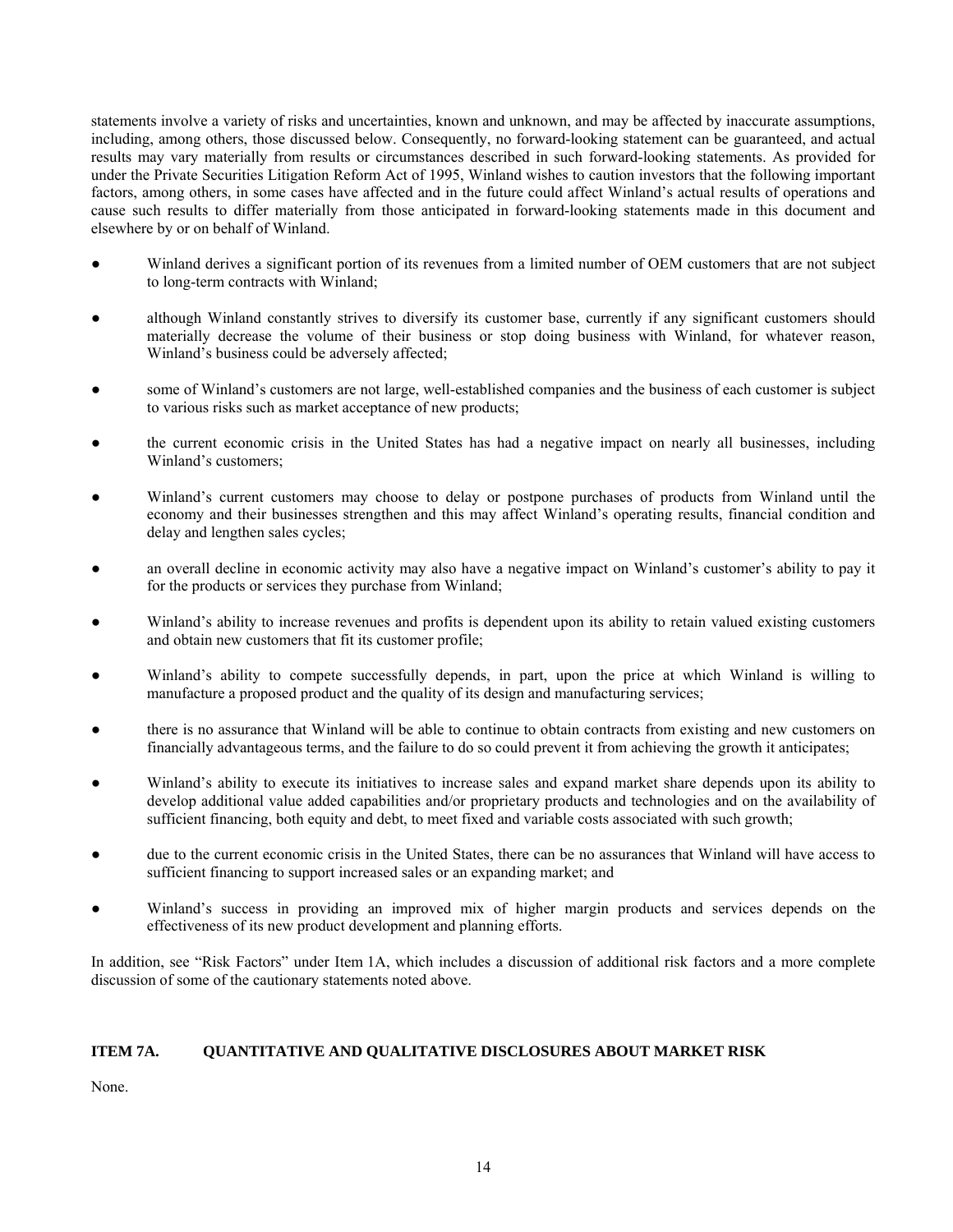## **ITEM 8. FINANCIAL STATEMENTS AND SUPPLEMENTARY DATA**

The following financial statements are at the pages set forth below:

| Report of Independent Registered Public Accounting Firm for Years Ended December<br>31, 2008 and 2007 | 16      |
|-------------------------------------------------------------------------------------------------------|---------|
| Balance Sheets as of December 31, 2008 and 2007                                                       | $17-18$ |
| Statements of Operations for Years Ended December 31, 2008 and 2007                                   | 19      |
| Statements of Changes in Stockholders' Equity for Years Ended December 31, 2008 and<br>2007           | 20      |
| Statements of Cash Flows for Years Ended December 31, 2008 and 2007                                   | 21      |
| Notes to Financial Statements                                                                         | 22-32   |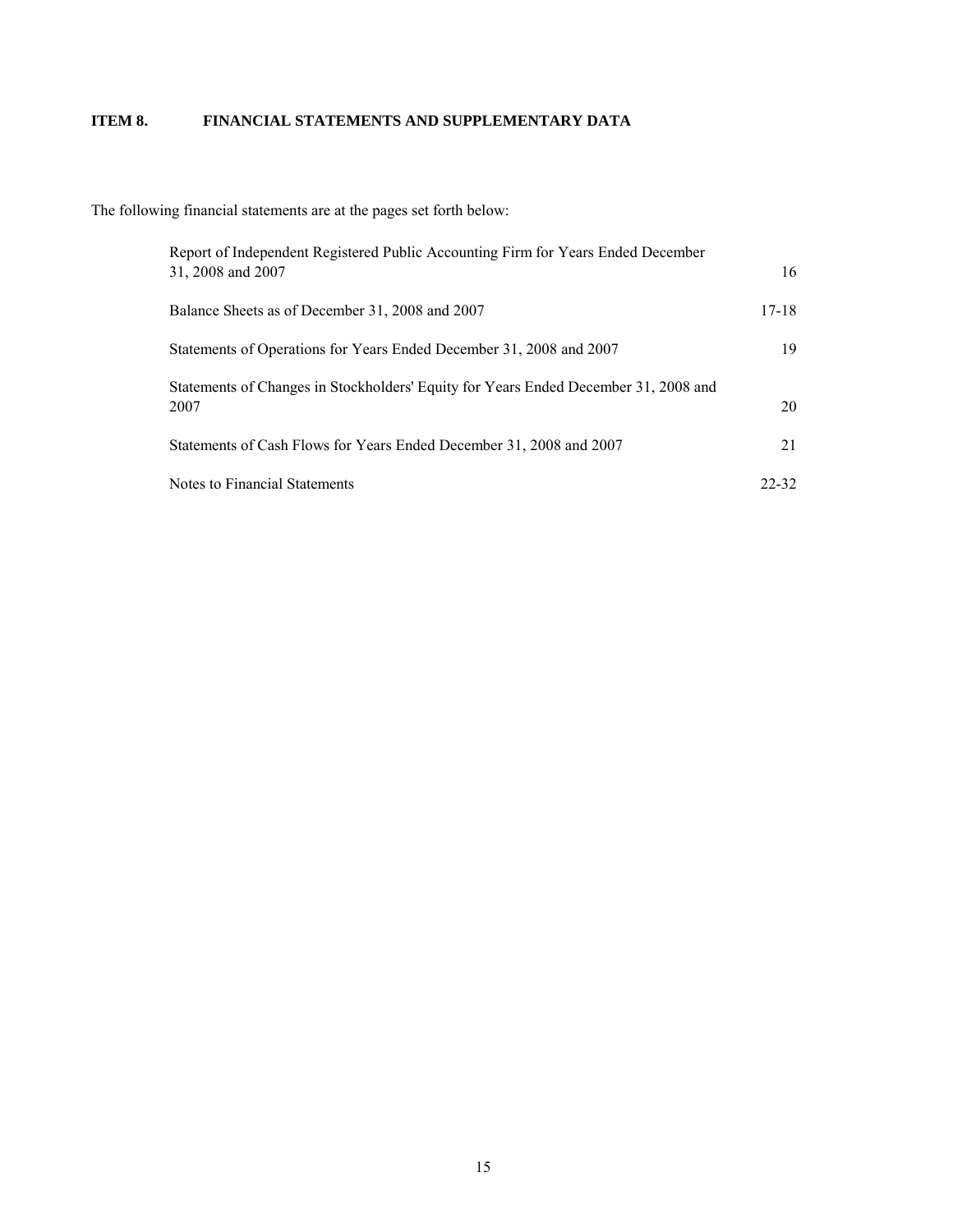

Report of Independent Registered Public Accounting Firm

To the Board of Directors and Stockholders Winland Electronics, Inc.

We have audited the accompanying balance sheets of Winland Electronics, Inc. as of December 31, 2008 and 2007, and the related statements of operations, changes in stockholders' equity and cash flows for the years then ended. These financial statements are the responsibility of the Company's management. Our responsibility is to express an opinion on these financial statements based on our audits.

We conducted our audits in accordance with the standards of the Public Company Accounting Oversight Board (United States). Those standards require that we plan and perform the audit to obtain reasonable assurance about whether the financial statements are free of material misstatement. An audit includes examining, on a test basis, evidence supporting the amounts and disclosures in the financial statements. An audit also includes assessing the accounting principles used and the significant estimates made by management, as well as evaluating the overall financial statement presentation. We believe that our audits provide a reasonable basis for our opinion.

In our opinion, the financial statements referred to above present fairly, in all material respects, the financial position of Winland Electronics, Inc. as of December 31, 2008 and 2007, and the results of its operations and its cash flows for the years then ended, in conformity with U.S. generally accepted accounting principles.

We were not engaged to examine management's assessment of the effectiveness of Winland Electronics Inc.'s internal control over financial reporting as of December 31, 2008 included in the Company's Annual Report under the caption "Management's Report on Internal Control over Financial Reporting" and, accordingly, we do not express an opinion thereon.

/s/ McGladrey & Pullen LLP

Minneapolis, Minnesota March 17, 2009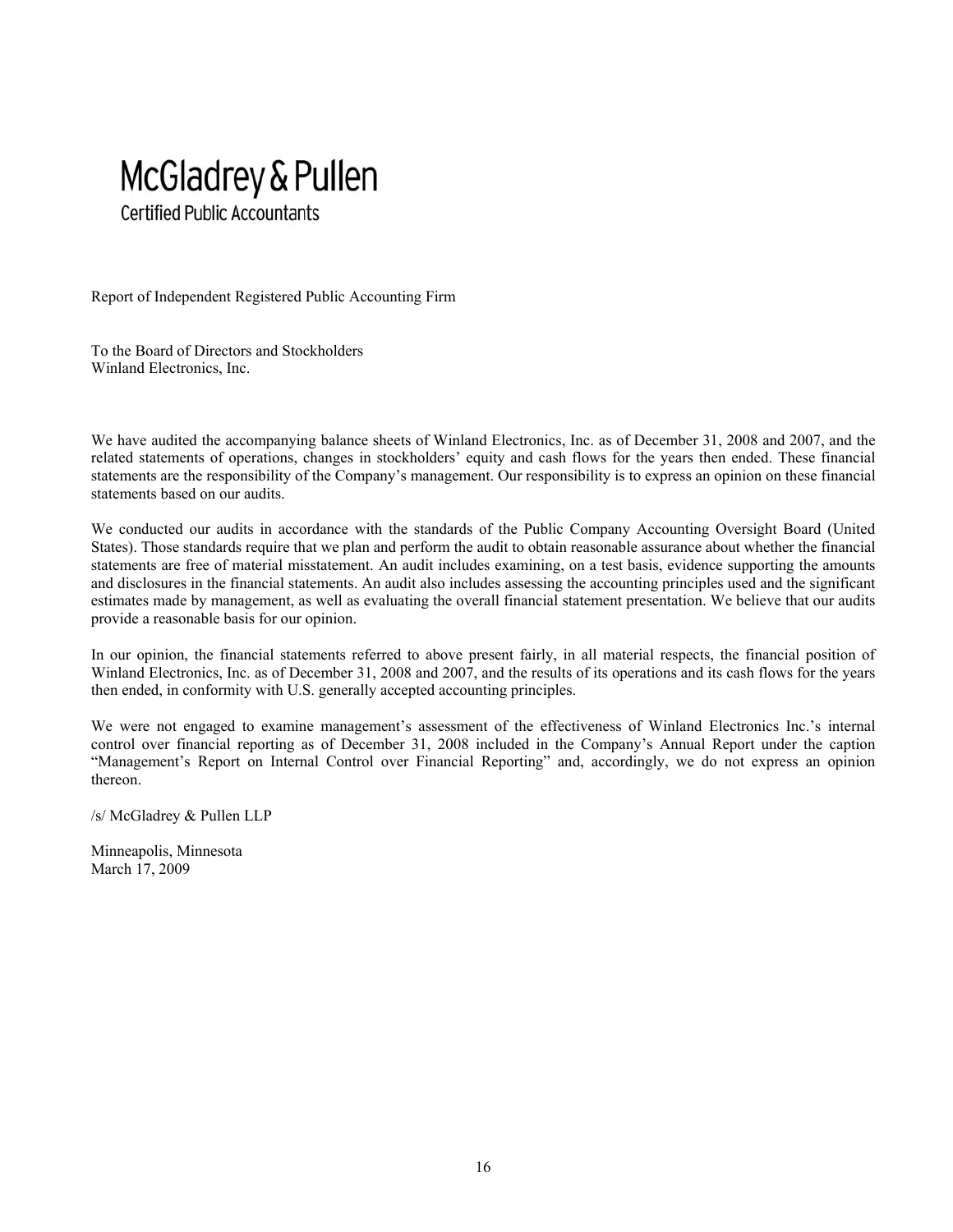## **Winland Electronics, Inc. Balance Sheets December 31, 2008 and 2007**

(In Thousands, Except Share Data)

|                                                              | December 31, |             |        |  |  |  |
|--------------------------------------------------------------|--------------|-------------|--------|--|--|--|
| <b>Assets (Note 4)</b>                                       |              | 2008        | 2007   |  |  |  |
| <b>Current Assets</b>                                        |              |             |        |  |  |  |
| Cash and cash equivalents                                    | \$           | 356<br>-\$  | 1,152  |  |  |  |
| Accounts receivable, less allowance for doubtful accounts of |              |             |        |  |  |  |
| \$127 in 2008 and \$25 in 2007 (Note 9)                      |              | 3,901       | 3,436  |  |  |  |
| Refundable income taxes                                      |              | 595         | 389    |  |  |  |
| Inventories (Note 3)                                         |              | 4,337       | 4,708  |  |  |  |
| Prepaid expenses and other assets                            |              | 231         | 253    |  |  |  |
| Deferred income taxes (Note 6)                               |              |             | 400    |  |  |  |
| <b>Total current assets</b>                                  |              | 9,420       | 10,338 |  |  |  |
| Property and Equipment, at cost (Note 4)                     |              |             |        |  |  |  |
| Land and land improvements                                   |              | 383         | 383    |  |  |  |
| <b>Building</b>                                              |              | 3,052       | 3,052  |  |  |  |
| Machinery and equipment                                      |              | 7,028       | 6,798  |  |  |  |
| Data processing equipment                                    |              | 1,183       | 1,128  |  |  |  |
| Office furniture and equipment                               |              | 466         | 466    |  |  |  |
| <b>Total property and equipment</b>                          |              | 12,112      | 11,827 |  |  |  |
| Less accumulated depreciation                                |              | 7,201       | 6,410  |  |  |  |
| Net property and equipment                                   |              | 4,911       | 5,417  |  |  |  |
| <b>Total assets</b>                                          |              | 14,331<br>S | 15,755 |  |  |  |
|                                                              |              |             |        |  |  |  |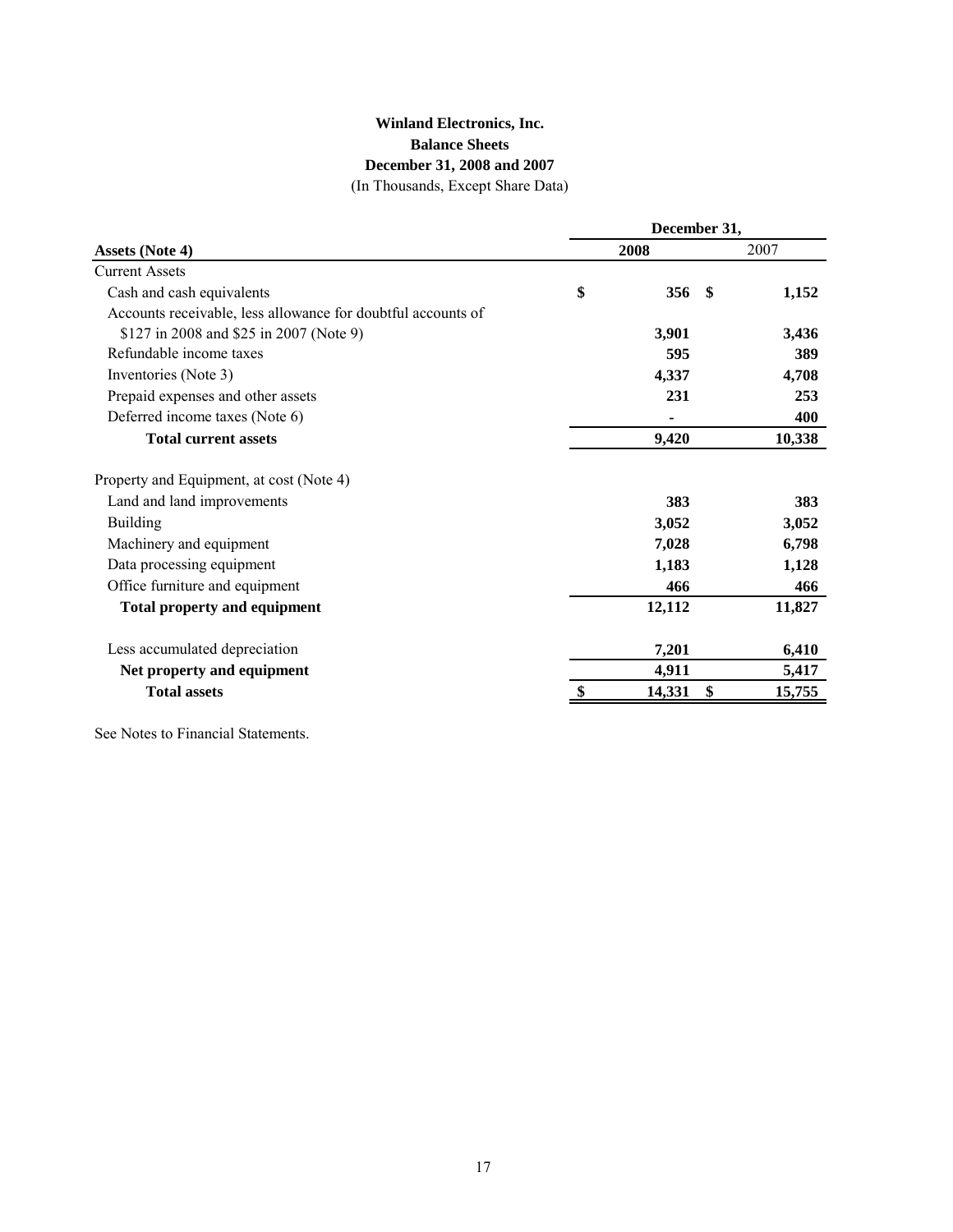## **Winland Electronics, Inc. Balance Sheets** (In Thousands, Except Share Data) **December 31, 2008 and 2007**

**Liabilities and Stockholders' Equity 2008** 2007 Current Liabilities Current maturities of long-term debt (Note 4) **\$ 512 392 \$**  Accounts payable **1,729 2,457**  Accrued liabilities: Compensation **733 446**  Other **379 121 Total current liabilities** 3,353 **3,353** Long-Term Liabilities Long-term debt, less current maturities (Note 4) **1,471 1,079**  Deferred income taxes (Note 6) **282 -**  Deferred revenue (Note 5) **138 130**  Other long term tax liabilities **129 129 Total long-term liabilities 1,338 2,020 Total liabilities 4,754 5,373**  Commitments and Contingencies (Notes 7, 8 and 10) **December 31,** 

#### Stockholders' Equity (Notes 7 and 10)

| Common stock, par value \$0.01 per share; authorized 20,000,000 |        |        |
|-----------------------------------------------------------------|--------|--------|
| shares; issued and outstanding 3,669,148 shares in 2008 and     |        |        |
| 3,640,741 shares in 2007                                        | 37     | 36     |
| Additional paid-in capital                                      | 4.913  | 4,691  |
| Retained earnings                                               | 4.627  | 5,655  |
| Total stockholders' equity                                      | 9.577  | 10,382 |
| Total liabilities and stockholders' equity                      | 14.331 | 15.755 |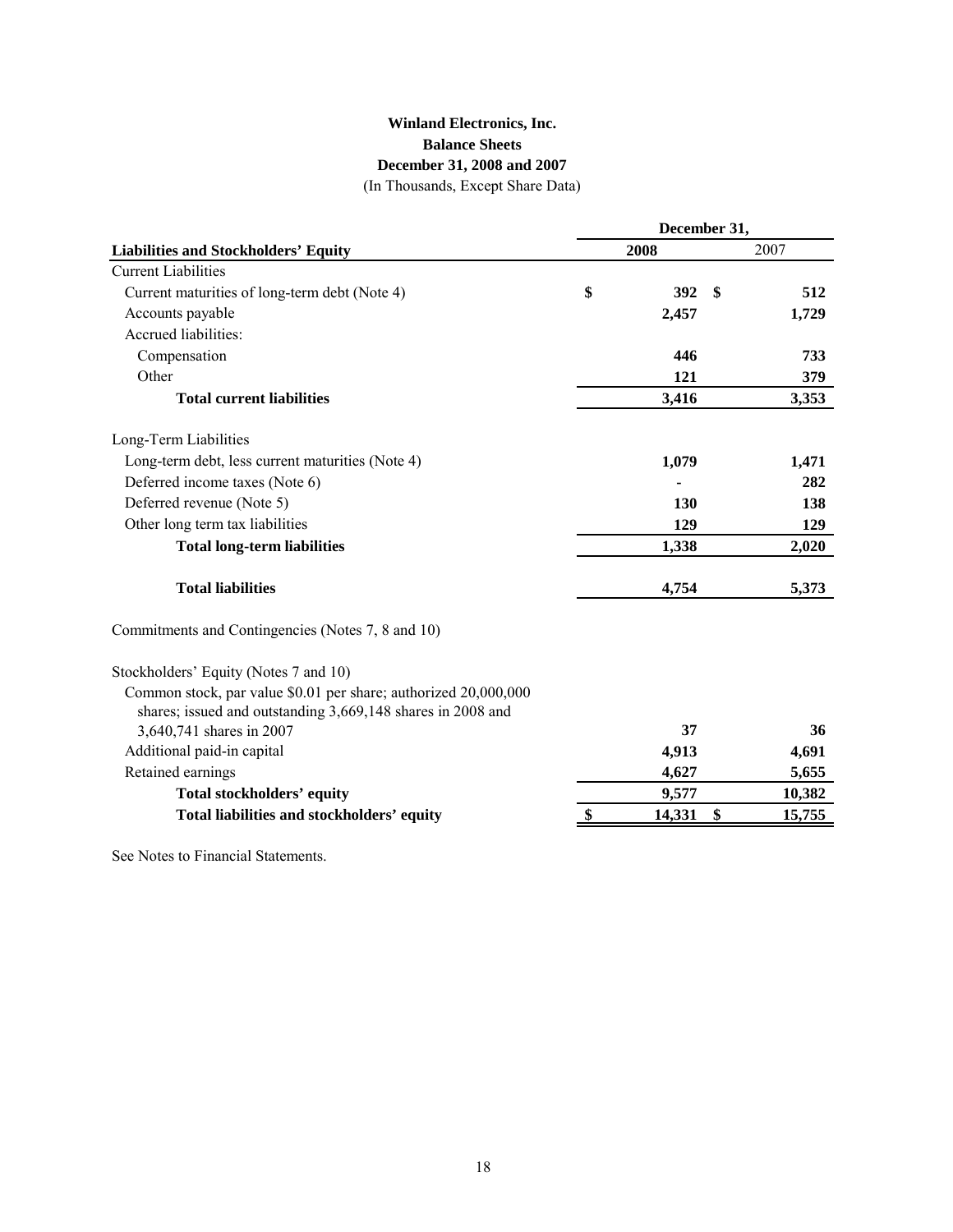## **Winland Electronics, Inc. Statements of Operations Years Ended December 31, 2008 and 2007**

(In Thousands, Except Share Data)

|                                                       |                   | December 31, |                           |           |  |  |  |
|-------------------------------------------------------|-------------------|--------------|---------------------------|-----------|--|--|--|
|                                                       |                   | 2008         |                           | 2007      |  |  |  |
| Net sales (Note 9)                                    | \$                | 28,665       | \$                        | 34,746    |  |  |  |
| Cost of sales                                         |                   | 25,175       |                           | 30,542    |  |  |  |
| <b>Gross profit</b>                                   |                   | 3,490        |                           | 4,204     |  |  |  |
| Operating expenses:                                   |                   |              |                           |           |  |  |  |
| General and administrative                            |                   | 2,243        |                           | 2,617     |  |  |  |
| Sales and marketing                                   |                   | 1,392        |                           | 1,158     |  |  |  |
| Research and development                              |                   | 872          |                           | 1,049     |  |  |  |
|                                                       |                   | 4,507        |                           | 4,824     |  |  |  |
| <b>Operating loss</b>                                 |                   | (1,017)      |                           | (620)     |  |  |  |
| Other income (expenses):                              |                   |              |                           |           |  |  |  |
| Interest expense                                      |                   | (126)        |                           | (261)     |  |  |  |
| Other, net                                            |                   | 26           |                           | 89        |  |  |  |
|                                                       |                   | (100)        |                           | (172)     |  |  |  |
| Loss before income taxes                              |                   | (1, 117)     |                           | (792)     |  |  |  |
| Income tax benefit (Note 6)                           |                   | 89           |                           | 529       |  |  |  |
| <b>Net loss</b>                                       | $\boldsymbol{\$}$ | (1,028)      | $\boldsymbol{\mathsf{S}}$ | (263)     |  |  |  |
| Loss per common share data:                           |                   |              |                           |           |  |  |  |
| Basic and diluted                                     | \$                | $(0.28)$ \$  |                           | (0.07)    |  |  |  |
| Weighted-average number of common shares outstanding: |                   |              |                           |           |  |  |  |
| Basic and diluted                                     |                   | 3,649,661    |                           | 3,615,108 |  |  |  |
|                                                       |                   |              |                           |           |  |  |  |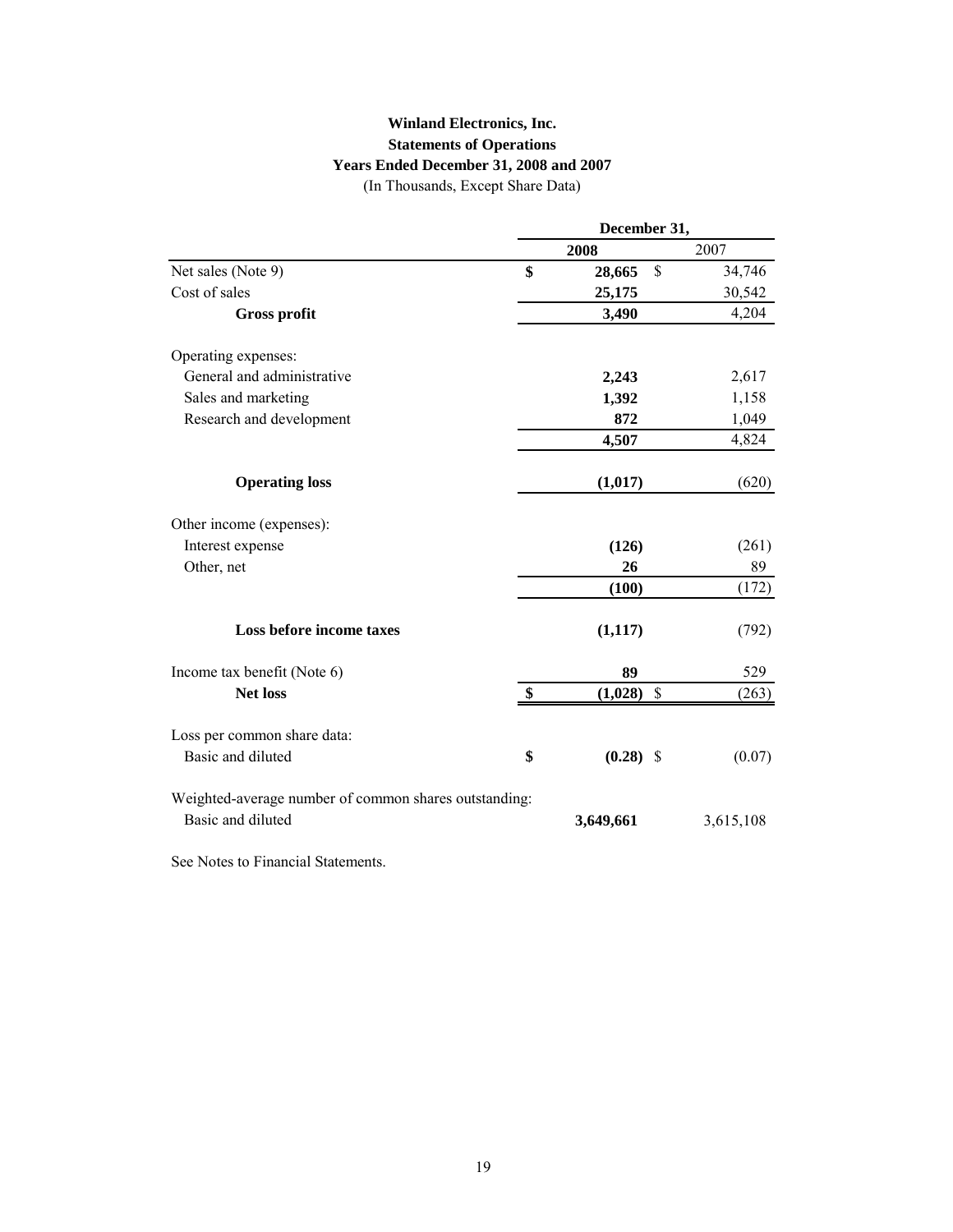## **Winland Electronics, Inc. Statements of Changes in Stockholders' Equity Years Ended December 31, 2008 and 2007**

(In Thousands, Except Share Data)

|               |          |                        | Additional               |          |         |          |         |
|---------------|----------|------------------------|--------------------------|----------|---------|----------|---------|
|               |          | Paid-In                |                          | Retained |         |          |         |
| <b>Shares</b> |          |                        |                          |          |         |          | Total   |
| 3,599,856     | \$<br>36 | \$                     | 4,429                    | \$       | 5,918   | \$       | 10,383  |
|               |          |                        |                          |          |         |          |         |
| 10,365        |          |                        | 24                       |          |         |          | 24      |
|               |          |                        |                          |          |         |          |         |
| 30,520        |          |                        | 27                       |          |         |          | 27      |
|               |          |                        |                          |          |         |          |         |
|               |          |                        | 11                       |          |         |          | 11      |
|               |          |                        | 167                      |          |         |          | 167     |
|               |          |                        | 10                       |          |         |          | 10      |
|               |          |                        | 23                       |          |         |          | 23      |
|               |          |                        | $\overline{\phantom{0}}$ |          | (263)   |          | (263)   |
| 3,640,741     | \$<br>36 | \$                     | 4,691                    |          | 5,655   | \$.      | 10,382  |
|               |          |                        |                          |          |         |          |         |
| 8,800         |          |                        | 11                       |          |         |          | 11      |
|               |          |                        |                          |          |         |          |         |
| 19,607        |          |                        | 15                       |          |         |          | 16      |
|               |          |                        |                          |          |         |          |         |
|               |          |                        | 9                        |          |         |          | 9       |
|               |          |                        | 187                      |          |         |          | 187     |
|               |          |                        | -                        |          | (1,028) |          | (1,028) |
| 3,669,148     | 37       |                        | 4,913                    |          | 4,627   |          | 9,577   |
|               |          | Common Stock<br>Amount |                          | Capital  |         | Earnings |         |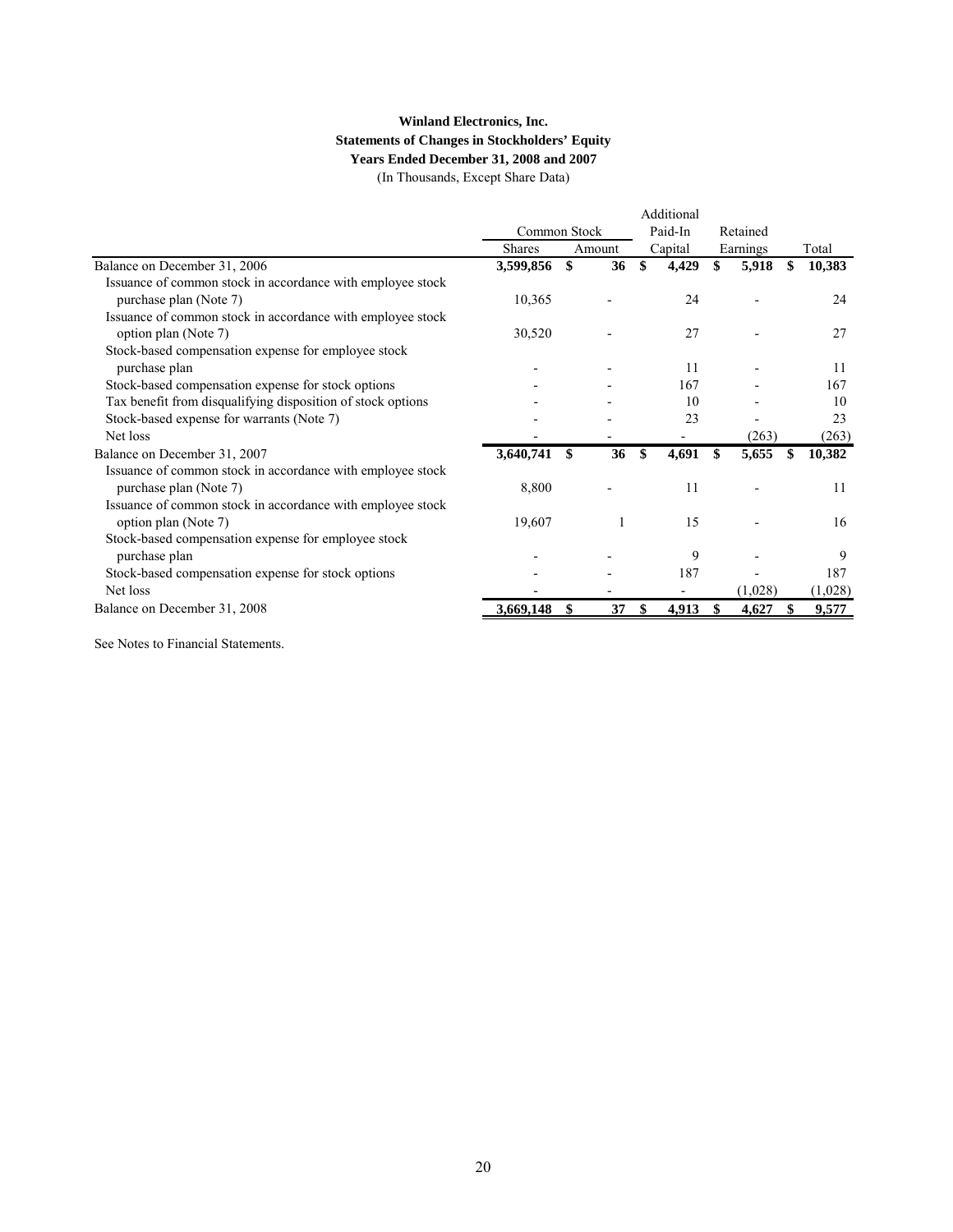## **Winland Electronics, Inc. Statements of Cash Flows Years Ended December 31, 2008 and 2007** (In Thousands of Dollars)

|                                                                                           | 2008               |                           | 2007         |
|-------------------------------------------------------------------------------------------|--------------------|---------------------------|--------------|
| Cash Flows From Operating Activities                                                      |                    |                           |              |
| Net loss                                                                                  | \$<br>$(1,028)$ \$ |                           | (263)        |
| Adjustments to reconcile net loss to net cash provided by (used in) operating activities: |                    |                           |              |
| Depreciation                                                                              | 817                |                           | 879          |
| Non-cash stock based compensation                                                         | 196                |                           | 178          |
| Deferred taxes                                                                            | 118                |                           | (95)         |
| Consulting expense, non-cash warrants                                                     |                    |                           | 23           |
| Loss on disposal of equipment                                                             |                    |                           | $\mathbf{1}$ |
| Changes in operating assets and liabilities:                                              |                    |                           |              |
| Accounts receivable                                                                       | (465)              |                           | 1,729        |
| Refundable income taxes                                                                   | (206)              |                           | (152)        |
| Inventories                                                                               | 371                |                           | 2,286        |
| Prepaid expenses and other assets                                                         | 22                 |                           | 111          |
| Accounts payable                                                                          | 654                |                           | (1,101)      |
| Accrued liabilities, including deferred revenue and other long term tax liabilities       | (553)              |                           | 237          |
| Net cash provided by (used in) operating activities                                       | (74)               |                           | 3,833        |
| Cash Flows From Investing Activities                                                      |                    |                           |              |
| Purchases of property and equipment                                                       | (237)              |                           | (228)        |
| Proceeds from sale of property and equipment                                              |                    |                           | 20           |
| Net cash used in investing activities                                                     | (237)              |                           | (208)        |
|                                                                                           |                    |                           |              |
| Cash Flows From Financing Activities                                                      |                    |                           |              |
| Net payments on revolving credit agreement                                                |                    |                           | (1, 924)     |
| Net principal payments on long-term borrowings, including capital lease obligations       | (512)              |                           | (660)        |
| Proceeds from issuance of common stock                                                    | 27                 |                           | 51           |
| Tax benefit from options exercised                                                        |                    |                           | 10           |
| Net cash used in financing activities                                                     | (485)              |                           | (2, 523)     |
| Net increase (decrease) in cash                                                           | (796)              |                           | 1,102        |
| Cash and cash equivalents                                                                 |                    |                           |              |
| Beginning of year                                                                         | 1,152              |                           | 50           |
| End of year                                                                               | \$<br>356          | $\boldsymbol{\mathsf{S}}$ | 1,152        |
| Supplemental Disclosures of Cash Flow Information                                         |                    |                           |              |
| Cash payments for interest                                                                | 124                | \$                        | 276          |
|                                                                                           |                    |                           |              |
| Supplemental Schedule of Noncash Investing and Financing Activities                       |                    |                           |              |
| Acquisition of property and equipment in accounts payable                                 | 74                 | \$<br>S                   |              |
| Acquisition of property and equipment under capital lease                                 |                    |                           | 310          |
|                                                                                           |                    |                           |              |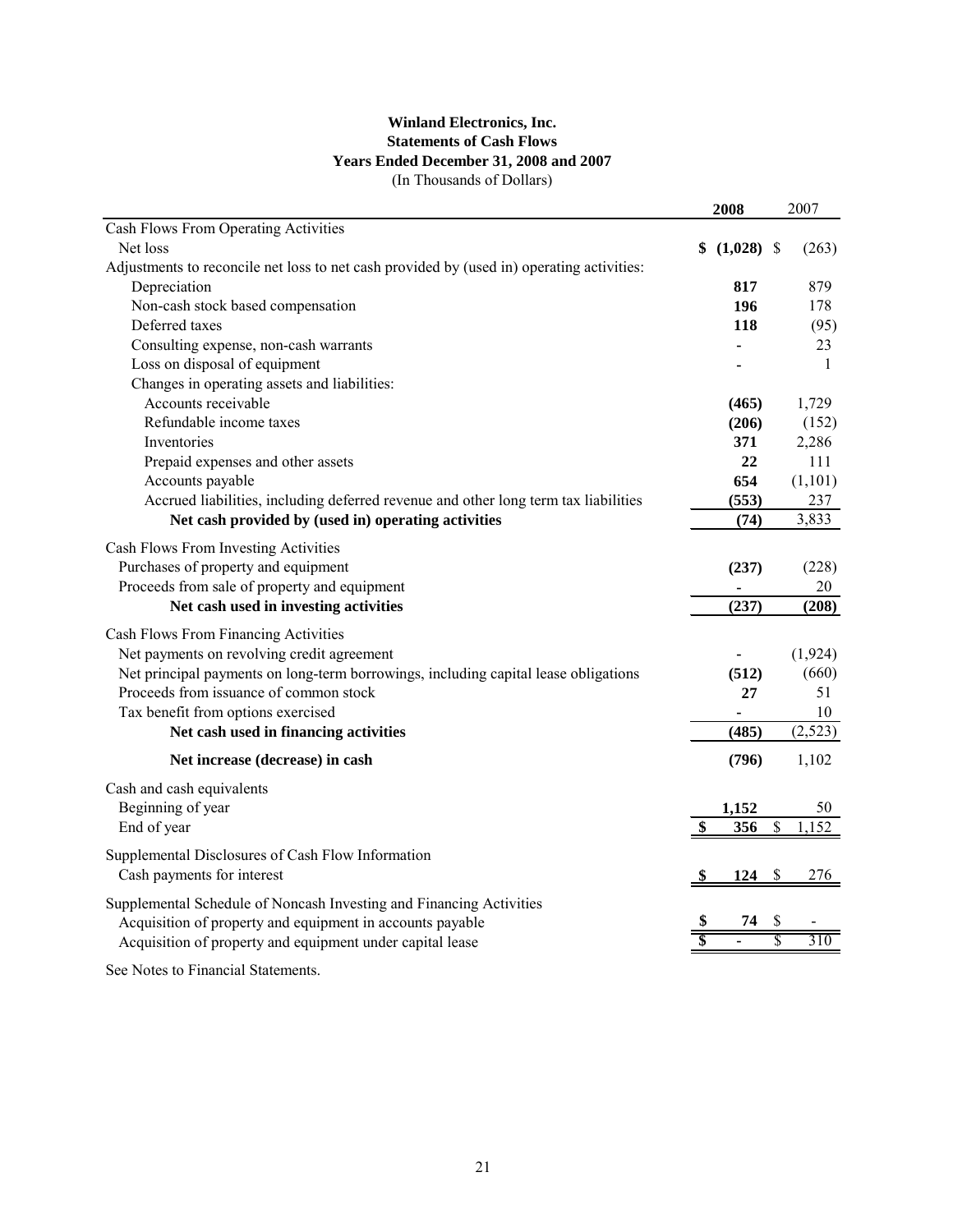Notes to Financial Statements

## **Note 1. Nature of Business and Significant Accounting Policies**

**Nature of business:** Winland Electronics, Inc. ("Winland" or the "Company") designs and manufactures custom electronic controls and assemblies primarily for original equipment manufacturer ("OEM") customers, providing services from early concept studies through complete product realization. The Company operates in two reportable segments as defined by Statement of Financial Accounting Standards ("SFAS") No. 131 "Disclosures about Segments of an Enterprise and Related Information"; Electronic Manufacturing Services (EMS) and Proprietary Products (Proprietary).

A summary of Winland's significant accounting policies follow:

**Use of estimates:** The preparation of financial statements in conformity with accounting principles generally accepted in the United States requires management to make estimates and assumptions that affect the reported amounts of assets and liabilities and related disclosure of contingent assets and liabilities at the date of the financial statements and the reported amounts of revenues and expenses during the reporting period. Significant estimates include allowances for obsolete inventories, rework and warranties, and doubtful accounts. Winland cannot assure that actual results will not differ from those estimates.

**Revenue Recognition.** In most cases, revenue is recognized from the sale of products and out of warranty repairs when the product is delivered to a common carrier for shipment and title transfers.

A portion of the Company's business involves shipping product to a primary customer's location where it is held in a separate warehouse. Revenue is recognized when that customer notifies Winland that the inventory has been removed from the warehouse and title to the product is transferred.

Revenue recognition occurs for engineering design as services are completed. Winland has an agreement with one particular customer to amortize the cost of engineering design services as part of the piece part cost of the manufactured unit. For the years ended December 31, 2008 and 2007, the customer paid Winland approximately \$31,000 and \$181,000, respectively for these services which have yet to be fully amortized into manufactured units. These payments are classified as unearned revenue and recorded in Other Accrued Liabilities on the balance sheet.

Shipping and handling charges billed to customers are included in net sales, and shipping and handling costs incurred by the Company are included in cost of goods sold. For all sales, Winland either has a binding purchase order or customer accepted and signed engineering quote as evidence of the arrangement. Winland does not generally accept returns but does provide a limited warranty as outlined below under Allowance for Rework and Warranty Costs.

**Cash and cash equivalents:** Cash and cash equivalents include money market mutual funds and other highly liquid investments. Winland maintains its cash in bank deposit accounts which, at times, may exceed federally insured limits. Winland has not experienced any losses in such accounts.

**Allowance for Doubtful Accounts.** Winland evaluates its allowance for uncollectible accounts on a quarterly basis and reviews any significant customers with delinquent balances to determine future collectability. Winland bases its determinations on legal issues, past history, current financial and credit agency reports, and experience. Winland reserves for accounts deemed to be uncollectible in the quarter in which the determination is made. Bad debt expenses for the year ended December 31, 2008 and 2007 were \$109,000 and \$31,000, respectively. The Allowance for Doubtful Accounts was \$127,000 and \$25,000 at December 31, 2008 and 2007, respectively.

**Inventory Valuation.** Raw component and finished goods inventories are stated at the lower of cost, using the first-in, firstout (FIFO) method, or market value. Winland estimates excess, slow moving and obsolete reserves for inventory on a quarterly basis based upon order demand and production requirements for its major customers and annual reviews for other customers Management's estimated reserve for slow moving and obsolete inventories was \$569,000 and \$460,000 as of December 31, 2008 and 2007, respectively.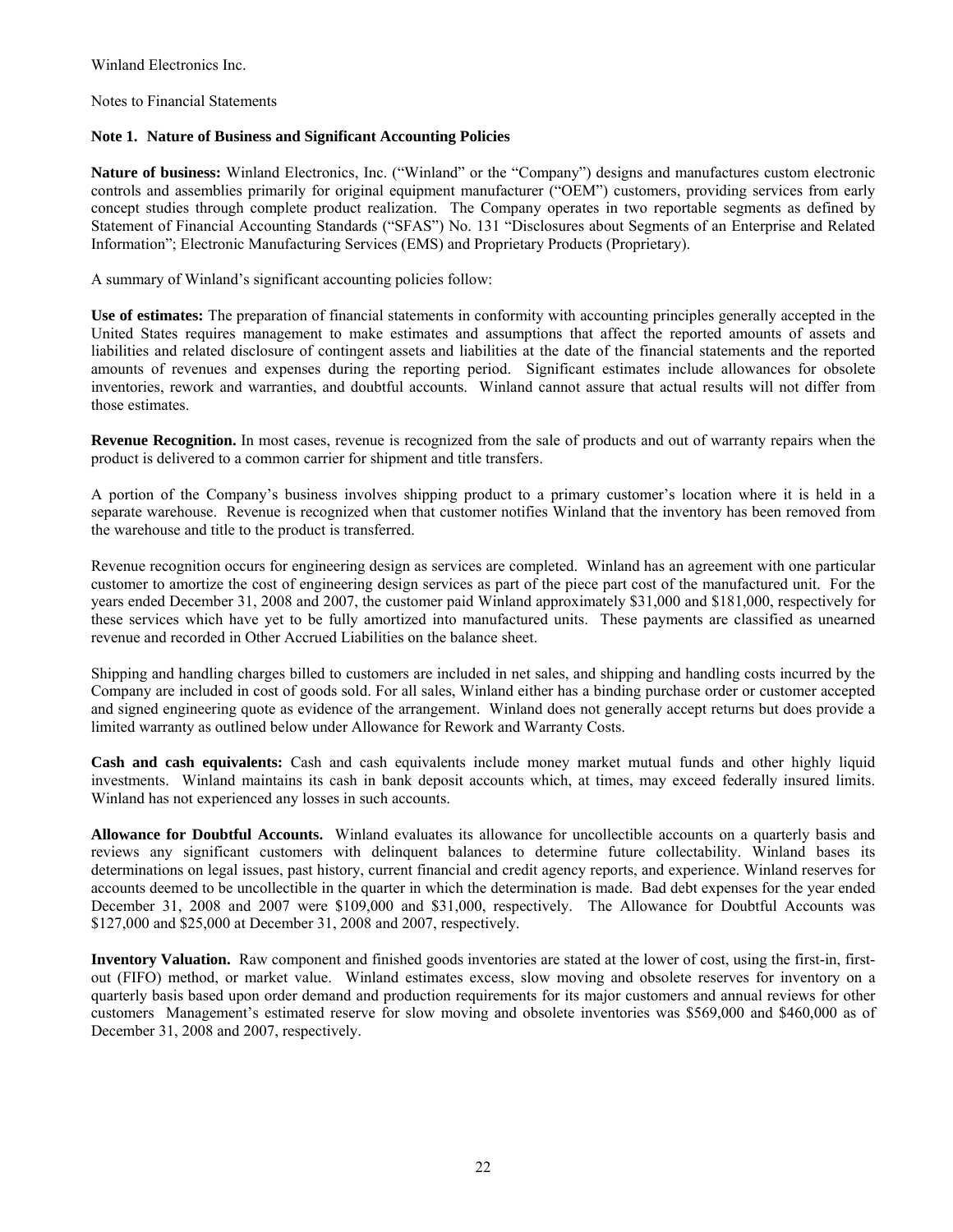Notes to Financial Statements

### **Note 1. Nature of Business and Significant Accounting Policies (Continued)**

**Depreciation:** Depreciation is computed using the straight-line method based on the estimated useful lives of the various assets, as follows:

|                                | Years     |
|--------------------------------|-----------|
| Land improvements              | $17 - 20$ |
| <b>Building</b>                | $39 - 40$ |
| Machinery and equipment        | $5 - 7$   |
| Data processing equipment      | $3 - 7$   |
| Office furniture and equipment | $3 - 7$   |

**Long-lived assets:** Winland reviews its long-lived assets periodically to determine potential impairment by comparing the carrying value of the long-lived assets with the estimated future undiscounted cash flows expected to result from the use of the assets, including cash flows from disposition. Should the sum of the expected undiscounted future cash flows be less than the carrying value, Winland might be required to recognize an impairment loss. An impairment loss would be measured by comparing the amount by which the carrying value exceeds the fair value of the long-lived assets. There were no impairment losses recognized in 2008 or 2007.

**Allowance for Rework and Warranty Costs.** Winland provides a limited warranty to its OEM customers who require Winland to repair or replace product that is defective, due to Company workmanship issues, at no cost to the customer. In addition, Winland provides a limited warranty for its proprietary products for a period of one year, which requires Winland to repair or replace defective product at no cost to the customer or refund the purchase price. Reserves are established based on historical experience and analysis for specific known and potential warranty issues. The reserve reflecting historical experience and potential warranty issues is determined based on specific customer experience factors including rate of return by item, average weeks outstanding from production to return, average cost of repair and relation of repair cost to original sales price. Any specific known warranty issues are considered individually. These are analyzed to determine the probability and the amount of financial exposure, and a specific reserve is established. The allowance for rework and warranty costs was \$80,000 and \$160,000 as of December, 31, 2008 and 2007, respectively.

Changes in Winland's warranty liability, which is included in other accrued liabilities on the balance sheets, are approximately as follows:

|                            | <b>Years Ended December 31</b> |  |           |  |  |
|----------------------------|--------------------------------|--|-----------|--|--|
|                            | 2008                           |  | 2007      |  |  |
| Balance, beginning         | 160,000                        |  | 126,000   |  |  |
| Accruals for products sold | 192,000                        |  | 636,000   |  |  |
| Expenditures incurred      | (272.000)                      |  | (602,000) |  |  |
| Balance, ending            | 80,000                         |  | 160,000   |  |  |

**Income taxes:** Income taxes are accounted for in accordance with SFAS No. 109, "Accounting for Income Taxes" as clarified by the Financial Accounting Standards Board ("FASB") Interpretation No. 48, "Accounting for Uncertainty in Income Taxes ("FIN 48"). Deferred tax assets and liabilities are recognized for the future tax consequences attributable to the differences between the financial statement carrying amounts of existing assets and liabilities and their respective tax bases and operating loss and tax credit carry forwards. Deferred tax assets and liabilities are measured using enacted rates expected to apply to taxable income in the years in which those temporary differences are expected to be recovered or settled. The effect on deferred tax assets and liabilities of a change in tax rates is recognized in income in the period that includes the enactment date. In assessing the realizability of deferred income tax assets, Winland considers whether it is "more likely than not," according to the criteria of SFAS 109, that some portion or all of the deferred income tax assets will be realized. The ultimate realization of deferred income tax assets is dependent upon the generation of future taxable income during the periods in which those temporary differences become deductible. FIN 48 requires that Winland recognize the financial statement benefit of a tax position only after determining that the relevant tax authority would more likely than not sustain the position following an audit. For tax positions meeting the more likely than not threshold, the amount recognized in the financial statements is the largest benefit that has a greater than 50% likelihood of being realized upon ultimate settlement with the relevant tax authority.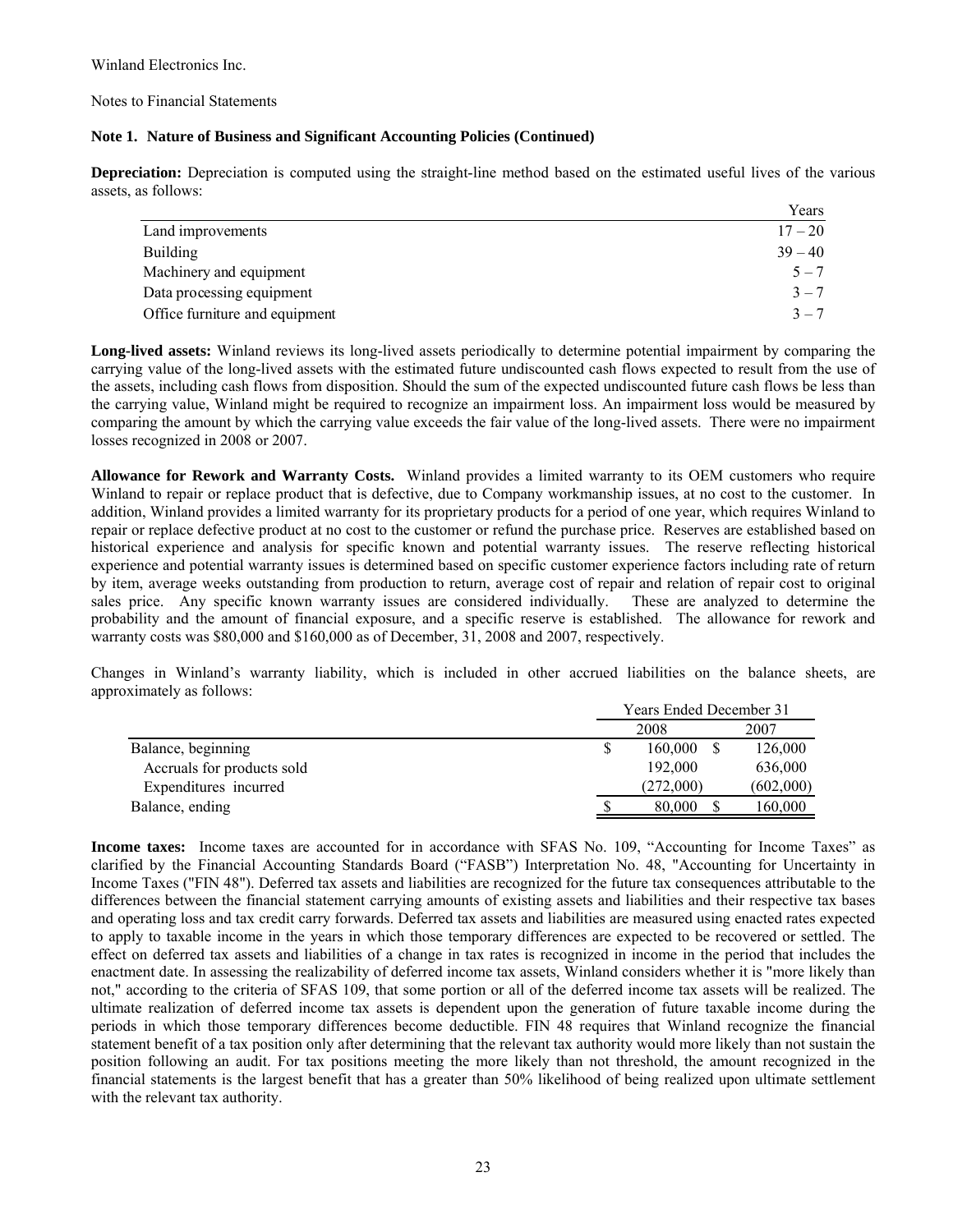Notes to Financial Statements

## **Note 1. Nature of Business and Significant Accounting Policies (Continued)**

**Fair value of financial instruments:** Management estimates that the carrying value of long-term debt approximates fair value, estimated based on interest rates for the same or similar debt offered to Winland having the same or similar remaining maturities and collateral requirements. The carrying values of accounts receivable and accounts payable approximate their fair value due to the short-term nature of these instruments.

**Loss per share:** Basic loss per share is computed by dividing the net loss by the weighted-average number of common shares outstanding during the period. Diluted loss per share is computed by dividing the net loss by the weighted-average number of common shares outstanding during the period, including potentially dilutive shares such as the options and warrants to purchase shares of common stock at various amounts per share (see Note 7). For years ended December 31, 2008 and 2007, the diluted loss per share was the same as basic loss per share since the effects of options and warrants would have been antidilutive. The diluted share calculation excluded 480 and 27,080 weighted average shares for the years ended December 31, 2008 and 2007, respectively as inclusion of these shares would have been anti-dilutive.

**Employee stock based compensation plans:** At December 31, 2008, Winland had stock-based compensation plans, which are described more fully in Note 7. Winland accounts for these plans under the fair value recognition provisions of SFAS No. 123R, "Share-Based Payment".

**Research and development expense:** Winland expenses research and development costs as incurred. Research and development expenses of \$872,000 and \$1,049,000 were charged to operations during the years ended December 31, 2008 and 2007, respectively.

**Recently issued accounting pronouncements:** In December 2007, the FASB issued SFAS No. 141R, *Business Combinations* ("SFAS 141R"). SFAS 141R requires the acquiring entity in a business combination to recognize all the assets acquired and liabilities assumed in the transaction at fair value as of the acquisition date. SFAS 141R is effective for business combinations for which the acquisition date is on or after the beginning of the first annual reporting period beginning on or after December 15, 2008. This standard will change our accounting treatment for business combinations on a prospective basis.

In December 2007, the FASB issued SFAS No. 160, *Noncontrolling Interests in Consolidated Financial Statements* ("SFAS 160"). SFAS 160 requires all entities to report noncontrolling interests as equity in the consolidated financial statements. SFAS 160 is effective for fiscal years, and interim periods within those fiscal years, beginning on or after December 15, 2008. The Company does not expect the adoption of this statement will have a material impact on its financial position or results of operations.

Effective January 1, 2008, Winland adopted FASB SFAS No. 157, *Fair Value Measurements* ("SFAS 157") for financial instruments. SFAS 157 defines fair value, establishes a framework and gives guidance regarding the methods used for measuring fair value, and expands disclosures about fair value measurements. The adoption of SFAS 157 did not have an impact on the Company's financial statements. SFAS 157 became effective for non-financial measurements on January 1, 2009 and the Company does not expect the adoption to have a significant impact on its financial position or results of operations.

SFAS No. 159, *The Fair Value Option for Financial Assets and Financial Liabilities* ("SFAS 159") became effective for the Company in 2008. SFAS No. 159 gives entities the option to measure eligible financial assets and financial liabilities at fair value on an instrument by instrument basis, that are otherwise not permitted to be accounted for at fair value under other accounting standards. The election to use the fair value option is available when an entity first recognizes a financial asset or financial liability. Subsequent changes in fair value must be recorded in earnings. The Company chose not to apply the fair value provisions of SFAS 159 to any financial assets or liabilities.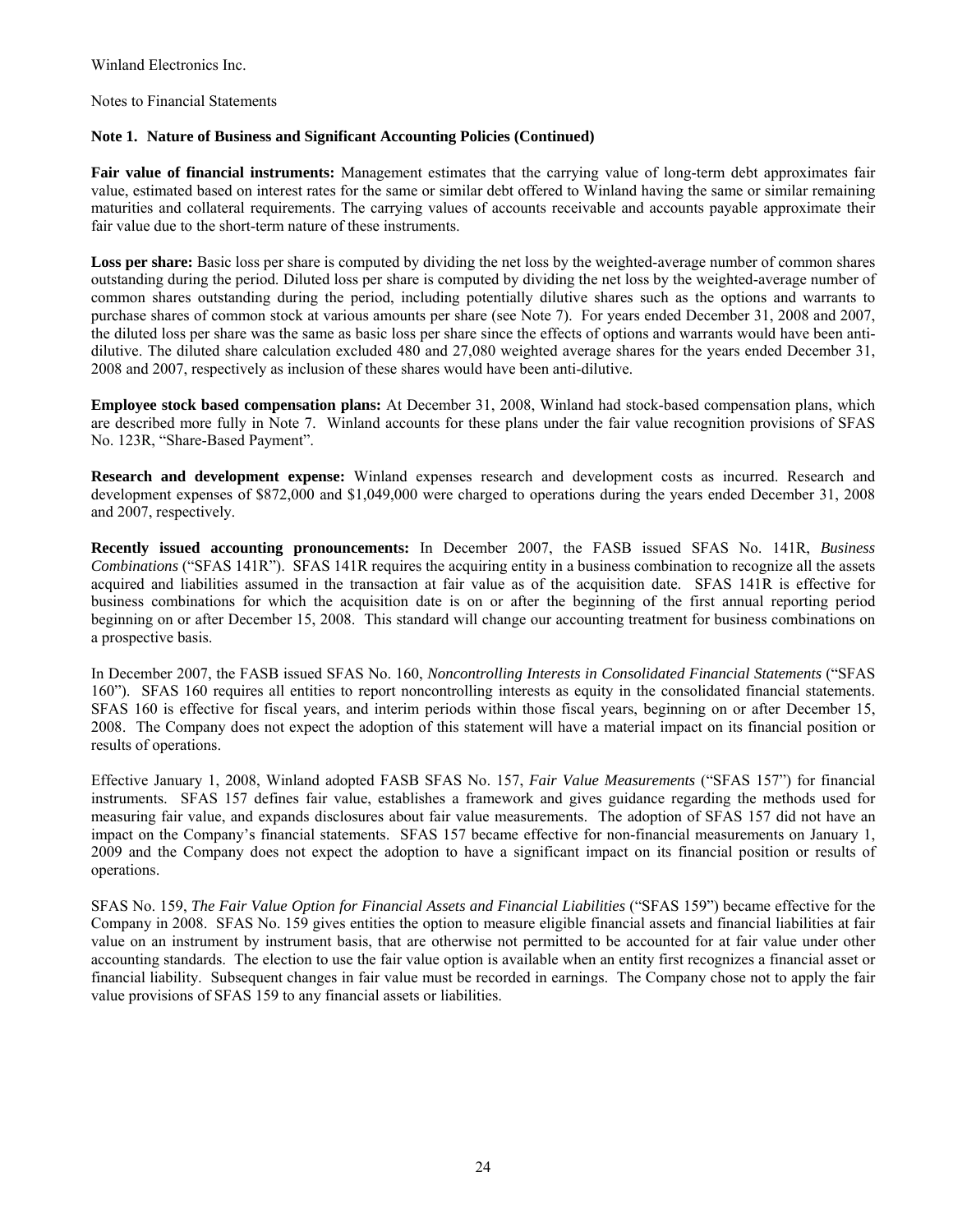Notes to Financial Statements

## **Note 2. Segment Reporting**

SFAS 131 *Disclosures about Segments of an Enterprise and Related Information* requires an enterprise to report segment information in the same way that management internally organizes its business for assessing performance and making decisions regarding the allocation of resources. The Company evaluates the performance of operating segments and allocates resources based on profit and loss from operations.

Effective January 1, 2008, the Company began reporting results of operations by two unique reportable segments, Electronic Manufacturing Services (EMS) and Proprietary Products (Proprietary).

The Company's EMS segment consists of the design and manufacturing of printed circuit board assemblies and higher level products sold mainly to Original Equipment Manufacturer (OEM) customers. Winland offers complete solutions to OEM customer needs by providing value-added services that complement its contract manufacturing capabilities. This is part of a "concept to product realization" strategy, the elements of which may include product concept studies, product design, printed circuit board design, design for manufacturing, higher level assembly and box build, repair service, and legacy support. These services differentiate Winland from many competitors and are intended to increase customer satisfaction, confidence, and loyalty. Winland views EMS customers as strategic partners and works to provide these partners with high level customer care and technical services.

The Company's Proprietary segment represents an established family of environmental security products that can monitor critical environments including simple and sophisticated microprocessor and mechanically controlled sensors and alarms. These products monitor and detect critical environmental changes, such as changes in temperature or humidity, water leakage and power failures.

The Company's remaining activities are included in "Other". These are unallocated corporate level expenses, which include costs related to the administrative functions performed in a centralized manner and not attributable to particular segments (e.g., executive compensation expense, accounting, human resources and information technology support), are reported in the reconciliation of the segment totals to consolidated totals as "Other" items.

Segment assets or other balance sheet information are not presented to the Company's chief operating decision maker. Accordingly, the Company has not presented information relating to segment assets. The following table presents net sales and operating income (loss) by reportable segment.

| $(\text{\$ in thousands})$                       | EMS |        | <b>Proprietary</b><br><b>Other</b> |    |         |    | <b>Total</b> |
|--------------------------------------------------|-----|--------|------------------------------------|----|---------|----|--------------|
| Three months ended December 31, 2008 (unaudited) |     |        |                                    |    |         |    |              |
| Net sales                                        | S   | 7,102  | \$<br>661                          | S  |         | S  | 7,763        |
| Gross Margin                                     |     | 731    | 274                                |    |         |    | 1,005        |
| Operating income (loss)                          |     | 476    | 60                                 |    | (474)   |    | 62           |
| Three months ended December 31, 2007 (unaudited) |     |        |                                    |    |         |    |              |
| Net sales                                        | S   | 6,632  | \$<br>861                          | \$ |         | \$ | 7,493        |
| Gross Margin                                     |     | 607    | 429                                |    |         |    | 1,036        |
| Operating income (loss)                          |     | 411    | 124                                |    | (724)   |    | (189)        |
| Twelve months ended December 31, 2008            |     |        |                                    |    |         |    |              |
| Net sales                                        | S   | 25,292 | \$<br>3,373                        | \$ |         | \$ | 28,665       |
| Gross Margin                                     |     | 1,834  | 1,374                              |    |         |    | 3,208        |
| Operating income (loss)                          |     | 1,099  | 127                                |    | (2,243) |    | (1,017)      |
| Twelve months ended December 31, 2007            |     |        |                                    |    |         |    |              |
| Net sales                                        | \$  | 31,584 | \$<br>3,162                        | \$ |         | \$ | 34,746       |
| Gross Margin                                     |     | 2,454  | 1,608                              |    |         |    | 4,062        |
| Operating income (loss)                          |     | 1,759  | 300                                |    | (2,679) |    | (620)        |

#### **WINLAND ELECTRONICS, INC. SEGMENT REPORTING**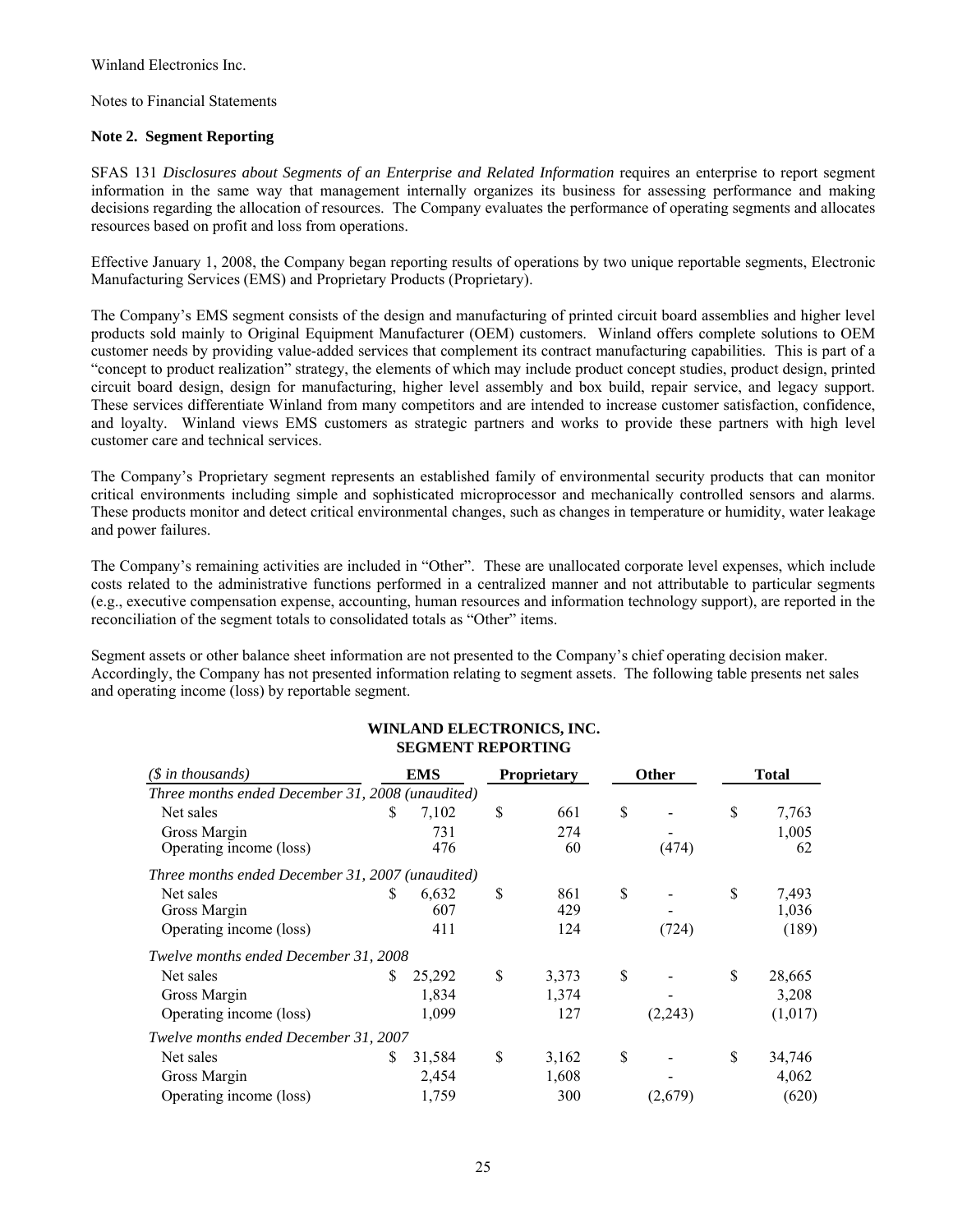Notes to Financial Statements

## **Note 3. Inventories**

The components of inventories at December 31, 2008 and 2007 were as follows:

|                  | December 31 |    |           |  |  |
|------------------|-------------|----|-----------|--|--|
|                  | 2008        |    | 2007      |  |  |
| Raw materials    | 2,923,000   | \$ | 3,467,000 |  |  |
| Work in progress | 423,000     |    | 293,000   |  |  |
| Finished goods   | 991.000     |    | 948,000   |  |  |
| Total            | 4,337,000   |    | 4,708,000 |  |  |

#### **Note 4. Financing Arrangement and Long-Term Debt**

Winland has a \$4,000,000 revolving line of credit agreement which expires on June 30, 2009. Advances are due on demand, secured by substantially all Company assets, and are subject to a defined borrowing base equal to 80% of qualified accounts receivable and 50% of qualified inventory, capped at \$1,000,000. Interest on advances accrues at the LIBOR rate plus two and three quarter percent (2.75%), which was 3.2% as of December 31, 2008. There were no advances outstanding on the revolving line of credit agreement at either December 31, 2008 or 2007. At December 31, 2008, \$3,214,000 was available for borrowing under the terms of this agreement. See also (a) following.

The following is a summary of long-term debt:

|                                                                           | December 31 |           |   |           |
|---------------------------------------------------------------------------|-------------|-----------|---|-----------|
|                                                                           |             | 2008      |   | 2007      |
| 6.44% mortgage note payable, due in monthly installments of \$11,373,     |             |           |   |           |
| including interest, to October 1, 2014, secured by property $(a)$ , $(b)$ | S           | 649,000   |   | 741,000   |
| 6.50% note payable, principal due in monthly installments of \$10,417,    |             |           |   |           |
| with interest to May 31, 2009, secured by property and equipment (a)      |             | 39,000    |   | 164,000   |
| Capital lease obligations bearing interest ranging from 6.25% to 8.01%,   |             |           |   |           |
| due in monthly installments of \$1,138 to \$6,426, to December 2012,      |             |           |   |           |
| secured by equipment                                                      |             | 783,000   |   | 1,019,000 |
| 4.91% note payable, principal due in monthly installments of \$20,833,    |             |           |   |           |
| with interest to April 1, 2008, secured by property and equipment (a)     |             |           |   | 59,000    |
|                                                                           | S           | 1,471,000 | S | 1,983,000 |
| Less current maturities                                                   |             | 392,000   |   | 512,000   |
| Total long-term debt                                                      |             | 1,079,000 |   | 1,471,000 |
|                                                                           |             |           |   |           |

(a) These agreements have certain financial and non-financial covenants, which, among others, require the Company to maintain a minimum tangible net worth, a maximum leverage ratio, a maximum debt to tangible net worth, a minimum cash flow coverage ratio, imposes limits on capital expenditures and disallows the declaration or payment of dividends.

(b) As of December 31, 2008, Winland was in violation of the minimum cash flow coverage covenant for this agreement. The issuing financial institution has granted a waiver of this covenant as of December 31, 2008.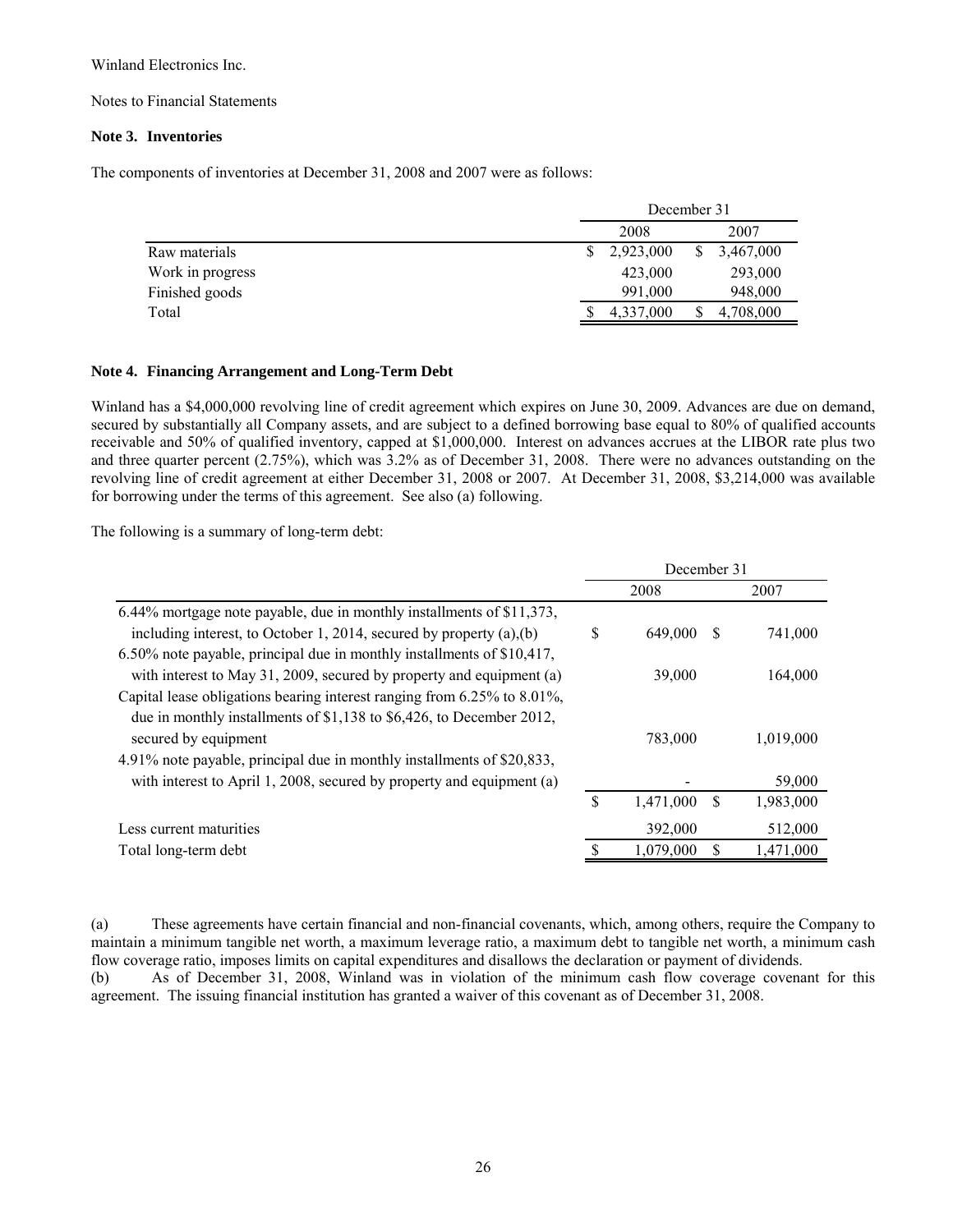Notes to Financial Statements

## **Note 4. Financing Arrangement and Long-Term Debt (Continued)**

Approximate maturities of long-term debt and future minimum lease payments on capital leases for years subsequent to December 31, 2008, are as follows:

|                                    | Long-term Debt | Capital leases |
|------------------------------------|----------------|----------------|
| 2009                               | \$<br>136,000  | \$<br>307,000  |
| 2010                               | 104,000        | 307,000        |
| 2011                               | 111,000        | 231,000        |
| 2012                               | 118,000        | 30,000         |
| 2013                               | 126,000        |                |
| Thereafter                         | 93,000         |                |
| Total                              | 688,000        | 875,000        |
|                                    |                |                |
| Less amount representing interest  |                | 92,000         |
| Present value of net minimum lease |                | 783,000        |
| payments                           |                |                |
| Less current portion               |                | 256,000        |
| Long-term portion                  |                | 527,000        |

The cost and accumulated depreciation of assets acquired under capital leases at December 31, 2008 and 2007 were as follows:

|                                          | 2008      | 2007      |
|------------------------------------------|-----------|-----------|
| Cost                                     | 1.714.000 | 1,714,000 |
| Accumulated depreciation                 | 924.000   | 696,000   |
| Net leased property under capital leases | 790.000   | .018.000  |

## **Note 5. Deferred Revenue**

During 1994, Winland and the city of Mankato entered into a tax increment financing agreement for the construction of its operating facility. In connection with this agreement, the city donated land improvements to Winland with a fair value of \$270,009. The fair value of land improvements donated was accounted for as deferred revenue and is being amortized over 39 years, which is the life of the building.

## **Note 6. Income Taxes**

Components of income tax benefit are as follows:

|                            |              | December 31 |  |         |  |
|----------------------------|--------------|-------------|--|---------|--|
|                            | 2008<br>2007 |             |  |         |  |
| Current benefit            |              | 207,000     |  | 391,000 |  |
| Deferred benefit (expense) |              | (118,000)   |  | 138,000 |  |
|                            |              | 89,000      |  | 529,000 |  |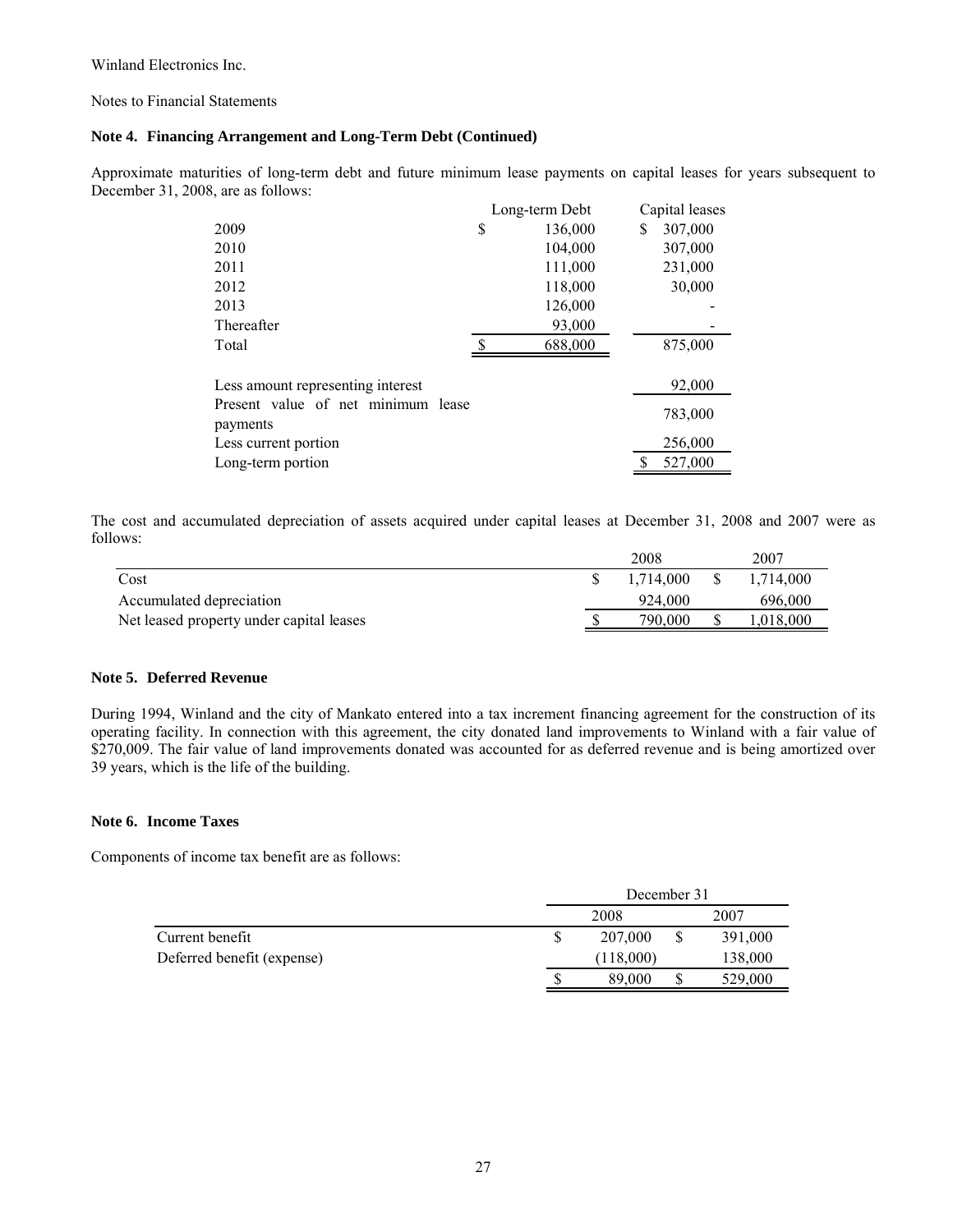Notes to Financial Statements

## **Note 6. Income Taxes (Continued)**

The statutory income tax rate reconciliation to the effective rate is as follows:

|                                                | December 31   |          |  |
|------------------------------------------------|---------------|----------|--|
|                                                | 2008          | 2007     |  |
| Statutory U.S. income tax rate                 | $(34)$ %      | $(34)$ % |  |
| State benefit (tax), net of federal tax effect | 4             | (14)     |  |
| Research and Development Credits               |               | (29)     |  |
| Change in Valuation Allowance                  | 24            |          |  |
| Other, including permanent differences         | 6             | 10       |  |
| Effective income tax benefit rate              | $\frac{0}{0}$ |          |  |

Deferred tax assets (liabilities) consist of the following components as of December 31, 2008 and 2007:

|                                 | December 31 |                         |           |
|---------------------------------|-------------|-------------------------|-----------|
|                                 |             | 2008                    | 2007      |
| Deferred tax assets:            |             |                         |           |
| Inventory                       | \$          | 275,000<br><sup>S</sup> | 235,000   |
| Allowance for doubtful accounts |             | 49,000                  | 9,000     |
| Non-qualified stock options     |             | 69,000                  | 53,000    |
| Accrued expenses                |             | 105,000                 | 154,000   |
| Research Credit Carryover       |             | 116,000                 | 3,000     |
| Net operating loss carryforward |             | 57,000                  | 18,000    |
| Other                           |             | 16,000                  | 8,000     |
| <b>Valuation Allowance</b>      |             | (271,000)               |           |
|                                 |             | 416,000                 | 480,000   |
| Deferred tax liabilities:       |             |                         |           |
| Property and equipment          |             | (367,000)               | (325,000) |
| Prepaid expenses                |             | (49,000)                | (37,000)  |
|                                 |             | (416,000)               | (362,000) |
| Net deferred tax assets         |             |                         | 118,000   |

The Company calculates its income tax expense by estimating the annual effective tax rate and applying that rate to the yearto-date ordinary income (loss) at the end of the period. Winland records a tax valuation allowance when it is more likely than not that it will not be able to recover the value of its deferred tax assets. For the year ended December 31, 2008, Winland recorded a \$271,000 tax valuation allowance against its deferred tax assets. The tax effect of the Company's valuation allowance for deferred tax assets is included in the annual effective tax rate. As of December 31, 2008 and 2007, the Company calculated its estimated annualized effective tax benefit rate at 8% and 67%, respectively. The Company recognized an income tax benefit of \$89,000 (net of the valuation allowance) based on its \$1,117,000 pre-tax loss for year ended 2008 compared to an income tax benefit of \$529,000 based on its \$792,000 pre-tax loss for the year ended December 31, 2007.

The net deferred tax assets have been classified on the accompanying balance sheets as of December 31, 2007 as follows:

|                         | December 31 |  |
|-------------------------|-------------|--|
|                         | 2007        |  |
| Current assets          | 400,000     |  |
| Noncurrent liabilities  | (282,000)   |  |
| Net deferred tax assets | 118,000     |  |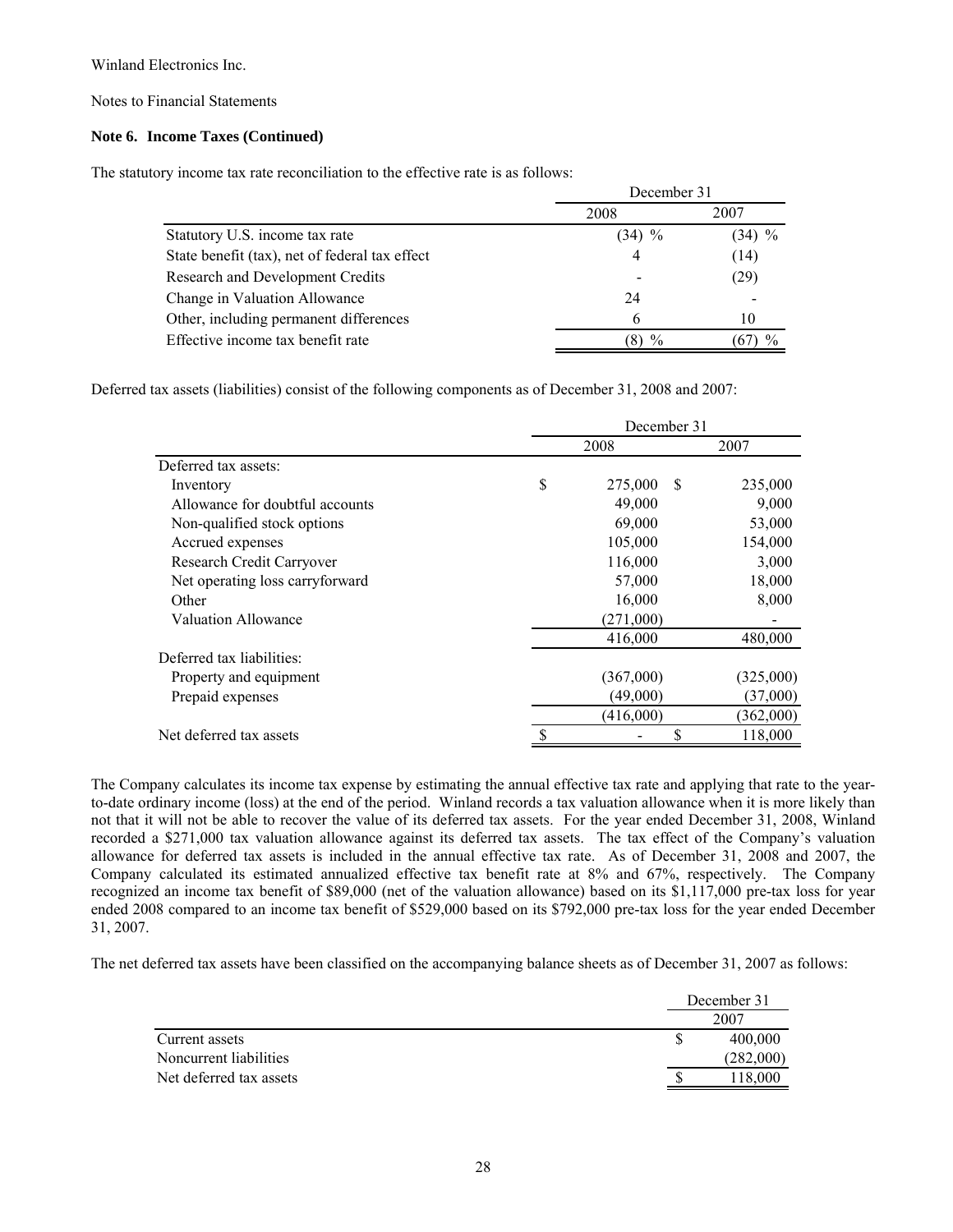Notes to Financial Statements

## **Note 6. Income Taxes (Continued)**

Effective January 1, 2007, Winland adopted the FASB Interpretation No. 48 ("FIN 48"), *Accounting for Uncertainty in Income Taxes* - an Interpretation of SFAS 109. As required by FIN 48, Winland recognizes the financial statement benefit of a tax position only after determining that the relevant tax authority would more likely than not sustain the position following an audit. For tax positions meeting the more-likely-than-not threshold, the amount recognized in the financial statements is the largest benefit that has a greater than 50 percent likelihood of being realized upon ultimate settlement with the relevant tax authority.

At the adoption date of January 1, 2007, the Company had no unrecognized tax benefits that, if recognized, would affect the effective tax rate. In 2007, the Company recognized a \$301,000 reduction in income tax expense for credits filed with the Internal Revenue Service and the State of Minnesota for tax years 2003 through 2007, net of \$129,000 reserve for FIN 48,. As of December 31, 2008 the Company had approximately \$129,000 of unrecognized tax benefits that, if recognized, would affect its effective tax rate.

The Company files income tax returns in the U.S. federal and state jurisdictions. The Company is currently under examination by the Internal Revenue Service (IRS) for its 2004 through 2007 tax years and the State of Minnesota for its 2003 through 2006 tax years. The Company has not recorded any material adjustment in the liability for unrecognized income tax benefits related to these audits. The years 2004 through 2007 remain open for examination by other state agencies.

Given the fact that the Company is currently under audit by the IRS and the State of Minnesota, it is reasonably possible that significant changes in the gross balance of unrecognized tax benefits may occur within the next 12 months. An estimate of the range of such gross changes cannot be made at this time. However, the Company does not expect the changes to have a significant impact on its effective tax rate or expected cash payments for income taxes within the next 12 months.

#### **Note 7. Warrants and Stock-Based Compensation Plans**

**Warrants:** The Company has warrants outstanding to purchase 12,500 shares of common stock at a weighted average exercise price of \$3.52 per share. These warrants were granted prior to 2007 and expire at various dates commencing February 1, 2009.

**Employee stock purchase plan:** The 1997 Employee Stock Purchase Plan (ESPP) has provided Winland employees the opportunity to purchase common stock through payroll deductions. The purchase price is set at the lower of 85% of the fair market value of common stock at the beginning of the participation period or 85% of the fair market value on the purchase date. The participation periods have a 6-month duration beginning in January and July of each year. A total of 300,000 shares of common stock were authorized for issuance under the ESPP of which 109,798 have been issued. Winland issued 19,607 and 10,365 shares for the years ended December 31, 2008 and 2007, respectively, incurring \$8,000 and \$11,000 of compensation expense under this plan for those years.

**Stock option and employee stock purchase plans:** As of December 31, 2008, Winland had one equity-based compensation plan, the 2008 Equity Incentive Plan, from which stock-based compensation awards can be granted to eligible employees, officers or directors. Previous to this plan, stock-based compensation awards were granted from the 2005 Equity Incentive Plan and the 1997 Stock Option Plan. The plans are as follows:

2008 Equity Incentive Plan – This plan provides awards in the form of incentive stock options, nonqualified stock options, and restricted stock. Currently, this is the only plan under which awards are authorized for grant. As approved by the shareholders in May 2008, up to 300,000 shares are authorized for issuance under the plan. Awards issued under the plan as of December 31, 2008 include 125,000 shares of incentive stock options and 22,000 nonqualified stock options of which 147,000 are outstanding and 22,000 of which are vested at December 31, 2008. The exercise price is equal to the fair market value of Winland's common stock at the date of grant. Options generally vest over five years and have a contractual life up to 10 years. Option awards provide for accelerated vesting if substantially all of Winland's assets are transferred through an acquisition, merger or reorganization.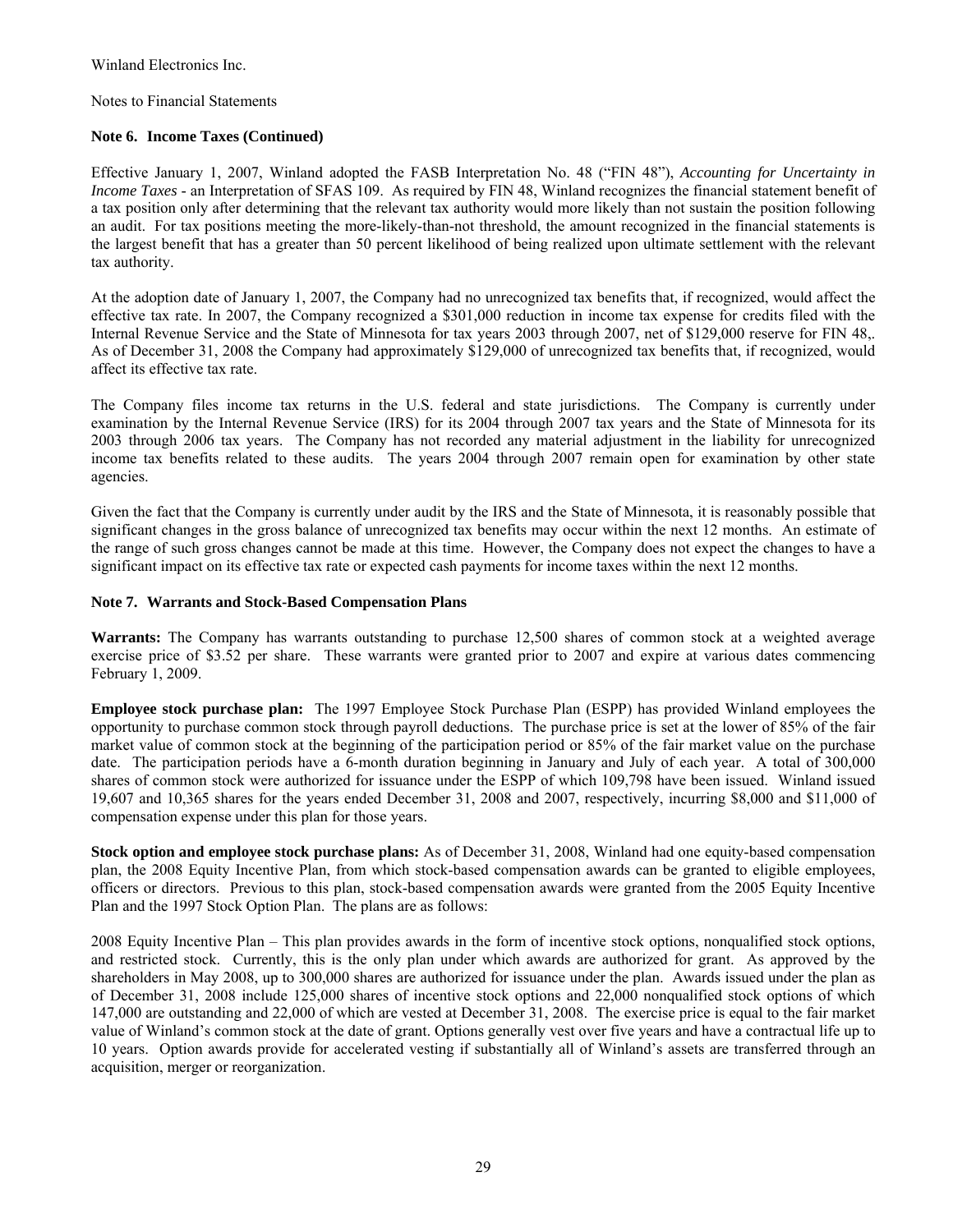Notes to Financial Statements

## **Note 7. Warrants and Stock-Based Compensation Plans (Continued)**

2005 Equity Incentive Plan – This plan provided grants in the form of incentive stock options, nonqualified stock options, and restricted stock. This plan was terminated as to future grants in May 2008. As of December 31, 2008, there were 274,000 options outstanding under this plan of which 87,800 are vested.

1997 Stock Option Plan – This plan provided for grants in both the form of incentive stock options and nonqualified stock options. The plan was terminated as to future grants in May 2005. At December 31, 2008 there were 47,800 options outstanding under this plan of which 42,400 are vested.

Winland uses the Black-Scholes option pricing model to estimate the fair value of stock-based awards with the following weighted-average assumptions for the indicated periods.

|                                                   | December 31 |         |  |
|---------------------------------------------------|-------------|---------|--|
|                                                   | 2008        | 2007    |  |
| Expected life, in years                           | $5-10$      | $5-10$  |  |
| Expected volatility                               | 69.5%       | 69.9%   |  |
| Risk-free interest rate                           | $3.3\%$     | $4.4\%$ |  |
| Dividend yield                                    | $0.0\%$     | $0.0\%$ |  |
| Weighted average of fair value of options granted |             |         |  |

Winland calculates the expected life of awards using historical data to estimate option exercises and employee terminations. Expected volatility is based on daily historical fluctuations of Winland's common stock using the closing market value for the number of days of the expected term immediately preceding the grant. The risk-free interest rate is based on the U.S. Treasury yield curve in effect at the time of the grant for a bond with a similar term.

Winland receives a tax deduction for certain stock option exercises and disqualifying stock dispositions during the period the options are exercised or the stock is sold, generally for the excess of the price at which the options are sold over the exercise prices of the options. In accordance with SFAS 123R, Winland revised its Statements of Cash Flows presentation to report any tax benefit from the exercise of stock options as financing cash flows. For the year ended December 31, 2007, there were stock option exercises and disqualifying stock dispositions which triggered \$10,000 in tax benefits, reflected as financing activities in the statement of cash flows as required by SFAS 123R. During 2008, there were no such stock option exercises and disqualifying stock dispositions.

Net cash proceeds from the exercise of stock options were \$11,000 and \$27,000 for the years ended December 31, 2008 and 2007, respectively. For the year ended December 31, 2007, 21,340 options were exercised in stock swaps, using previously owned shares of Winland's common stock as payment for the shares. For the year ended December 31, 2008, no options were exercised in such stock swaps.

The following table represents stock option activity for the twelve months ended December 31, 2008:

|                                          | Number of<br><b>Shares</b> |   | Weighted<br>Average<br>Exercise<br>Price | Weighted<br>Average<br>Remaining<br>Contract Life | Aggregate<br>Intrinsic<br>Value |
|------------------------------------------|----------------------------|---|------------------------------------------|---------------------------------------------------|---------------------------------|
| Outstanding options at January 1, 2008   | 371,100                    | S | 3.10                                     |                                                   |                                 |
| Granted                                  | 233,500                    |   | 1.72                                     |                                                   |                                 |
| Exercised                                | (8,800)                    |   | 1.27                                     |                                                   |                                 |
| Forfeited                                | (127,000)                  |   | 3.13                                     |                                                   |                                 |
| Outstanding options at December 31, 2008 | 468,800                    |   | 2.44                                     | 5.30 Yrs                                          | \$2,000                         |
| Exercisable at December 31, 2008         | 154,000                    | S | 3.01                                     | 4.89 Yrs                                          | \$2,000                         |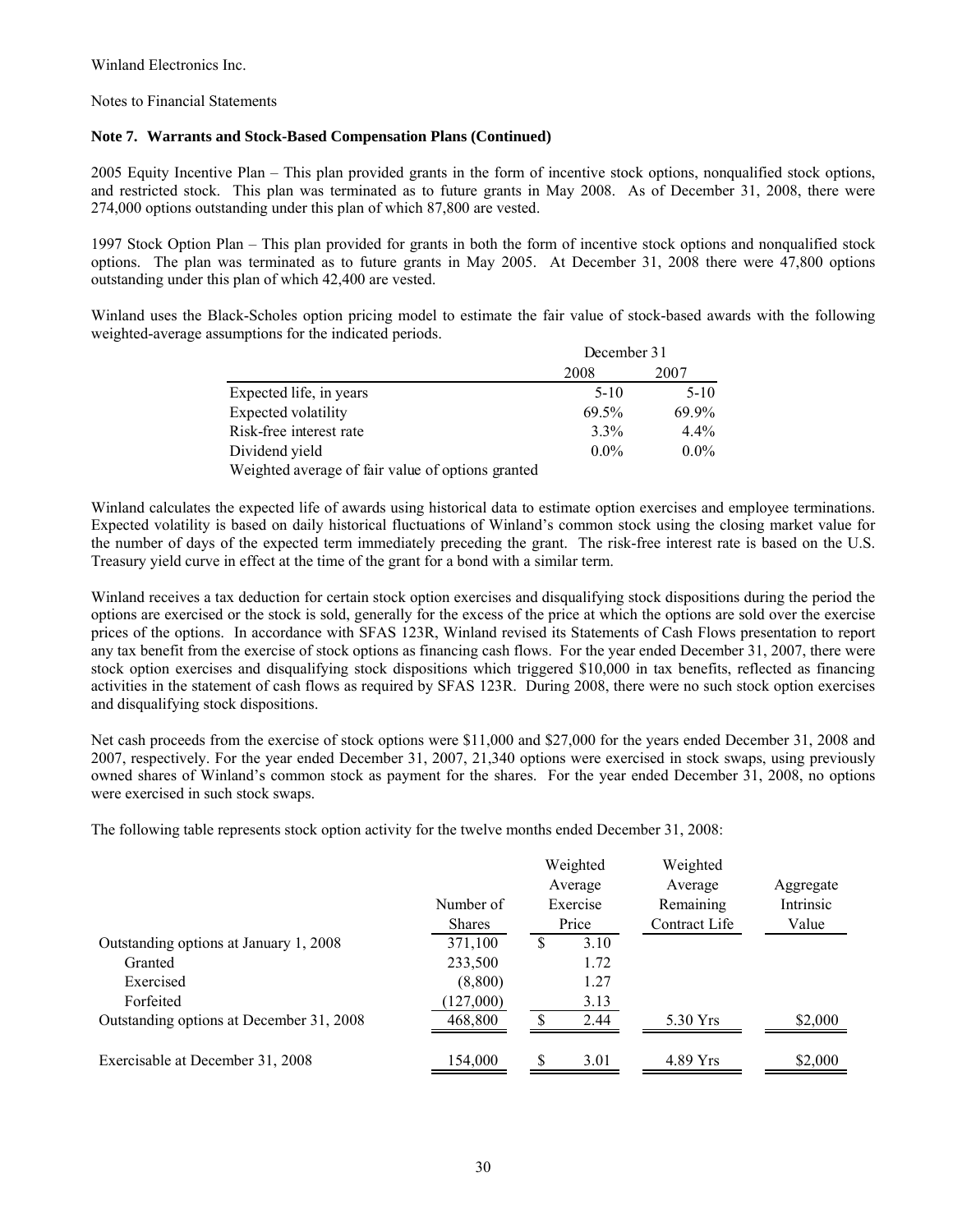Notes to Financial Statements

## **Note 7. Warrants and Stock-Based Compensation Plans (Continued)**

The aggregate intrinsic value of options outstanding and options exercisable is based upon the Company's closing stock price on the last trading day of the fiscal year for the in-the-money options.

At December 31, 2008, there was \$240,000 of unrecognized compensation cost, adjusted for estimated forfeitures, related to share-based payments which is expected to be recognized over a weighted-average period of 2.5 years and will be adjusted for any future changes in estimated forfeitures.

## **Note 8. Employee Benefit Plans**

**Pension plan:** Winland has a qualified defined contribution 401(k) profit-sharing plan for its employees who meet certain age and service requirements. Employees are allowed to make contributions of up to 15 percent of their eligible compensation. The plan also provides for a Company-sponsored match to be determined each year by the Board of Directors. Winland contributed approximately \$103,000 and \$100,000 to the plan for the years ended December 31, 2008 and 2007, respectively. In addition, Winland may make additional discretionary contributions to the plan to the extent authorized by the Board of Directors. There were no discretionary contributions to the plan for the years ended December 31, 2008 and 2007.

**Health Savings Account:** Winland has a health savings account plan for its employees who meet certain service requirements. The plan provides for Winland to make contributions equal to one-half the deductible limit elected by the employee. The employee may also make contributions equal to one-half the deductible limit elected. Winland makes contributions to the plan on a quarterly basis on the first day of each quarter. The contributions cannot be refunded to Winland if the employee's employment with Winland is terminated voluntarily or involuntarily. Winland contributed approximately \$175,000 and \$209,000 to the plan for the years ended December 31, 2008 and 2007, respectively.

#### **Note 9. Major Customers**

Winland has customers which accounted for more than 10 percent of net sales for the years ended December 31, 2008 and 2007, as follows:

|                                                | 2008 | 2007 |
|------------------------------------------------|------|------|
| Sales percentage:                              |      |      |
| Customer A                                     | 33%  | 19%  |
| Customer B                                     | 16%  | 20%  |
| Customer C                                     | 11%  | 18%  |
| Accounts receivable percentage at December 31: |      |      |
| Customer A                                     | 40%  | 13%  |
| Customer B                                     | 9%   | 10%  |
| Customer C                                     | 12%  | 39%  |
|                                                |      |      |

Customer B has chosen to allow its contract with Winland to expire as of March 20, 2009. Winland expects sales to be completed to Customer B during the first quarter of 2009.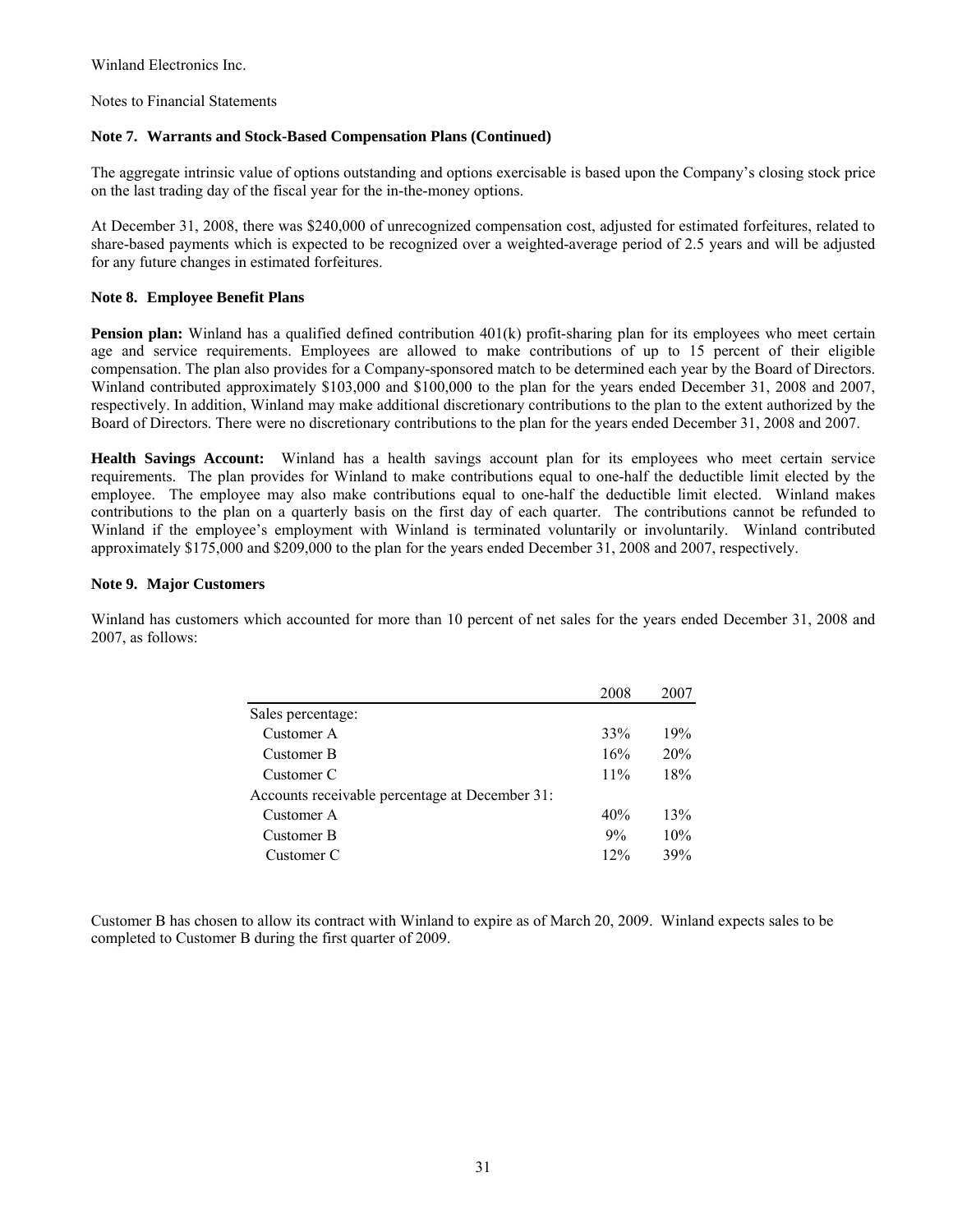Notes to Financial Statements

## **Note 10. Shareholder Rights Plan**

On December 9, 2003, Winland's Board of Directors adopted a Shareholder Rights Plan. Under the plan, rights were constructively distributed as a dividend at the rate of one right for each share of common stock of Winland held by the shareholders of record as of the close of business on December 31, 2003. Each right entitles its holder to purchase onehundredth of a share of Series A Junior Participating Preferred Stock at an exercise price of \$36. The rights will only be exercisable if a person or group acquires, has the right to acquire, or has commenced a tender offer for 15 percent or more of Winland's outstanding common stock. The rights are nonvoting, pay no dividends, expire on December 9, 2013, and may be redeemed by Winland for \$0.001 per right at any time before the 15th day (subject to adjustment) after a 15 percent position is acquired. The rights have no effect on earnings per share until they become exercisable.

After the rights are exercisable, if Winland is acquired in a merger or other business combination, or if 50 percent or more of Winland's assets are sold, each right will entitle its holder (other than the acquiring person or group) to purchase, at the then current exercise price, common stock of the acquiring entity having a value of twice the exercise price. In connection with the adoption of the Shareholder Rights Plan, the Board of Directors has designated 60,000 shares of previously undesignated stock as Series A Junior Participating Preferred Stock. The shares have a par value of \$0.01 per share and a liquidation value equal to the greater of \$100 or 100 times the aggregate amount to be distributed per share to holders of common stock. Shares of Series A Junior Participating Preferred Stock are not convertible into shares of Winland's common stock. Each share of Series A Junior Participating Preferred Stock will be entitled to a minimum preferential quarterly dividend payment equal to the greater of \$1 per share or an aggregate dividend of 100 times the dividend declared per share of common stock. Each share of Series A Junior Participating Preferred Stock has 100 votes. In the event of any merger, consolidation or other transaction in which common stock is exchanged; each share of Series A Junior Participating Preferred Stock will be entitled to receive 100 times the amount received per share of common stock. There are no shares of Series A Junior Participating Preferred Stock outstanding.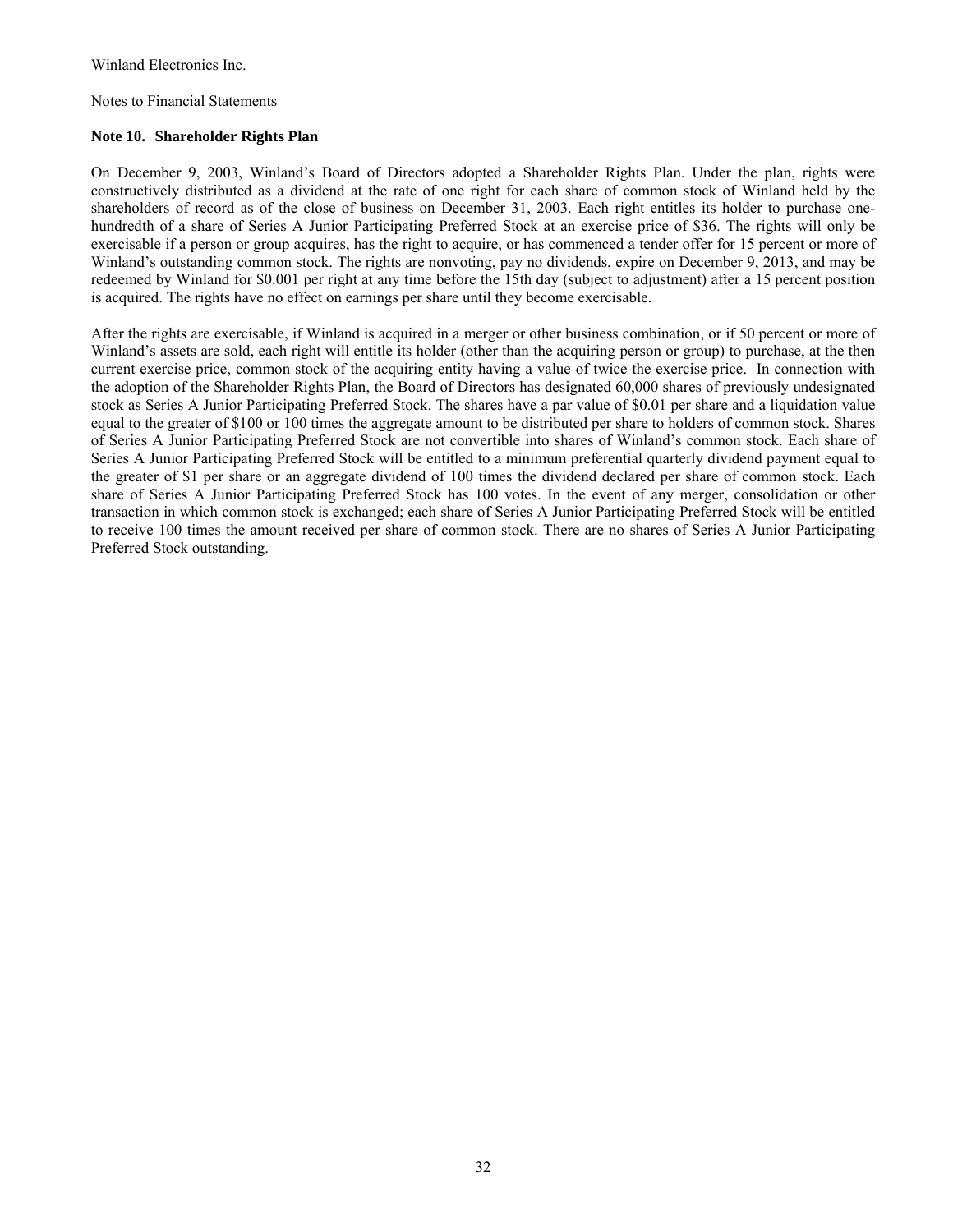## **ITEM 9. CHANGES IN AND DISAGREEMENTS WITH ACCOUNTANTS ON ACCOUNTING AND FINANCIAL DISCLOSURE**

None.

## **ITEM 9A. CONTROLS AND PROCEDURES**

## *Disclosure Controls and Procedures*

Our principal executive and financial officers evaluated our disclosure controls and procedures (as defined in Rules 13a-15(e) and 15d-15(e) under the Exchange Act) as of December 31, 2008. Based upon that evaluation, they concluded as of December 31, 2008, that our disclosure controls and procedures were effective to ensure that information we are required to disclose in the reports that we file under the Exchange Act is recorded, processed, summarized and reported within time periods specified in Securities and Exchange Commission rules and forms. In addition, our principal executive and financial officers concluded as of December 31, 2008 that our disclosure controls and procedures are also effective to ensure that information required to be disclosed in reports that we file or submit under the Exchange Act is accumulated and communicated to our management, including our chief executive officer and chief financial officer, to allow timely decisions regarding required disclosure.

## *Management's Report on Internal Control Over Financial Reporting*

Our management is responsible for establishing and maintaining adequate internal control over financial reporting as defined in Rules 13a-15(f) and 15d-15(f) under the Securities Exchange Act of 1934. Our internal control system over financial reporting is designed by, or under the supervision of, our chief executive officer and chief financial officer, and is effected by our board of directors, management and other personnel to provide reasonable assurance regarding the reliability of financial reporting and the preparation of financial statements for external purposes in accordance with generally accepted accounting principles. Our internal control over financial reporting includes those policies and procedures that:

(i) pertain to the maintenance of records that, in reasonable detail, accurately and fairly reflect the assets of the company;

(ii) provide reasonable assurance that transactions are recorded as necessary to permit preparation of financial statements in accordance with U.S. generally accepted accounting principles and that transactions are made only in accordance with the authorization of our management and directors; and

(iii) provide reasonable assurance regarding prevention or timely detection of unauthorized transactions that could have a material effect on the financial statements.

Because of inherent limitations, internal control over financial reporting may not prevent or detect misstatements. Therefore, even those systems determined to be effective can provide only reasonable assurance with respect to financial statement preparation and presentation. Also, projections of any evaluation of effectiveness to future periods are subject to risk that controls may become inadequate because of changes in condition, or that the degree of compliance with the policies or procedures may deteriorate.

Our management assessed the effectiveness of Winland's internal control over financial reporting as of December 31, 2008. In making this assessment, our management used the criteria set forth by the Committee of Sponsoring Organizations of the Treadway Commission (COSO) in Internal Control-Integrated Framework. Based on management's assessment and those criteria, our management concluded that our internal control over financial reporting was effective as of December 31, 2008.

This annual report does not include an attestation report of the Company's independent registered public accounting firm regarding internal control over financial reporting pursuant to the rules of the Securities and Exchange Commission that permit the Company to provide only management's report in this annual report.

## **Changes in Internal Control.**

None.

## **ITEM 9B. OTHER INFORMATION**

None.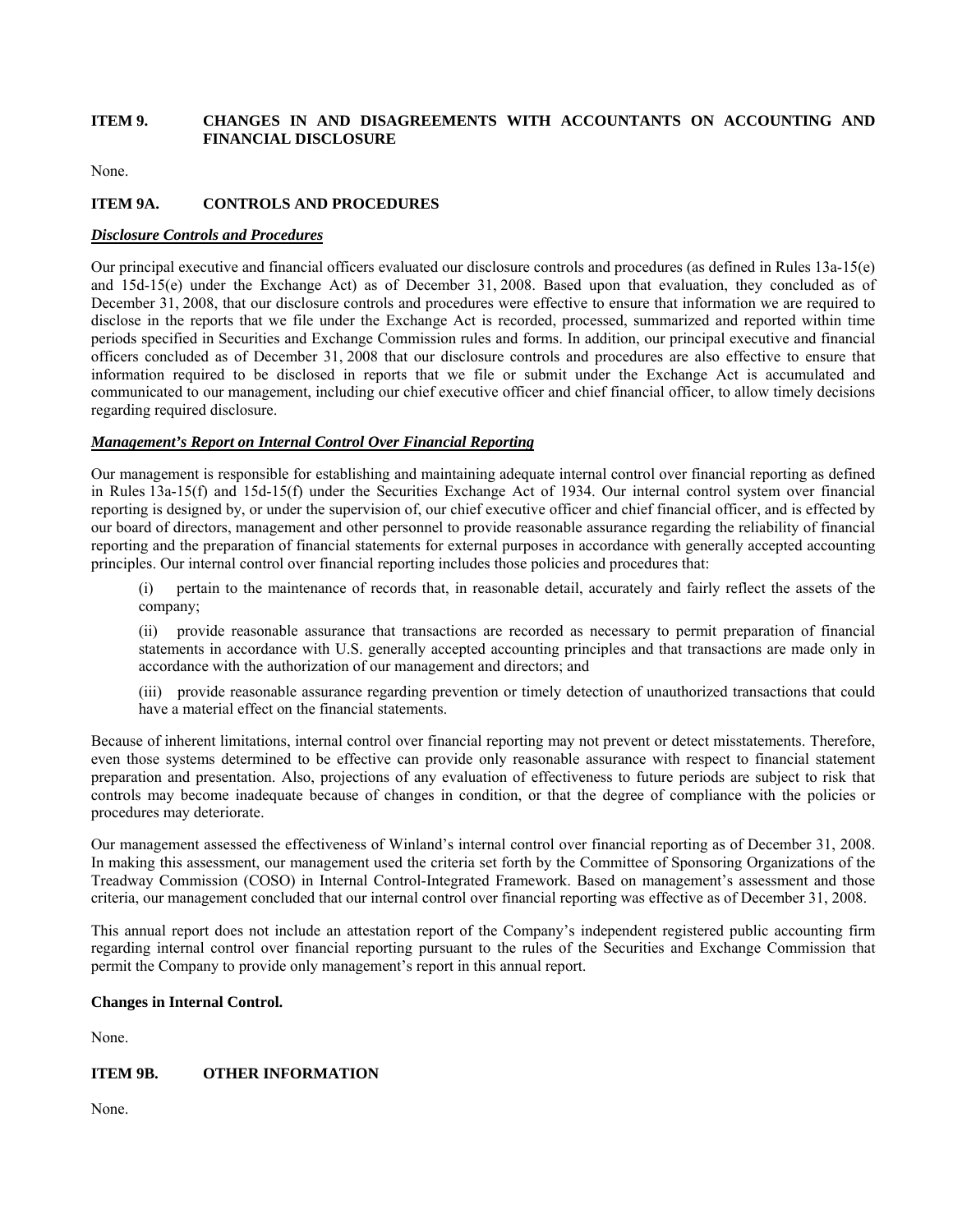## **PART III**

#### **ITEM 10. DIRECTORS AND EXECUTIVE OFFICERS OF THE REGISTRANT**

The information required by Item 10 is incorporated by reference to Winland's definitive proxy statement for its 2009 Annual Meeting of Shareholders under the captions "Executive Compensation" and "Corporate Governance – Compensation to Non-Employee Directors."

## **ITEM 11. EXECUTIVE COMPENSATION**

The information required by Item 11 is incorporated by reference to Winland's definitive proxy statement for its 2009 Annual Meeting of Shareholders under the captions "Executive Compensation" and "Corporate Governance – Compensation to Non-Employee Directors."

#### **ITEM 12. SECURITY OWNERSHIP OF CERTAIN BENEFICIAL OWNERS AND MANAGEMENT AND RELATED STOCKHOLDER MATTERS**

The information required by Item 12 relating to security ownership of certain holders is incorporated by reference to Winland's definitive proxy statement for its 2009 Annual Meeting of Shareholders under the caption "Principal Shareholders and Management Shareholdings."

The following table provides information concerning Winland's equity compensation plans as of December 31, 2008.

|                                    |                                                 |                                           | Number of securities remaining                                  |
|------------------------------------|-------------------------------------------------|-------------------------------------------|-----------------------------------------------------------------|
|                                    | Number of securities to be                      | Weighted average                          | available for future issuance under                             |
|                                    | issued upon exercise of<br>outstanding options, | exercise price of<br>outstanding options, | equity compensation plans<br>(excluding securities reflected in |
|                                    | warrants and rights                             | warrants and rights                       | column (a))                                                     |
|                                    | (a)                                             | (b)                                       | (c)                                                             |
| Equity compensation plans approved |                                                 |                                           |                                                                 |
| by security holders                | 468,800                                         | \$2.44                                    | 343,202 (1)                                                     |
| Equity compensation plans not      |                                                 |                                           |                                                                 |
| approved by security holders (2)   | 12,500                                          | \$3.52                                    | $\theta$                                                        |
| <b>TOTALS</b>                      | 481,300                                         | \$2.46                                    | 343,202                                                         |

(1) Includes 190,202 shares available for issuance under Winland's 1997 Employee Stock Purchase Plan.

(2) The plans consist of three warrant agreements to purchase shares of Winland's Common Stock issued in 2006 as partial consideration for consulting services to the following: (i) Board Assets, Inc., a board evaluation and consulting firm – warrant to purchase 5,000 shares of common stock, which warrant vests upon performance of certain services and expires on February 16, 2016 (2,500 shares vested on July 17, 2006, and the remaining shares did not vest because the consulting arrangement has been terminated); and (ii) each of two principals of Genoa Business Advisors, LLC, a business consulting firm – warrant to purchase 10,000 shares, which vest in 5,000-share increments upon performance of certain services and expire on September 6, 2011 (10,000 shares vested on January 19, 2007, and the remaining shares did not vest because the consulting arrangement has been terminated).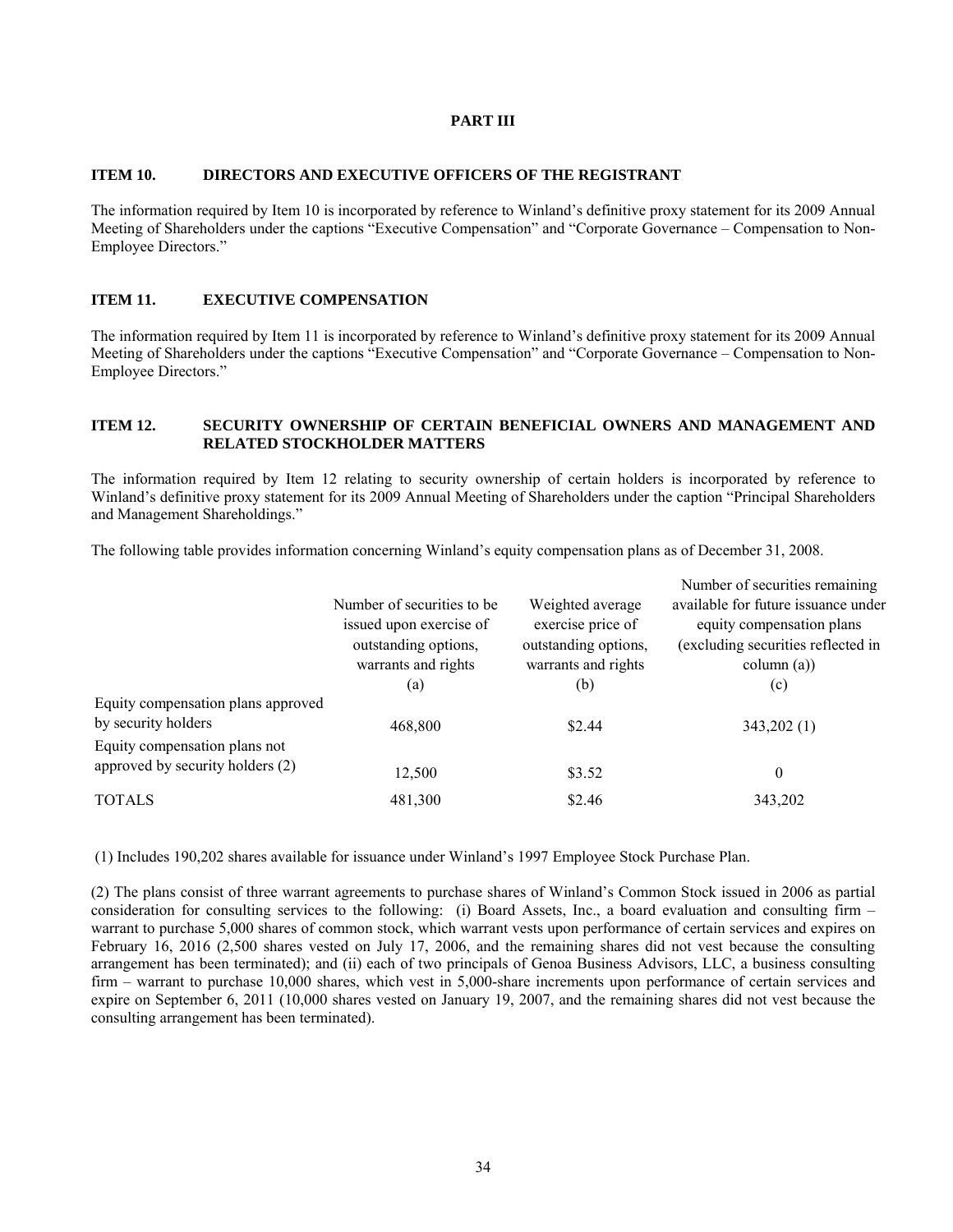## **ITEM 13. CERTAIN RELATIONSHIPS, RELATED TRANSACTIONS AND DIRECTOR INDEPENDENCE**

The information required by Item 13 is incorporated by reference to Winland's definitive proxy statement for its 2009 Annual Meeting of Shareholders under the captions "Corporate Governance" and "Certain Transactions."

## **ITEM 14. PRINCIPAL ACCOUNTANT FEES AND SERVICES**

The information requested in this item is incorporated by reference to Winland's definitive proxy statement for its 2009 Annual Meeting of Shareholders under the caption "Independent Registered Public Accounting Firm."

## **ITEM 15. EXHIBITS AND FINANCIAL STATEMENT SCHEDULES**

The following exhibits are included in this report: See "Exhibit Index to Form 10-K" following the signature page of this Form 10-K.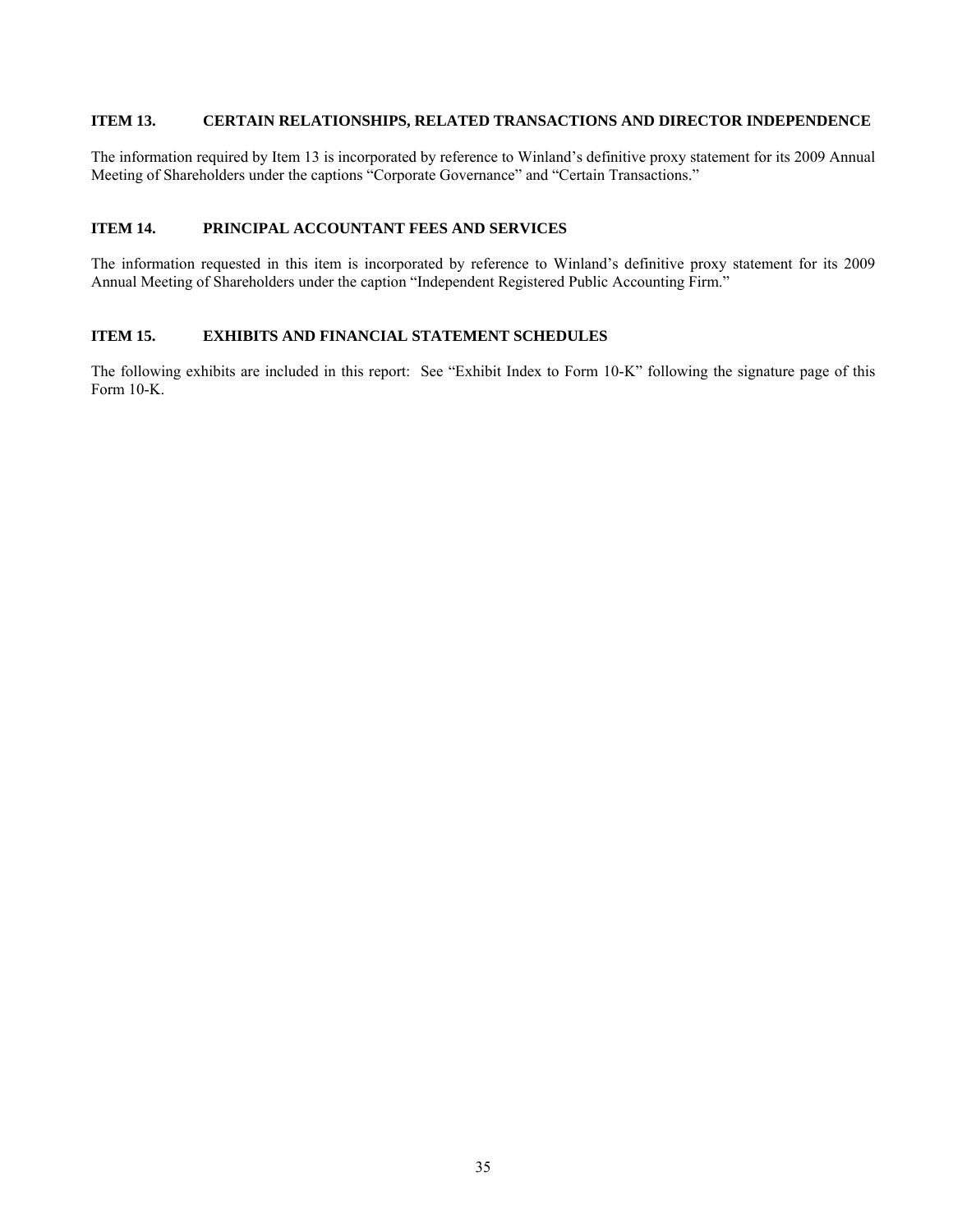## **SIGNATURES**

Pursuant to the requirements of Section 13 of the Securities Exchange Act of 1934, Winland has caused this Report to be signed on its behalf by the undersigned, thereunto duly authorized.

Winland Electronics Inc.

Dated: March 17, 2009 /s/ Thomas J. de Petra

 Thomas J. de Petra President and Chief Executive Officer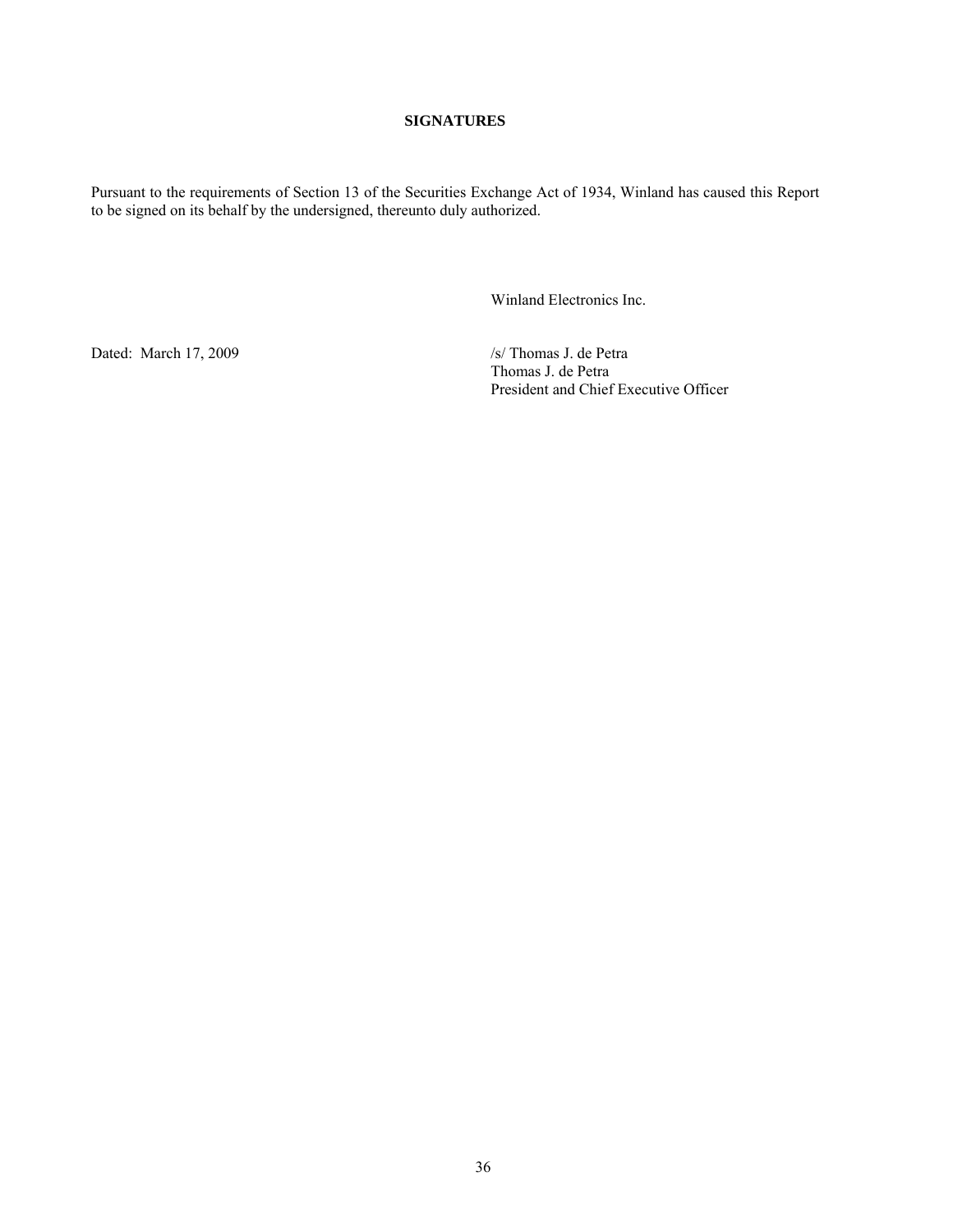Pursuant to the requirements of the Securities Exchange Act of 1934, this Report has been signed by the following persons on behalf of Winland, in the capacities, and on the dates, indicated.

#### (Power of Attorney)

Each person whose signature appears below constitutes and appoints Thomas J. de Petra and Glenn A. Kermes as his true and lawful attorneys-in-fact and agents, each acting alone, with full power of substitution and re-substitution, for him and in his name, place and stead, in any and all capacities, to sign any or all amendments to this Annual Report on Form 10-K and to file the same, with all exhibits thereto, and other documents in connection therewith, with the Securities and Exchange Commission, granting unto said attorneys-in-fact and agents, each acting alone, full power and authority to do and perform each and every act and thing requisite and necessary to be done in and about the premises, as fully to all intents and purposes as he might or could do in person, hereby ratifying and confirming all said attorneys-in-fact and agents, each acting alone, or his substitute or substitutes, may lawfully do or cause to be done by virtue thereof.

| <b>Signature and Title</b>                                                                                                                                        | <b>Date</b>    |
|-------------------------------------------------------------------------------------------------------------------------------------------------------------------|----------------|
| /s/ Thomas J. de Petra<br>Thomas J. de Petra<br>President and Chief Executive Officer<br>(Principal Executive Officer)                                            | March 17, 2009 |
| $/s$ Glenn A. Kermes<br>Glenn A. Kermes<br>Chief Financial Officer and Executive Vice President<br>(Principal Financial Officer and Principal Accounting Officer) | March 17, 2009 |
| /s/ Thomas J. Goodmanson<br>Thomas J. Goodmanson<br>Director                                                                                                      | March 17, 2009 |
| /s/ Thomas J. Brady<br>Thomas J. Brady<br>Director                                                                                                                | March 17, 2009 |
| /s/ Richard T. Speckmann<br>Richard T. Speckmann<br>Director                                                                                                      | March 17, 2009 |
| /s/ Lorin E. Krueger<br>Lorin E. Krueger<br>Director                                                                                                              | March 17, 2009 |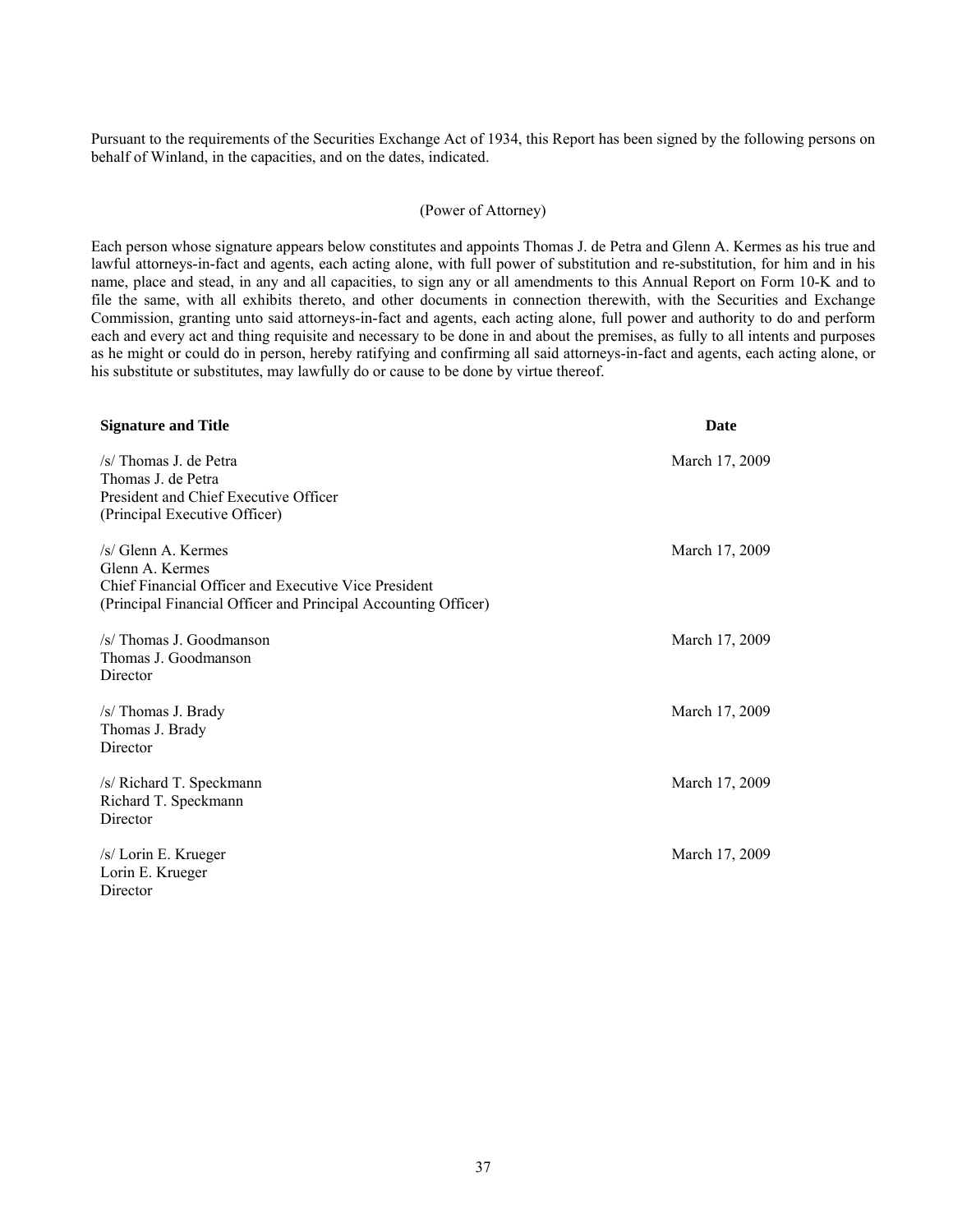#### SECURITIES AND EXCHANGE COMMISSION WASHINGTON, D.C. 20549

## EXHIBIT INDEX TO FORM 10-K

For the Fiscal Year Ended December 31, 2008 Commission File No.: 1-15637

#### WINLAND ELECTRONICS, INC.  $\overline{\phantom{a}}$  , where  $\overline{\phantom{a}}$  , where  $\overline{\phantom{a}}$  , where  $\overline{\phantom{a}}$

 $\overline{\phantom{a}}$  , where  $\overline{\phantom{a}}$  , where  $\overline{\phantom{a}}$  , where  $\overline{\phantom{a}}$ 

Exhibit Number

- Item 3.1 Restated Articles of Incorporation, as amended (Incorporated by reference to Exhibit 3.1 to Form 10-KSB for the fiscal year ended December 31, 1994)
- 3.2 Restated Bylaws (Incorporated by reference to Exhibit 3.2 to Current Report on Form 8-K dated March 5, 2001)
- 3.3 Certificate of Designation of Series A Junior Participating Preferred Stock See Exhibit 4.2
- 4.1 Specimen of Common Stock certificate (Incorporated by reference to Exhibit 4 to Registration Statement on Form S-4, SEC File No. 33-31246)
- 4.2 Rights Agreement dated December 9, 2003 between the Company and Wells Fargo Bank Minnesota, N.A., which includes the form of Certificate of Designation as Exhibit A, the form of Right Certificate as Exhibit B and the Summary of Rights to Purchase Preferred Shares as Exhibit C (Incorporated by reference to Exhibit 4.1 to the Form 8-A Registration Statement No. 001-15637 filed on December 10, 2003)
- 4.3 First Amendment to Rights Agreement dated December 1, 2004 by and among the Company, Wells Fargo Bank, N.A. and Registrar and Transfer Company (Incorporated by reference to Exhibit 4.2 to Form 8-A/A-1 Registration Statement No. 001-15637 filed December 3, 2004)
- 10.1 Winland Electronics, Inc. 1997 Employee Stock Purchase Plan as amended June 17, 2003 (Incorporated by reference to Exhibit 10.1 to Form 10-QSB for the quarter ended June 30, 2003)\*\*
- 10.2 Winland Electronics, Inc. 1997 Stock Option Plan (Incorporated by reference to Exhibit 10.2 to Form 10-QSB for the quarter ended June 30, 1997)\*\*
- 10.3 Form of Incentive Stock Option Plan under 1997 Stock Option Plan (Incorporated by reference to Exhibit 10.3 to Form 10-QSB for the quarter ended June 30,  $1997$ <sup>\*\*</sup>
- 10.4 Form of Nonqualified Stock Option Plan under 1997 Stock Option Plan (Incorporated by reference to Exhibit 10.4 to Form 10-QSB for the quarter ended June 30, 1997)<sup>\*\*</sup>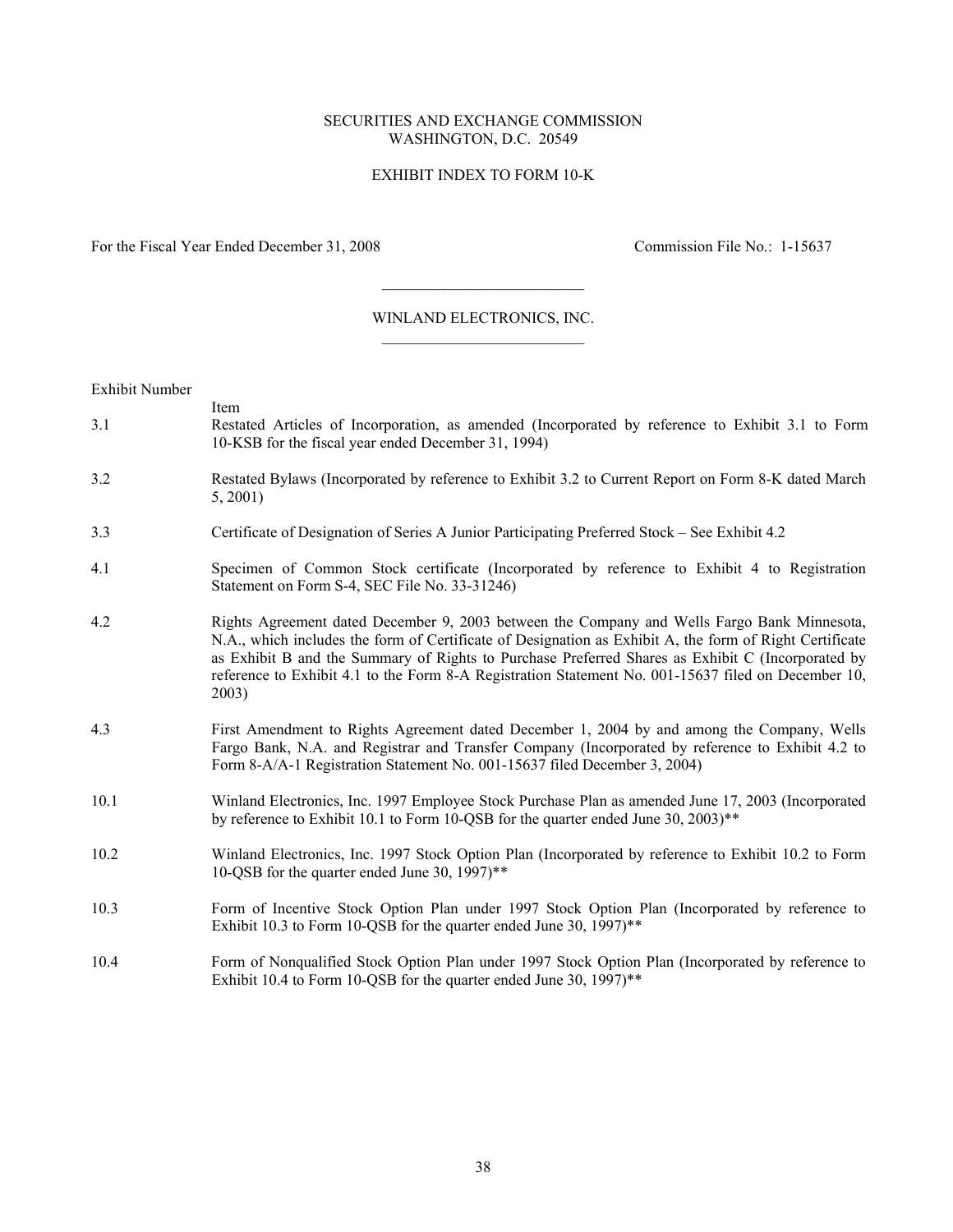| 10.5  | Credit and Security Agreement between the Company and M&I Marshall & Ilsley Bank (M&I), dated<br>June 30, 2003 and Note dated June 30, 2003 in the principal amount of \$2,500,000 in favor of M&I<br>(Incorporated by reference to Exhibit 10.1 to Form 10-QSB for quarter ended June 30, 2003) |
|-------|--------------------------------------------------------------------------------------------------------------------------------------------------------------------------------------------------------------------------------------------------------------------------------------------------|
| 10.6  | Term Note in the principal amount of \$1,000,000 dated September 30, 2004 in favor of U.S. Bank, N.A.<br>(Incorporated by reference to Exhibit 99.1 to Current Report on Form 8-K dated September 30, 2004 and<br>filed on October 6, 2004)                                                      |
| 10.7  | Term Loan Agreement dated September 30, 2004 between the Company and U.S. Bank, N.A.<br>(Incorporated by reference to Exhibit 99.2 to Current Report on Form 8-K dated September 30, 2004 and<br>filed on October 6, 2004)                                                                       |
| 10.8  | Addendum to Term Loan Agreement and Note dated September 30, 2004 between the Company and<br>U.S. Bank, N.A.(Incorporated by reference to Exhibit 99.3 to Current Report on Form 8-K dated<br>September 30, 2004 and filed on October 6, 2004)                                                   |
| 10.9  | Mortgage, Security Agreement and Assignment of Rents dated September 30, 2004 bet in favor of U.S.<br>Bank, N.A. (Incorporated by reference to Exhibit 99.4 to Current Report on Form 8-K dated September<br>30, 2004 and filed on October 6, 2004)                                              |
| 10.10 | 2005 Equity Incentive Plan (Incorporated by reference to Exhibit 10.1 to Current Report on Form 8-K<br>dated May 10, 2005 and filed on May 13, 2005)                                                                                                                                             |
| 10.11 | Form of Incentive Stock Option Agreement under the 2005 Equity Incentive Plan (Incorporated by<br>reference to Exhibit 10.2 to Current Report on Form 8-K dated May 10, 2005 and filed on May 13,<br>2005)                                                                                       |
| 10.12 | Form of Nonqualified Stock Option Agreement under the 2005 Equity Incentive Plan (Incorporated by<br>reference to Exhibit 10.3 to Current Report on Form 8-K dated May 10, 2005 and filed on May 13,<br>2005)                                                                                    |
| 10.13 | Form of Restricted Stock Agreement under the 2005 Equity Incentive Plan (Incorporated by reference to<br>Exhibit 10.4 to Current Report on Form 8-K dated May 10, 2005 and filed on May 13, 2005)                                                                                                |
| 10.14 | Amendment No. 1 to Credit Agreement between the Company and M&I Marshall & Ilsley Bank dated<br>April 15, 2004 and Term Note dated April 15, 2004 (Incorporated by reference to Exhibit 10.1 to Form<br>10-QSB for quarter ended June 30, 2005)                                                  |
| 10.15 | Amendment No. 2 to Credit Agreement between the Company and M&I Marshall & Ilsley Bank dated<br>June 25, 2004 (Incorporated by reference to Exhibit 10.2 to Form 10-QSB for quarter ended June 30,<br>2005)                                                                                      |
| 10.16 | Amendment No. 3 to Credit Agreement between the Company and M&I Marshall & Ilsley Bank dated<br>August 3, 2004 (Incorporated by reference to Exhibit 10.3 to Form 10-QSB for quarter ended June 30,<br>2005)                                                                                     |
| 10.17 | Amendment No. 4 to Credit Agreement between the Company and M&I Marshall & Ilsley Bank dated<br>February 23, 2005 (Incorporated by reference to Exhibit 10.4 to Form 10-QSB for quarter ended June<br>30, 2005                                                                                   |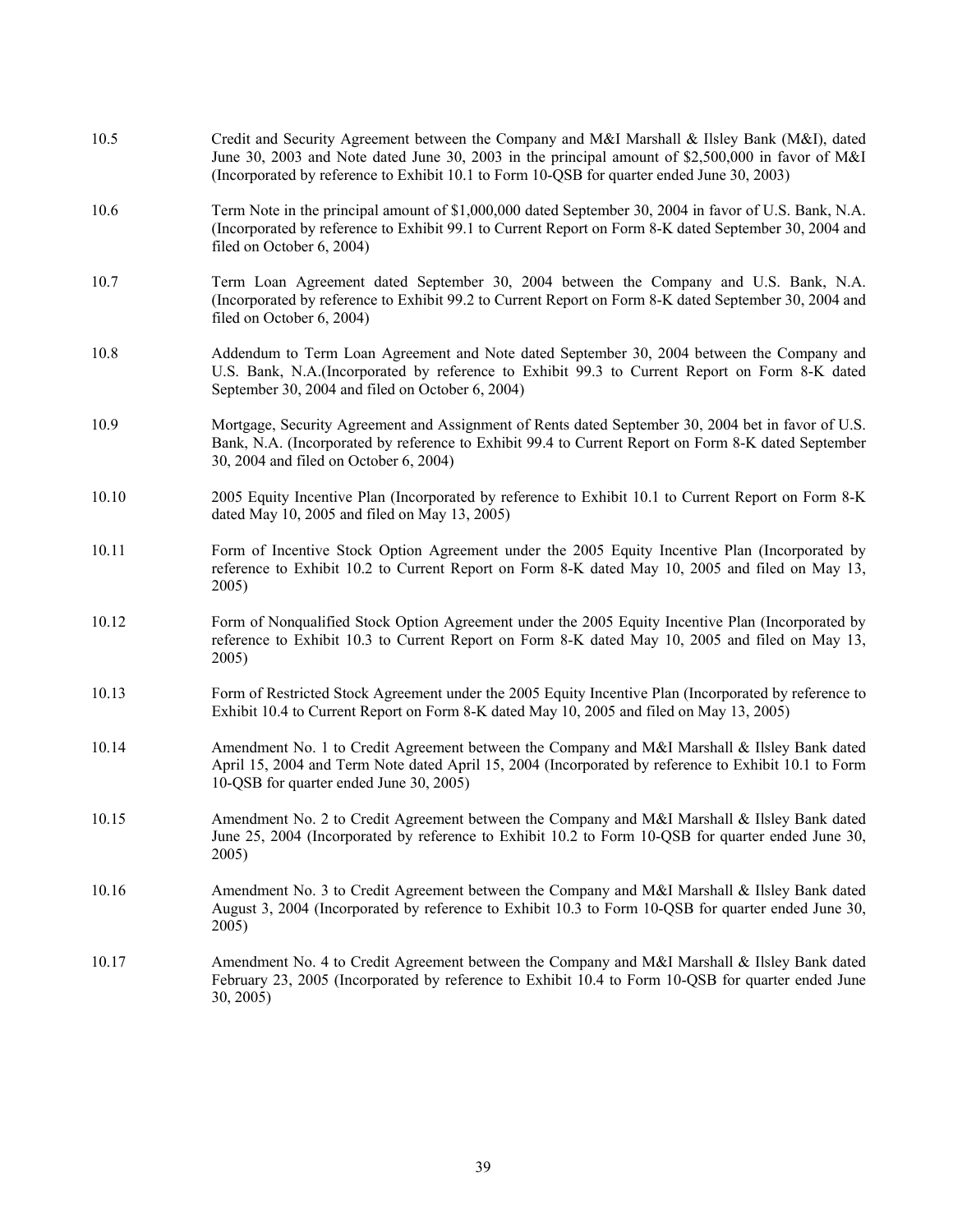| 10.18    | Amendment No. 5 to Credit Agreement between the Company and M&I Marshall & Ilsley Bank dated<br>April 4, 2005 (Incorporated by reference to Exhibit 10.5 to Form 10-QSB for quarter ended June 30,<br>2005) |
|----------|-------------------------------------------------------------------------------------------------------------------------------------------------------------------------------------------------------------|
| 10.19    | Amendment No.6 to Credit Agreement between the Company and M&I Marshall & Ilsley Bank dated<br>June 23, 2005 (Incorporated by reference to Exhibit 10.6 to Form 10-QSB for quarter ended June 30,<br>2005)  |
| 10.20    | Amendment No.7 to Credit Agreement between the Company and M&I Marshall & Ilsley Bank dated<br>June 23, 2005 (Incorporated by reference to Exhibit 10.2 to Form 10-QSB for quarter ended June 30,<br>2006)  |
| 10.21    | Amendment No.8 to Credit Agreement between the Company and M&I Marshall & Ilsley Bank dated<br>June 23, 2005 (Incorporated by reference to Exhibit 10.3 to Form 10-QSB for quarter ended June 30,<br>2006)  |
| 10.22    | Master Lease Agreement between the Company and M&I Marshall & Ilsley Bank dated June 28, 2006<br>(Incorporated by reference to Exhibit 10.1 to Form 10-QSB for quarter ended June 30, 2006)                 |
| 10.23    | Compensation Arrangements for Directors as of January 1, 2006 (Incorporated by reference to Exhibit<br>10.28 to Form 10-KSB for year ended December 31, 2005)**                                             |
| 10.25    | Employment Agreement dated January 23, 2007 between the Company and Lorin E. Krueger<br>(Incorporated by reference to Exhibit 10.1 to Current Report on Form 8-K dated January 23, 2007) **                 |
| 10.26    | Employment Agreement dated January 23, 2007 between the Company and Glenn A. Kermes<br>(Incorporated by reference to Exhibit 10.2 to Current Report on Form 8-K dated January 23, 2007) **                  |
| 10.27    | Employment Agreement dated February 5, 2007 between the Company and Terry E. Treanor<br>(Incorporated by reference to Exhibit 10.1 to Current Report on Form 8-K dated February 5, 2007) **                 |
| 10.28    | Employment Agreement dated February 14, 2007 between the Company and Dale A. Nordquist<br>(Incorporated by reference to Exhibit 10.1 to Current Report on Form 8-K dated February 14, 2007) **              |
| 10.29    | Employment Agreement dated February 3, 2007 between the Company and Gregory W. Burneske<br>(Incorporated by reference to Exhibit 10.29 to Form 10-KSB for year ended December 31, 2006) **                  |
| 10.30    | 2007 Incentive Bonus Plan**                                                                                                                                                                                 |
| 10.31    | Amendment No.9 to Credit Agreement between the Company and M&I Marshall & Ilsley Bank dated<br>June 29, 2007 (Incorporated by reference to Exhibit 10.1 to Form 8-K dated June 29, 2007)                    |
| 10.32    | Amendment No.10 to Credit Agreement between the Company and M&I Marshall & Ilsley Bank dated<br>September 30, 2007 (Incorporated by reference to Exhibit 10.1 to Form 8-K dated October 22, 2007)           |
| 10.33    | Separation Agreement between the Company and Lorin E. Krueger dated October 30, 2007<br>(Incorporated by reference to Exhibit 10.1 to Form 8-K dated October 30, 2007)**                                    |
| 10.34    | Amendment to Employment Agreement between the Company and Glenn A. Kermes dated December<br>31, 2007 (Incorporated by reference to Exhibit 10.1 to Form 8-K dated December 31, 2007)**                      |
| $10.35*$ | Separation Agreement between the Company and Terry E. Treanor dated February 13, 2008**                                                                                                                     |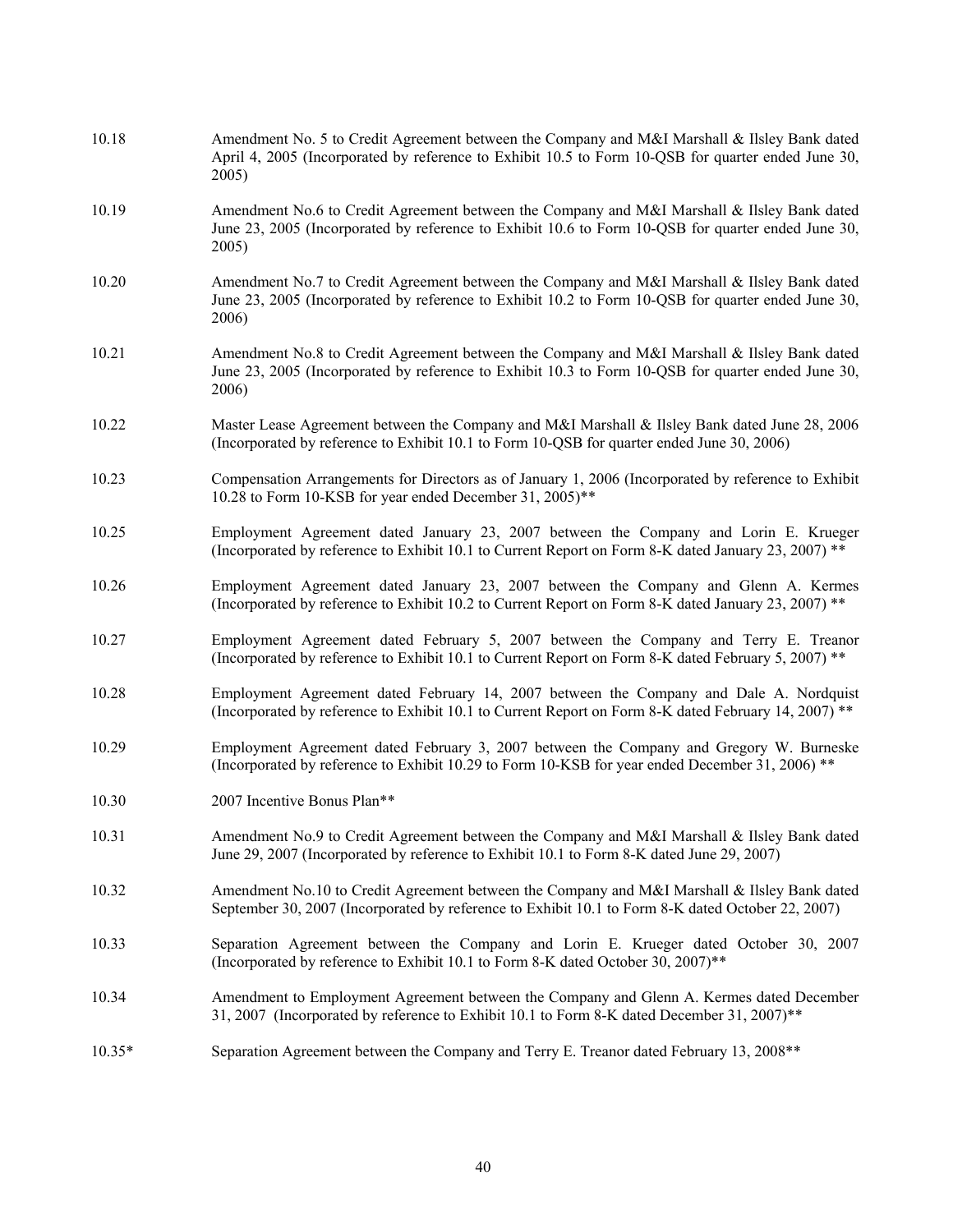| 10.36   | Employment Agreement dated May 6, 2008 between the Company and Thomas J. de Petra<br>(Incorporated by reference to Exhibit 10.1 to Current Report on Form 8-K dated May 8, 2008) **                                     |
|---------|-------------------------------------------------------------------------------------------------------------------------------------------------------------------------------------------------------------------------|
| 10.37   | Winland Electronics, Inc. 1997 Employee Stock Purchase Plan as amended May 6, 2006 (Incorporated<br>by reference to Form S-8 dated September 5, 2008)**                                                                 |
| 10.38   | 2008 Equity Incentive Plan (Incorporated by reference to Exhibit 10.1 to Current Report on Form 8-K<br>dated May 6, 2008 and filed on May 12, 2008)**                                                                   |
| 10.39   | Amendment No.11 to Credit Agreement between the Company and M&I Marshall & Ilsley Bank dated<br>June 30, 2008 (Incorporated by reference to Exhibit 10.1 to Form 8-K dated June 30, 2008 and filed on<br>July 25, 2008) |
| 10.40   | Amendment No.12 to Credit Agreement between the Company and M&I Marshall & Ilsley Bank dated<br>October 27, 2008 (Incorporated by reference to Exhibit 10.1 to Form 10-Q for the period ended<br>September 30, 2009)    |
| $23.1*$ | Consent of McGladrey & Pullen, LLP                                                                                                                                                                                      |
| $24.1*$ | Power of Attorney for Thomas J. de Petra, Glenn A. Kermes, Lorin E. Krueger, Richard T.<br>Speckmann, Thomas J. Goodmanson, Thomas J. Brady (included on signature page of this Form 10-K)                              |
| $31.1*$ | Certification of Chief Executive Officer Pursuant to Section 302 of the Sarbanes-Oxley Act                                                                                                                              |
| $31.2*$ | Certification of Chief Financial Officer Pursuant to Section 302 of the Sarbanes-Oxley Act                                                                                                                              |
| $32.1*$ | Certification of Chief Executive Officer Pursuant to Section 906 of the Sarbanes-Oxley Act of 2002                                                                                                                      |
| $32.2*$ | Certification of Chief Financial Officer Pursuant to Section 906 of the Sarbanes-Oxley Act of 2002                                                                                                                      |

\* Filed herewith.

\*\* Management agreement or compensatory plan or arrangement.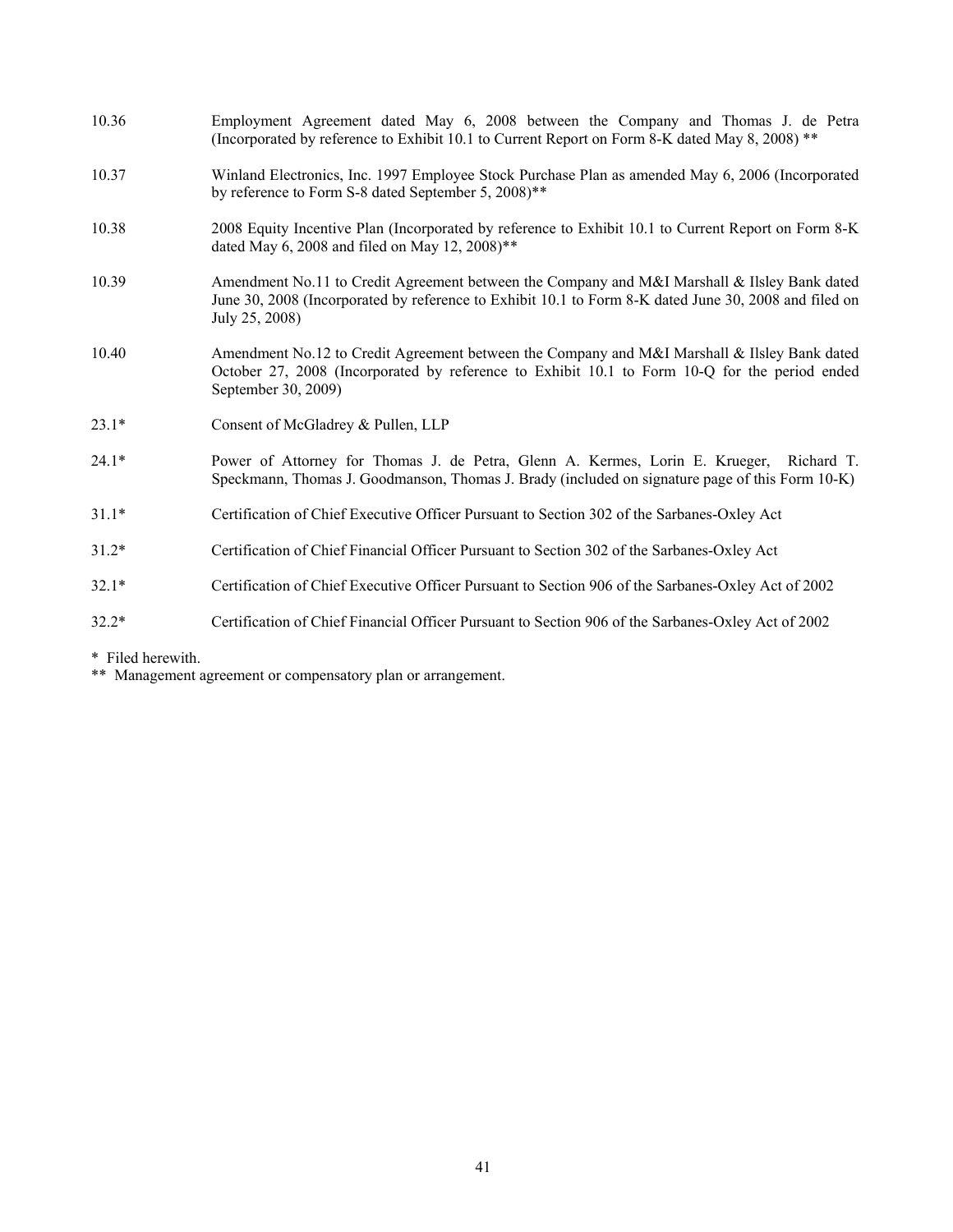## **EXHIBIT 31.1**

## **SARBANES-OXLEY SECTION 302 CERTIFICATION**

I, Thomas J. de Petra, certify that:

1. I have reviewed this Form 10-K of Winland Electronics, Inc.;

2. Based on my knowledge, this report does not contain any untrue statement of a material fact or omit to state a material fact necessary to make the statements made, in light of the circumstances under which such statements were made, not misleading with respect to the period covered by this report;

3. Based on my knowledge, the financial statements, and other financial information included in this report, fairly present in all material respects the financial condition, results of operations and cash flows of the small business issuer as of, and for, the periods presented in this report;

4. The registrant's other certifying officer and I are responsible for establishing and maintaining disclosure controls and procedures (as defined in Exchange Act Rules 13a-15(e) and 15d-15(e)) and internal control over financial reporting (as defined in Exchange Act Rules 13a-15(f) and 15d-15(f)) for the registrant and have:

a) designed such disclosure controls and procedures, or caused such disclosure controls and procedures to be designed under our supervision, to ensure that material information relating to the registrant, including its consolidated subsidiaries, is made known to us by others within those entities, particularly during the period in which this report is being prepared;

b) designed such internal control over financial reporting, or caused such internal control over financial reporting to be designed under our supervision, to provide reasonable assurance regarding the reliability of financial reporting and the preparation of financial statement for external purposes in accordance with generally accepted accounting principles;

c) evaluated the effectiveness of the registrant's disclosure controls and procedures and presented in this report our conclusion about the effectiveness of the disclosure controls and procedures, as of the end of the period covered by this report based on such evaluation; and

d) disclosed in this report any change in the registrant's internal control over financial reporting that occurred during the registrant's most recent fiscal quarter (the registrant's fourth fiscal quarter in the case of an annual report) that has materially affected, or is reasonably likely to materially affect, the registrant's internal control over financial reporting; and

5. The registrant's other certifying officer and I have disclosed, based on our most recent evaluation of internal control over financial reporting, to the registrant's auditors and the audit committee of the registrant's board of directors (or persons performing the equivalent functions):

a) All significant deficiencies and material weaknesses in the design or operation of internal control over financial reporting which are reasonably likely to adversely affect the registrant's ability to record, process, summarize and report financial information; and

b) Any fraud, whether or not material, that involves management or other employees who have a significant role in the registrant's internal control over financial reporting.

Dated: March 17, 2009 /s/ Thomas J. de Petra

 Thomas J. de Petra President and Chief Executive Officer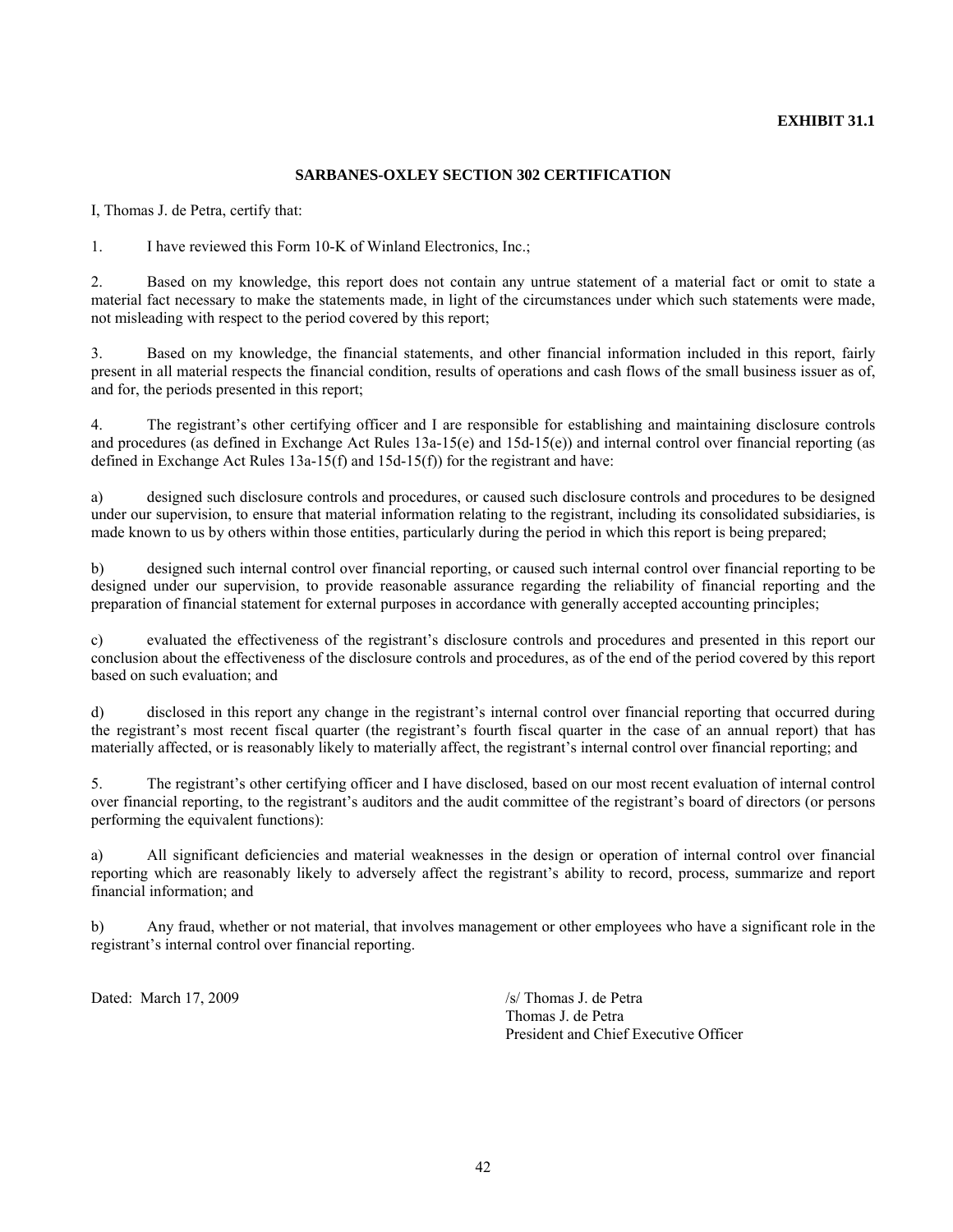## **EXHIBIT 31.2**

#### **SARBANES-OXLEY SECTION 302 CERTIFICATION**

I, Glenn A. Kermes, certify that:

1. I have reviewed this Form 10-K of Winland Electronics, Inc.;

2. Based on my knowledge, this report does not contain any untrue statement of a material fact or omit to state a material fact necessary to make the statements made, in light of the circumstances under which such statements were made, not misleading with respect to the period covered by this report;

3. Based on my knowledge, the financial statements, and other financial information included in this report, fairly present in all material respects the financial condition, results of operations and cash flows of the small business issuer as of, and for, the periods presented in this report;

4. The registrant's other certifying officer and I are responsible for establishing and maintaining disclosure controls and procedures (as defined in Exchange Act Rules 13a-15(e) and 15d-15(e)) and internal control over financial reporting (as defined in Exchange Act Rules 13a-15(f) and 15d-15(f)) for the registrant and have:

a) designed such disclosure controls and procedures, or caused such disclosure controls and procedures to be designed under our supervision, to ensure that material information relating to the registrant, including its consolidated subsidiaries, is made known to us by others within those entities, particularly during the period in which this report is being prepared;

b) designed such internal control over financial reporting, or caused such internal control over financial reporting to be designed under our supervision, to provide reasonable assurance regarding the reliability of financial reporting and the preparation of financial statement for external purposes in accordance with generally accepted accounting principles;

c) evaluated the effectiveness of the registrant's disclosure controls and procedures and presented in this report our conclusion about the effectiveness of the disclosure controls and procedures, as of the end of the period covered by this report based on such evaluation; and

d) disclosed in this report any change in the registrant's internal control over financial reporting that occurred during the registrant's most recent fiscal quarter (the registrant's fourth fiscal quarter in the case of an annual report) that has materially affected, or is reasonably likely to materially affect, the registrant's internal control over financial reporting; and

5. The registrant's other certifying officer and I have disclosed, based on our most recent evaluation of internal control over financial reporting, to the registrant's auditors and the audit committee of the registrant's board of directors (or persons performing the equivalent functions):

a) All significant deficiencies and material weaknesses in the design or operation of internal control over financial reporting which are reasonably likely to adversely affect the registrant's ability to record, process, summarize and report financial information; and

b) Any fraud, whether or not material, that involves management or other employees who have a significant role in the registrant's internal control over financial reporting.

Dated: March 17, 2009 /s/ Glenn A. Kermes

 Glenn A. Kermes Chief Financial Officer and Executive Vice President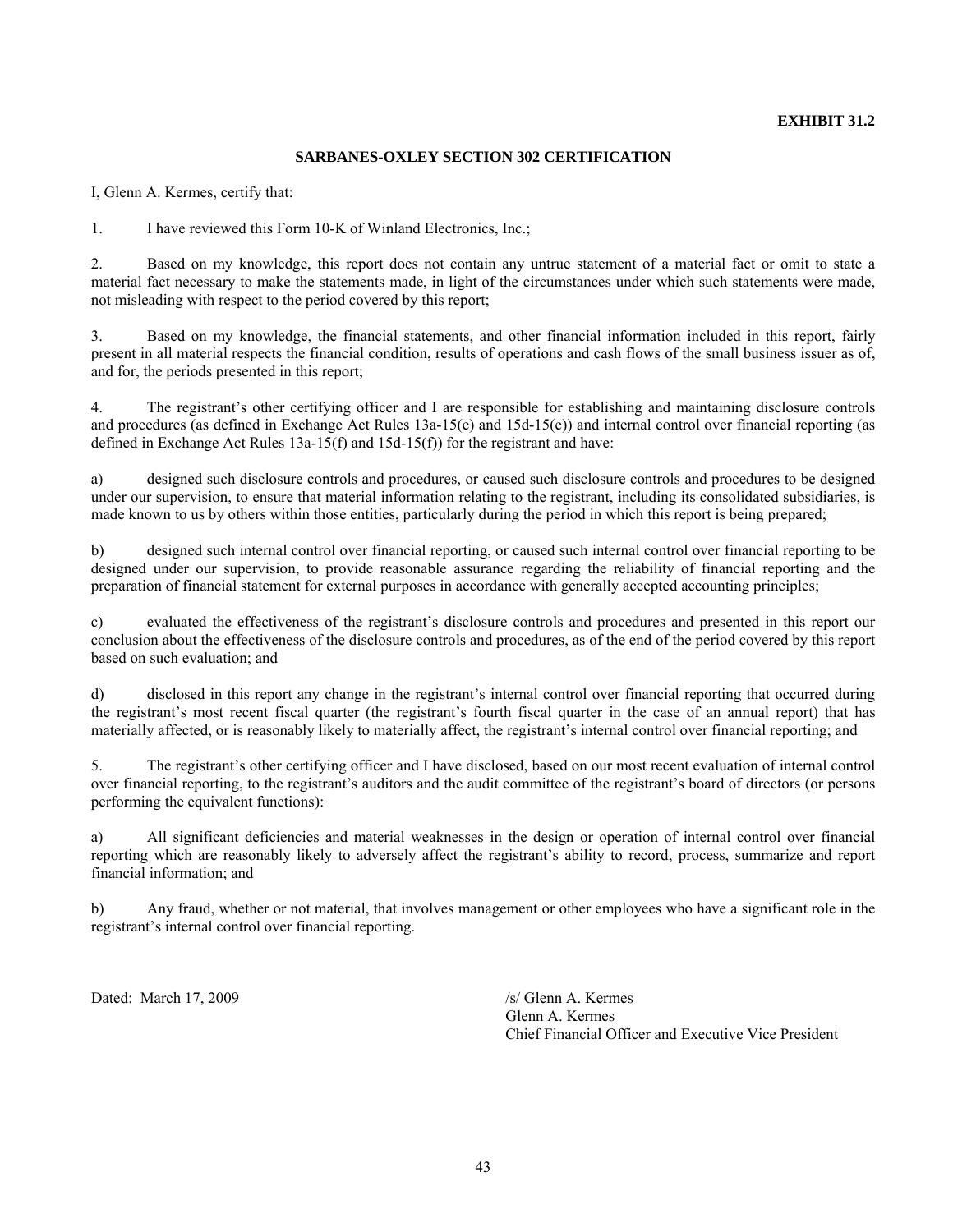## **EXHIBIT 32.1**

### CERTIFICATION PURSUANT TO 18 U.S.C. SECTION 1350, AS ADOPTED PURSUANT TO SECTION 906 OF THE SARBANES-OXLEY ACT OF 2002

 In connection with the Annual Report of Winland Electronics, Inc. (the "Company") on Form 10-K for the year ended December 31, 2008 as filed with the Securities and Exchange Commission (the "Report"), I, Thomas J. de Petra, Interim Chief Executive Officer of the Company, certify, pursuant to 18 U.S.C. §1350, as adopted pursuant to §906 of the Sarbanes-Oxley Act of 2002, that:

 (1) The Report fully complies with the requirements of Section 13(a) or 15(d) of the Securities Exchange Act of 1934; and

 (2) The information contained in the Report fairly presents, in all material respects, the financial condition and results of operations of the Company.

Dated: March 17, 2009 /s/ Thomas J. de Petra

 Thomas J. de Petra President and Chief Executive Officer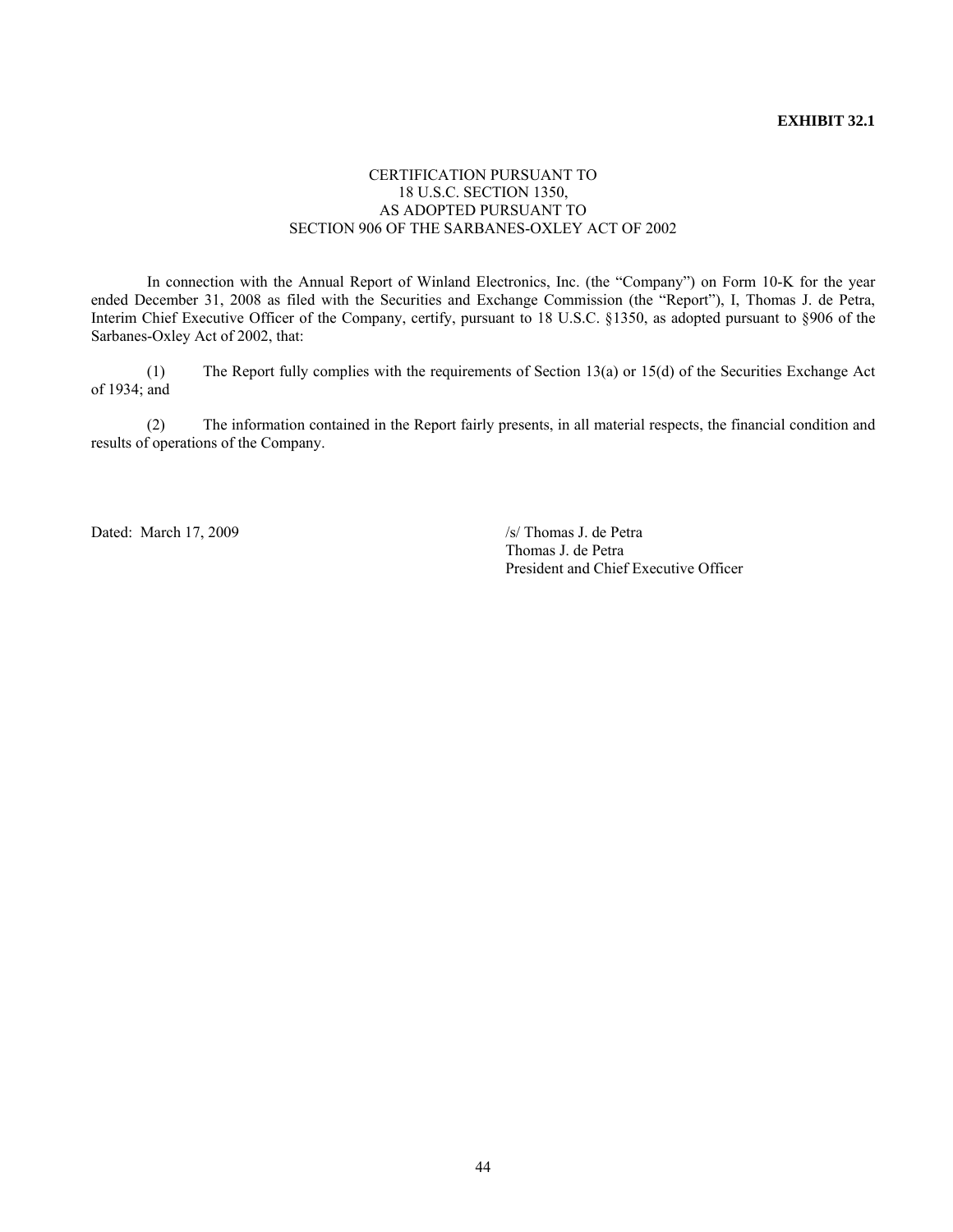## **EXHIBIT 32.2**

### CERTIFICATION PURSUANT TO 18 U.S.C. SECTION 1350, AS ADOPTED PURSUANT TO SECTION 906 OF THE SARBANES-OXLEY ACT OF 2002

 In connection with the Annual Report of Winland Electronics, Inc. (the "Company") on Form 10-K for the year ended December 31, 2008 as filed with the Securities and Exchange Commission (the "Report"), I, Glenn A. Kermes, Chief Financial Officer of the Company, certify, pursuant to 18 U.S.C. §1350, as adopted pursuant to §906 of the Sarbanes-Oxley Act of 2002, that:

 (1) The Report fully complies with the requirements of Section 13(a) or 15(d) of the Securities Exchange Act of 1934; and

 (2) The information contained in the Report fairly presents, in all material respects, the financial condition and results of operations of the Company.

Dated: March 17, 2009 /s/ Glenn A. Kermes

 Glenn A. Kermes Chief Financial Officer and Executive Vice President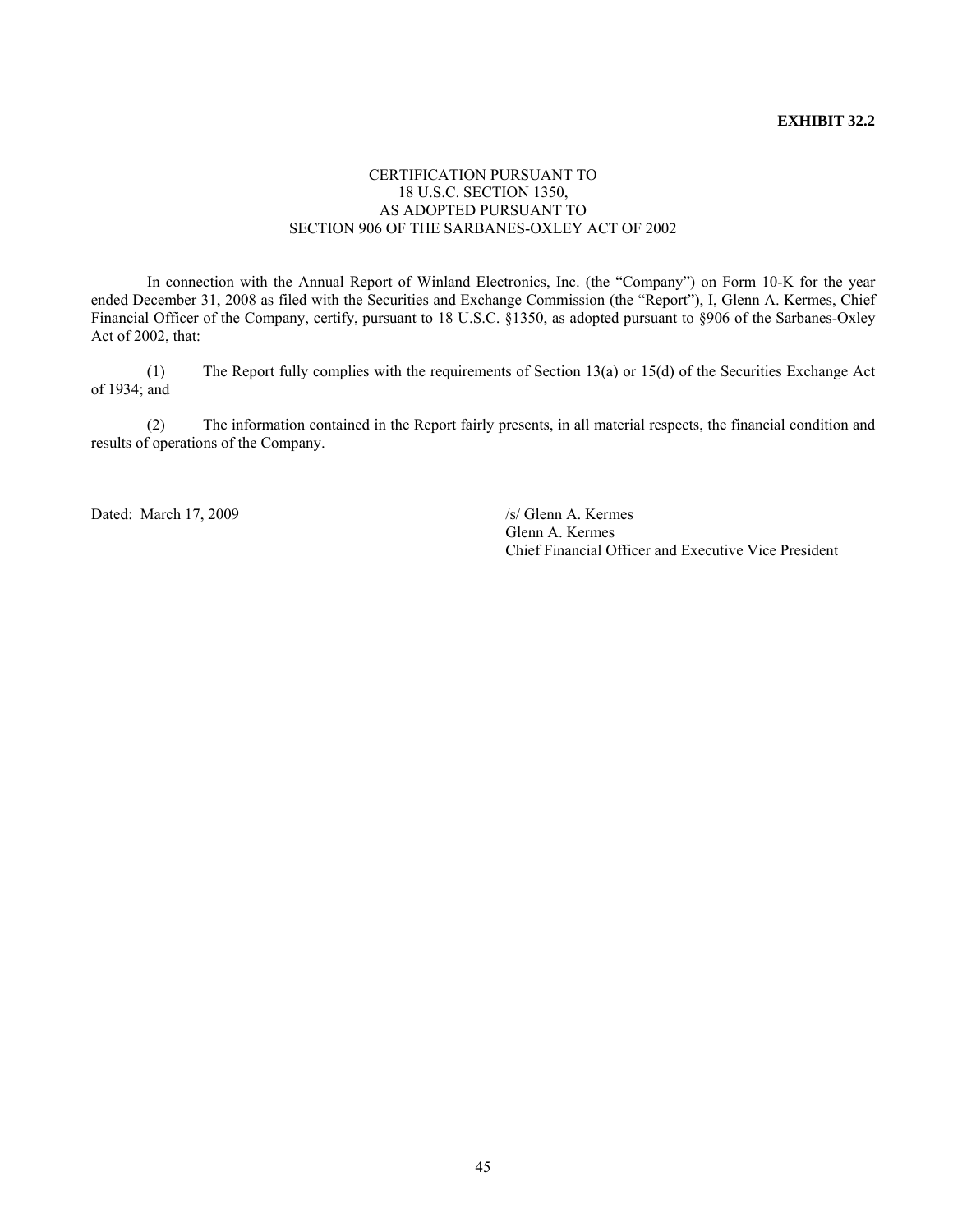## **WINLAND ELECTRONICS, INC. \_\_\_\_\_\_\_\_\_\_\_\_\_\_\_\_\_\_\_\_\_\_\_**

## **NOTICE OF ANNUAL MEETING OF SHAREHOLDERS to be held May 5, 2009**

**\_\_\_\_\_\_\_\_\_\_\_\_\_\_\_\_\_\_\_\_\_\_\_** 

## TO THE SHAREHOLDERS OF WINLAND ELECTRONICS, INC.:

 The 2009 Annual Meeting of Shareholders of Winland Electronics, Inc. will be held at the Marriott Minneapolis City Center, 30 South  $7<sup>th</sup>$  Street, Minneapolis, Minnesota, at 3:30 p.m. on Tuesday, May 5, 2009, for the following purposes:

- 1. To set the number of members of the Board of Directors at five (5).
- 2. To elect directors.
- 3. To approve the increase from 300,000 shares to 500,000 shares authorized for Winland's 2008 Equity Incentive Plan.
- 4. To take action on any other business that may properly come before the meeting or any adjournment thereof.

 Accompanying this Notice of Annual Meeting is a combined Proxy Statement and Annual Report and form of Proxy.

 Only shareholders of record as shown on the books of Winland Electronics at the close of business on March 9, 2009 will be entitled to vote at the 2009 Annual Meeting or any adjournment thereof. Each shareholder is entitled to one vote per share on all matters to be voted on at the meeting.

 You are cordially invited to attend the 2009 Annual Meeting. Whether or not you plan to attend the 2009 Annual Meeting, please vote your shares by via the internet, telephone or sign, date and mail the enclosed form of Proxy in the return envelope provided. The Proxy is revocable and will not affect your right to vote in person in the event you attend the meeting. The prompt return of proxies will help us avoid the unnecessary expense of further requests for proxies.

BY ORDER OF THE BOARD OF DIRECTORS,

1 doctorated mad

 Thomas J. Goodmanson Chairman of the Board

Dated: March 26, 2009 Mankato, Minnesota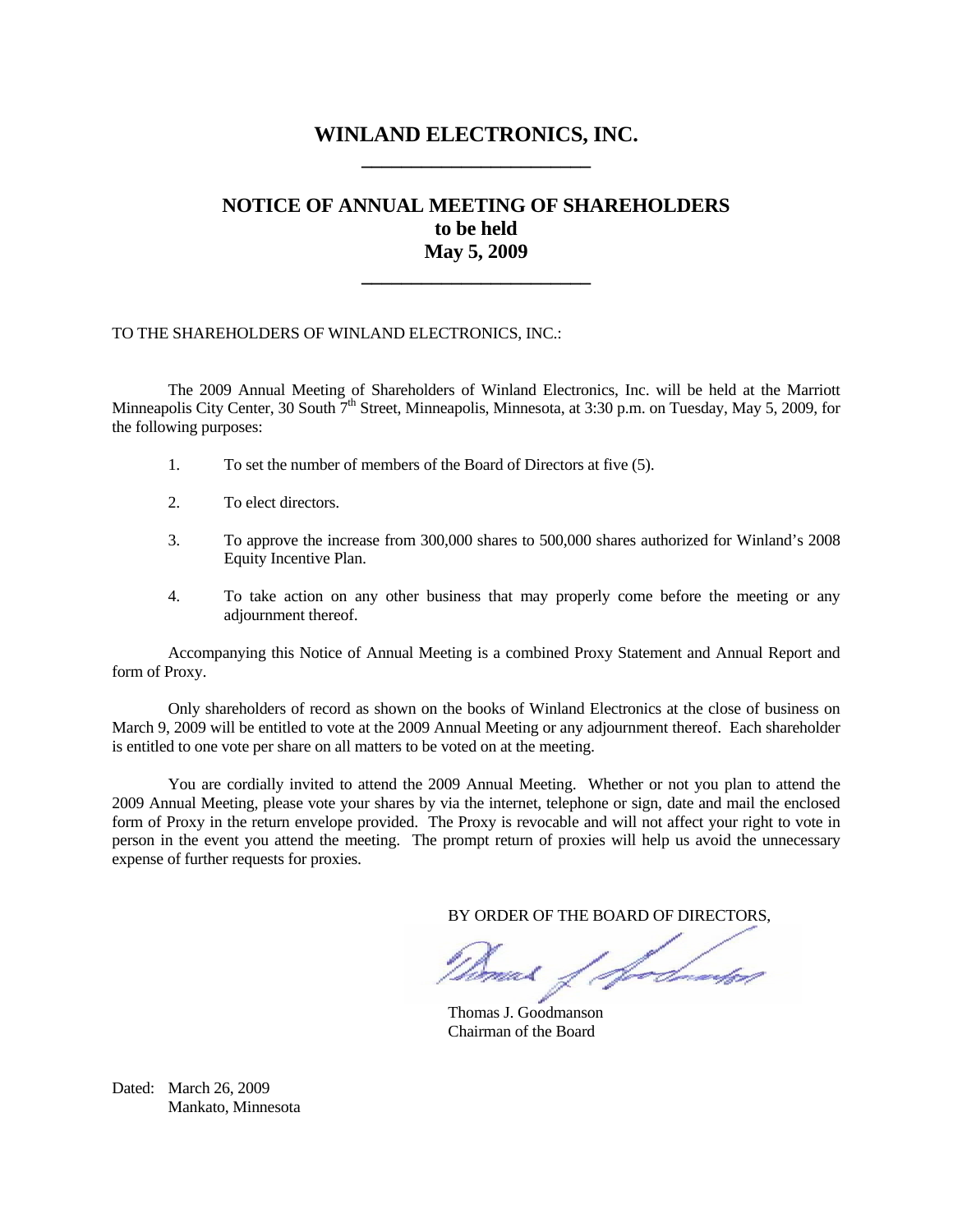#### **WINLAND ELECTRONICS, INC. \_\_\_\_\_\_\_\_\_\_\_\_\_\_\_\_\_\_\_\_\_\_\_**

## **PROXY STATEMENT FOR ANNUAL MEETING OF SHAREHOLDERS to be held May 5, 2009**

**\_\_\_\_\_\_\_\_\_\_\_\_\_\_\_\_\_\_\_\_\_\_\_** 

 The accompanying Proxy is solicited by the Board of Directors of Winland Electronics, Inc. for use at our 2009 Annual Meeting of Shareholders to be held on Tuesday, May 5, 2009, at the location/time and for the purposes set forth in the Notice of Annual Meeting, and at any adjournment thereof.

 The cost of soliciting proxies, including the preparation, assembly and mailing of the proxies and soliciting material, as well as the cost of forwarding such material to the beneficial owners of stock, will be borne by us. Our directors, officers and employees may, without compensation other than their regular remuneration, solicit proxies personally or by telephone.

You may vote your shares as follows:

- Vote by Internet: www.proxyvote.com
- Vote by Telephone:  $1-800-690-6903$
- Vote by Mail: Mark, sign and date your proxy card and return it in the postage-paid envelope provided.

 Any shareholder giving a Proxy may revoke it any time prior to its use at the 2009 Annual Meeting by giving written notice of such revocation to the Secretary or any other officer of Winland Electronics or by filing a later dated written Proxy with one of our officers. Personal attendance at the 2009 Annual Meeting is not, by itself, sufficient to revoke a Proxy unless written notice of the revocation or a later dated Proxy is delivered to an officer before the revoked or superseded Proxy is used at the 2009 Annual Meeting. Proxies will be voted as directed therein. Proxies which are signed by shareholders but which lack specific instruction with respect to any proposal will be voted in favor of the number and slate of directors proposed by the Board of Directors and listed herein.

 The presence at the Annual Meeting in person or by proxy of the holders of a majority of the outstanding shares of our Common Stock entitled to vote shall constitute a quorum for the transaction of business. If a broker returns a "non-vote" proxy, indicating a lack of voting instructions by the beneficial holder of the shares and a lack of discretionary authority on the part of the broker to vote on a particular matter, then the shares covered by such non-vote shall be deemed present at the meeting for purposes of determining a quorum but shall not be deemed to be represented at the meeting for purposes of calculating the vote required for approval of such matter. If a shareholder abstains from voting as to any matter, then the shares held by such shareholder shall be deemed present at the meeting for purposes of determining a quorum and for purposes of calculating the vote with respect to such matter, but shall not be deemed to have been voted in favor of such matter. An abstention as to any proposal will therefore have the same effect as a vote against the proposal.

 The mailing address of the principal executive office of Winland Electronics is 1950 Excel Drive, Mankato, Minnesota 56001. We expect that this Proxy Statement, the related Proxy and Notice of Meeting will first be mailed to shareholders on or about March 26, 2009.

#### **OUTSTANDING SHARES AND VOTING RIGHTS**

 The Board of Directors has fixed March 9, 2009 as the record date for determining shareholders entitled to vote at the 2009 Annual Meeting. Persons who were not shareholders on such date will not be allowed to vote at the 2009 Annual Meeting. At the close of business on March 9, 2008, there were 3,669,148 shares of our Common Stock, par value \$.01 per share, issued and outstanding. The Common Stock is our only outstanding class of capital stock. Each share of Common Stock is entitled to one vote on each matter to be voted upon at the 2009 Annual Meeting. Holders of Common Stock are not entitled to cumulative voting rights.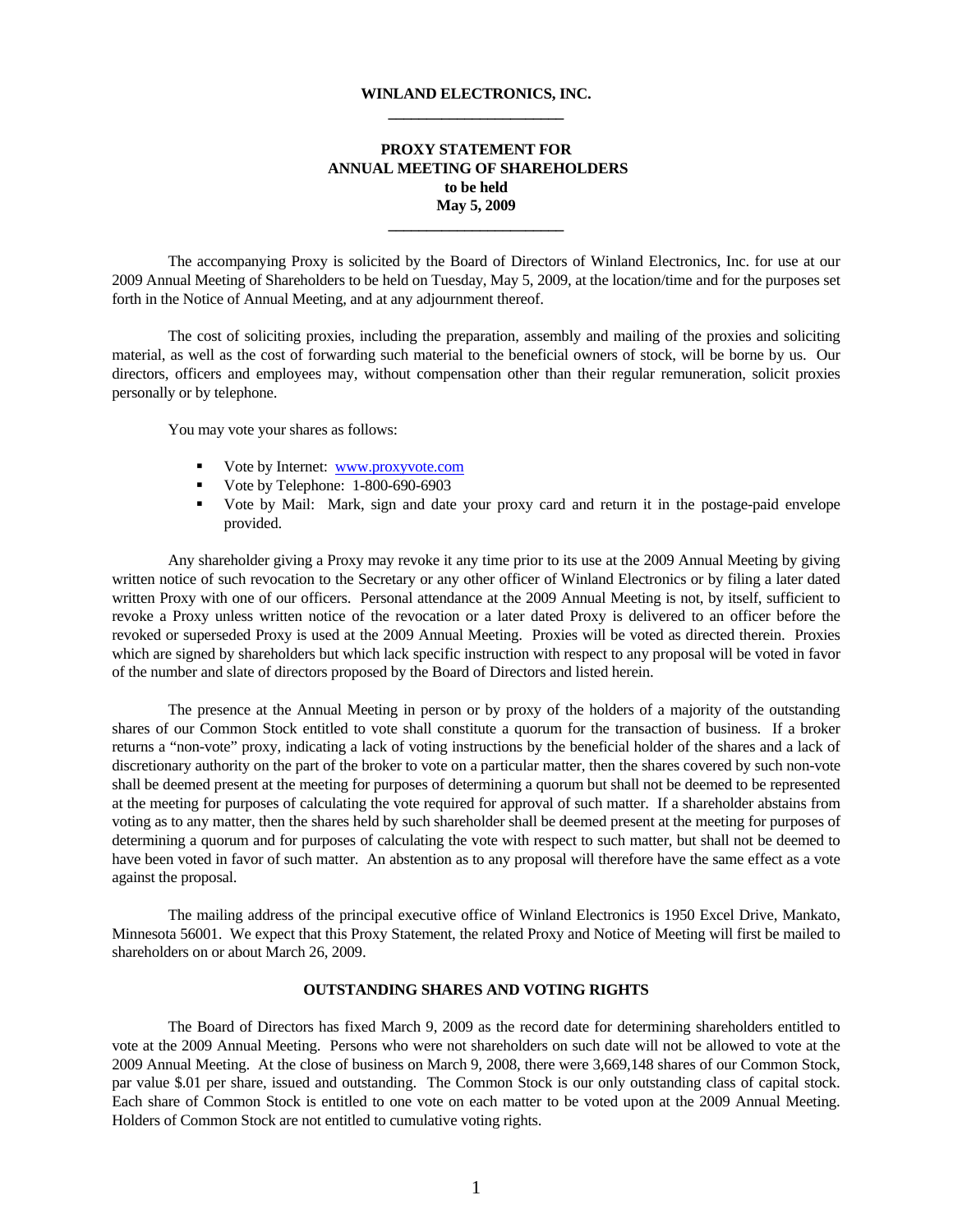#### **PRINCIPAL SHAREHOLDERS AND MANAGEMENT SHAREHOLDINGS**

The following table provides information as of March 9, 2008 concerning the beneficial ownership of our Common Stock by (i) the persons known by us to own more than 5% of our outstanding Common Stock, (ii) each of our directors, (iii) the named executive officers in the Summary Compensation Table and (iv) all current executive officers and directors as a group. Except as otherwise indicated, the persons named in the table have sole voting and investment power with respect to all shares of Common Stock owned by them. As of March 9, 2008, there were 3,669,148 shares of our Common Stock issued and outstanding.

| Name (and Address of 5%)             | Number of Shares      | Percent        |
|--------------------------------------|-----------------------|----------------|
| Owner) or Identity of Group          | Beneficially Owned(1) | of Class $(1)$ |
| Lorin E. Krueger                     | 215,416 (2)           | 5.9%           |
| Thomas J. de Petra                   | 44,727(3)             | 1.2%           |
| Richard T. Speckmann                 | 36,100(4)             | 1.0%           |
| Warren Mitchell                      | 0                     | $0.0\%$        |
| David Kuklinski                      | 0                     | $0.0\%$        |
| Thomas J. Goodmanson                 | 18,000(5)             | ∗              |
| Glenn A. Kermes                      | 22,000(6)             | *              |
| Thomas J. Brady                      | 23,000(7)             | $\ast$         |
| Greg Burneske                        | 28,805(8)             | $\ast$         |
| FMR LLC                              | 337,600 (9)           | 9.2%           |
| All Executive Officers and           | 388,048(10)           | 10.2%          |
| Directors as a Group (9 Individuals) |                       |                |

Less than 1% of the outstanding shares of Common Stock.

l

- (1) Under the rules of the SEC, shares not actually outstanding are deemed to be beneficially owned by an individual if such individual has the right to acquire the shares within 60 days. Pursuant to such SEC Rules, shares deemed beneficially owned by virtue of an individual's right to acquire them are also treated as outstanding when calculating the percent of the class owned by such individual and when determining the percent owned by any group in which the individual is included.
- (2) Includes 880 shares held by Mr. Krueger's spouse and 5,500 shares which may be purchased by Mr. Krueger upon exercise of currently exercisable options. Mr. Krueger's address is 517 River Hills Road, Mankato MN 56001.
- (3) Includes 31,500 shares which may be purchased by Mr. de Petra upon exercise of currently exercisable options.
- (4) Includes 27,000 shares which may be purchased by Mr. Speckmann upon exercise of currently exercisable options.
- (5) Includes 11,000 shares which may be purchased by Mr. Goodmanson upon exercise of currently exercisable options.
- (6) Includes 18,000 shares which may be purchased by Mr. Kermes upon exercise of currently exercisable options.
- (7) Includes 12,000 shares held by Mr. Brady's spouse and 11,000 shares which may be purchased by Mr. Brady upon exercise of currently exercisable options.
- (8) Includes 25,200 shares which may be purchased by Mr. Burneske upon exercise of currently exercisable options.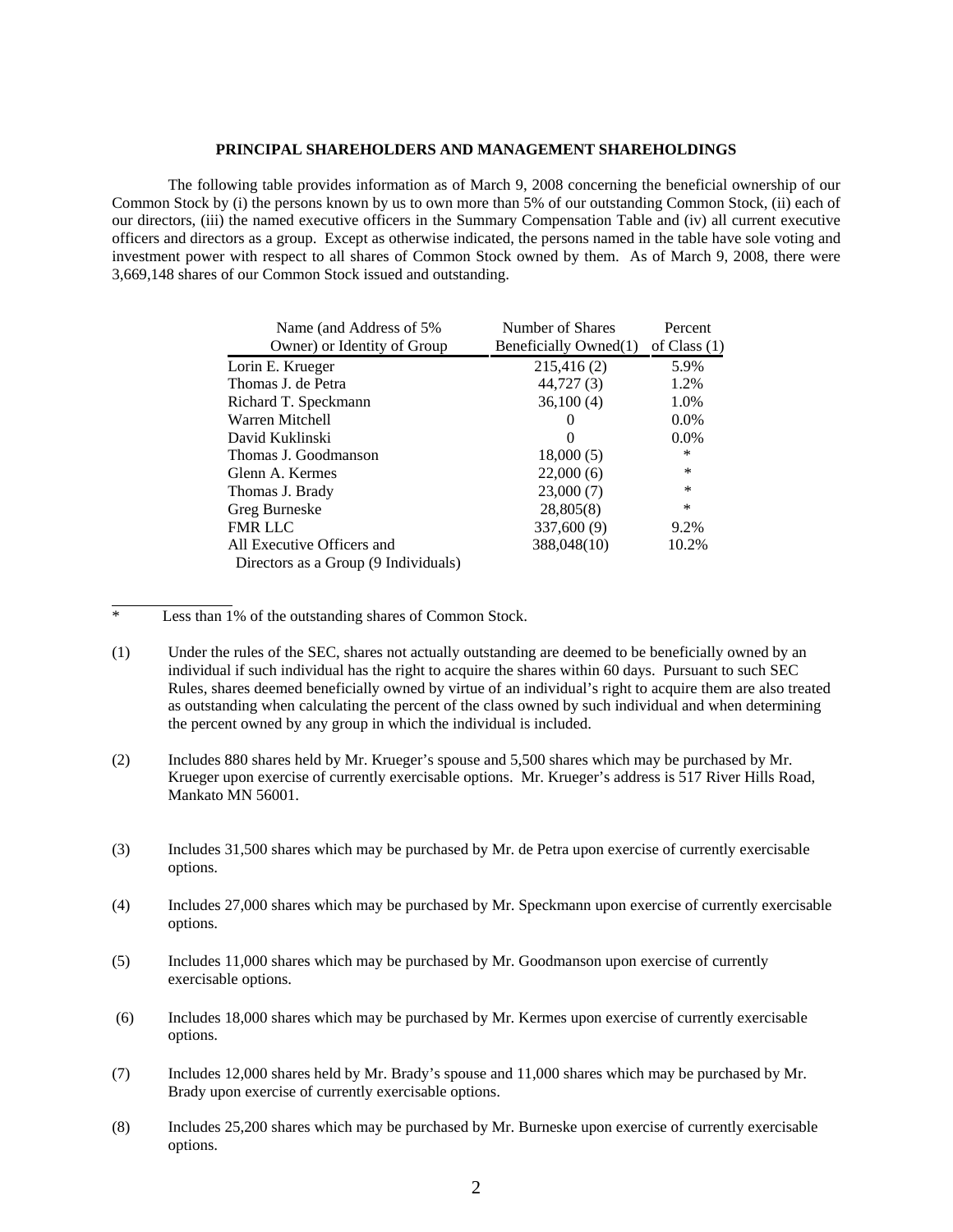- (9) According to a Schedule 13G filed with the Securities and Exchange Commission on February 17, 2009 by FMR LLC ("FMR") and Edward C. Johnson III, Chairman and principal shareholder of FMR, the shares are beneficially owned by Fidelity Management & Research Company ("Fidelity Research") as an investment adviser to various investment companies (the "Funds"), including Fidelity Low Priced Stock Fund ("Fidelity Fund"), with Mr. Johnson, FMR and the Funds each having the sole power to dispose of such shares and the Funds' Boards of Trustees having the sole power to vote or direct the vote of such shares. Fidelity Research and Fidelity Fund are wholly-owned subsidiaries of FMR. The address for FMR is 82 Devonshire Street, Boston, Massachusetts 02109.
- (10) Includes 129,200 shares which may be purchased by executive officers and directors upon exercise of currently exercisable options.

#### **CORPORATE GOVERNANCE**

 Our business affairs are conducted under the direction of the Board of Directors in accordance with the Minnesota Business Corporation Act and our Articles of Incorporation and Bylaws. Members of the Board of Directors are informed of our business through discussions with management, by reviewing materials provided to them and by participating in meetings of the Board of Directors and its committees. The corporate governance practices that we follow are summarized below.

#### **Independence**

 The Board has determined that a majority of its members are "independent" as defined by the listing standards of the American Stock Exchange. Our independent directors are Richard T. Speckmann, Thomas J. Goodmanson and Thomas J. Brady. In the last three years, there have been no transactions, relationships or arrangements, other than in connection with service on our Board, between the independent directors and Winland Electronics.

#### **Code of Ethics and Business Conduct**

 The Board has approved a Code of Ethics and Business Conduct that applies to all of our employees, directors and officers, including our principal executive officer, principal financial officer, principal accounting officer and controller. The Code of Ethics and Business Conduct addresses such topics as protection and proper use of our assets, compliance with applicable laws and regulations, accuracy and preservation of records, accounting and financial reporting, conflicts of interest and insider trading. The Code of Ethics and Business Conduct is available free of charge to any shareholder who sends a request for a copy to Winland Electronics, Inc., Attn. Chief Financial Officer, 1950 Excel Drive, Mankato, Minnesota 56001, and it is also available on our website at www.winland.com. We intend to disclose on our website any amendment to, or waiver from, a provision of our Code of Ethics that applies to our principal executive officer, principal financial officer, principal accounting officer and controller relating to any element of the code of ethics definition enumerated in Item 406(b) of Regulation S-K. Late in 2003, we contracted with an independent professional organization to provide anonymous hotline services that permit our employees to communicate any concerns about behavior or practices of Winland Electronics, its employees, officers or directors. This service began January 1, 2004 which is still currently used and was established to assist the Board of Directors in effective internal control.

#### **Meeting Attendance**

*Board and Committee Meetings.* Directors are required to attend a minimum of 75% of Board and committee meetings. During fiscal 2008, the Board held four (4) meetings. Each director attended 100% of the meetings of the Board and the committees on which such director served.

*Annual Meeting of Shareholders.* Directors are encouraged to attend our annual meetings of shareholders; however, there is no formal policy regarding attendance at annual meetings. All directors were in attendance for our 2008 annual meeting of shareholders.

#### **Executive Sessions of the Board**

 An executive session of non-management directors is held at least once a year. In 2008, the Board held one (1) executive sessions this year and the Audit committee held four (4) executive sessions.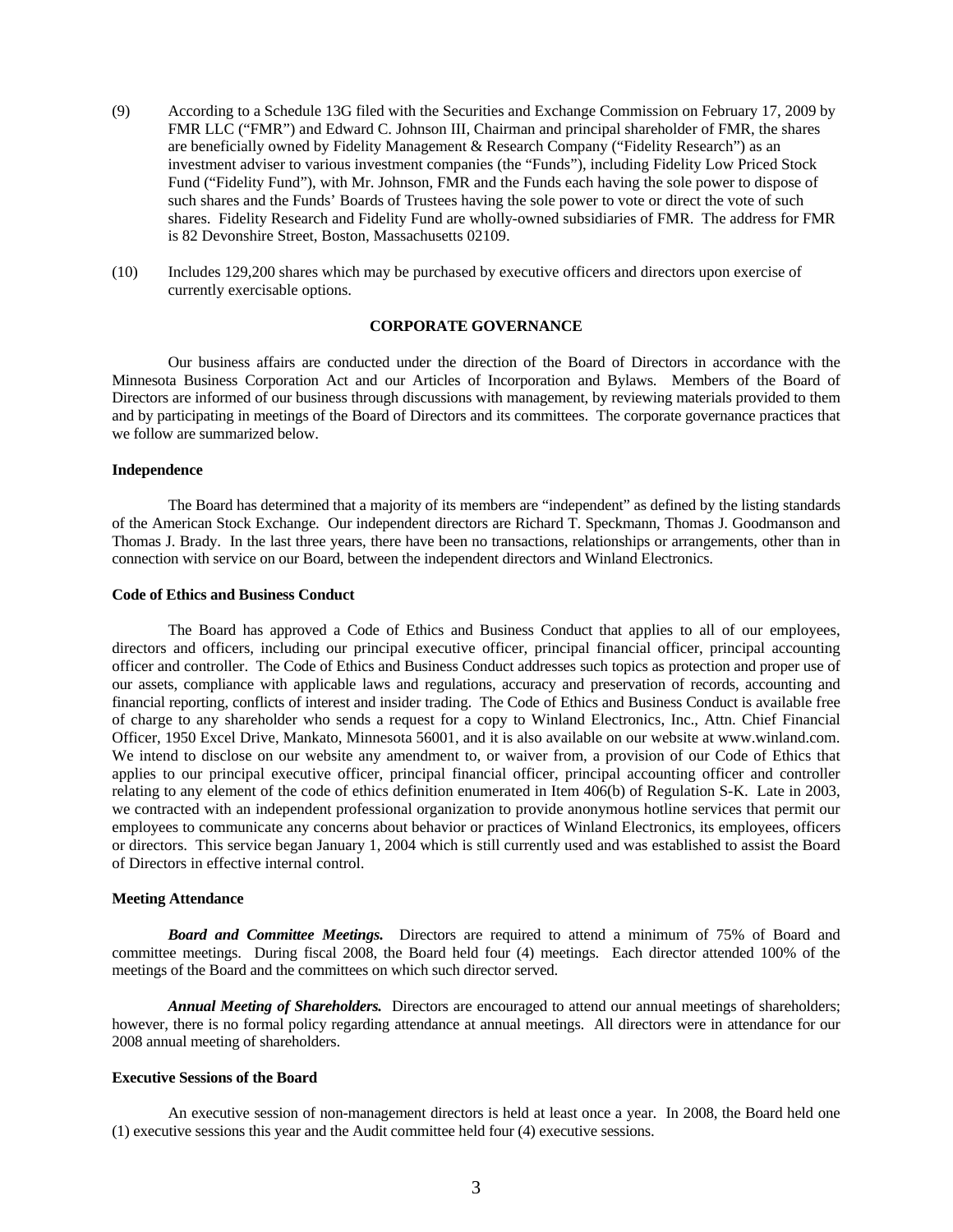#### **Committees of the Board**

 Our Board of Directors has three standing committees, the Audit Committee, the Compensation Committee and the Nominating/Governance Committee. Each of the current members of these committees is a non-employee independent director.

**Audit Committee**. The Audit Committee is comprised of Thomas J. Brady (Chairman), Thomas J. Goodmanson and Richard T. Speckmann. Messrs. Brady and Goodmanson are "audit committee financial experts" as defined by Item 401(e) of Regulation S-K under the Securities Act of 1933. Mr. Brady has a degree in accounting and is an inactive CPA in the state of Minnesota. He currently serves as Chief Financial officer of Digineer, Inc., an end-to-end e-business solutions provider. Mr. Goodmanson has a degree in accounting and is an inactive CPA in the State of Minnesota. He currently serves as Chief Financial Officer of Calibrio, Inc. a leading provider of workforce optimization and unified desktop software for IP-based contact centers. We acknowledge that the designation of Messrs. Brady and Goodmanson as audit committee financial experts does not impose on Messrs. Brady and Goodmanson any duties, obligations or liability that are greater than the duties, obligations and liability imposed on Messrs. Brady and Goodmanson as a member of the audit committee and the Board of Directors in the absence of such designation or identification. The Audit Committee reviews the selection and work of our independent registered public accounting firm and the adequacy of internal controls for compliance with corporate policies and directives. The Audit Committee's Report is included on page 15. During 2008, the Audit Committee met four (4) times. Our independent registered public accounting firm was present at all of these meetings.

**Compensation Committee**. The Compensation Committee is comprised of Richard T. Speckmann (Chairman), Thomas J. Goodmanson and Thomas J. Brady. Mr. Brady was appointed to the committee on May 6, 2008. This committee determines the compensation of the Chief Executive Officer; and, taking into consideration any recommendations by the Chief Executive Officer, it also determines the compensation for our other executive officers. The committee makes recommendations to the Board of Directors with respect to incentive compensation plans. This committee is vested with the same authority as the Board of Directors with respect to the administration of our equity plans. During 2008, the Compensation Committee met once.

**Nominating/Governance Committee**. The Nominating/Governance Committee is comprised of Richard T. Speckmann (Chairman), Thomas J. Brady and Thomas J. Goodmanson. On May 6, 2008, Mr. Brady was appointed to the committee and Mr. Speckmann was appointed Chairman of the committee. This committee recommends to the Board of Directors nominees for vacant positions on the Board, sets goals for the Board and monitors the achievement of such goals. This committee will consider a candidate for director proposed by a shareholder. Candidates must have broad training and experience in their chosen fields and must have achieved distinction in their activities. The committee considers the particular expertise of each nominee and strives to achieve an appropriate breadth of skills among the Board members. A shareholder who wants to propose a candidate must comply with the provisions of our Bylaws regarding nominations for the election of directors. The policies of the committee are described more fully in the Nominating/Governance Committee's Report on page 6. During 2008, the Nominating/Governance Committee met once.

#### **Communications with the Board**

 Shareholders may communicate directly with the Board of Directors. All communications, other than shareholder proposals and director nominations which must comply with certain other requirements as discussed under "Shareholder Proposals and Nominations of Director Candidates" on page 15, should be directed to our Chief Financial Officer at the address below and should prominently indicate on the outside of the envelope that it is intended for the Board of Directors or for non-management directors. If no director is specified, the communication will be forwarded to the entire Board. The communication will not be opened before being forwarded to the intended recipient, but it will go through normal security procedures. Shareholder communications to the Board should be sent to:

> Glenn A. Kermes, Chief Financial Officer Winland Electronics, Inc. 1950 Excel Drive Mankato, MN 56001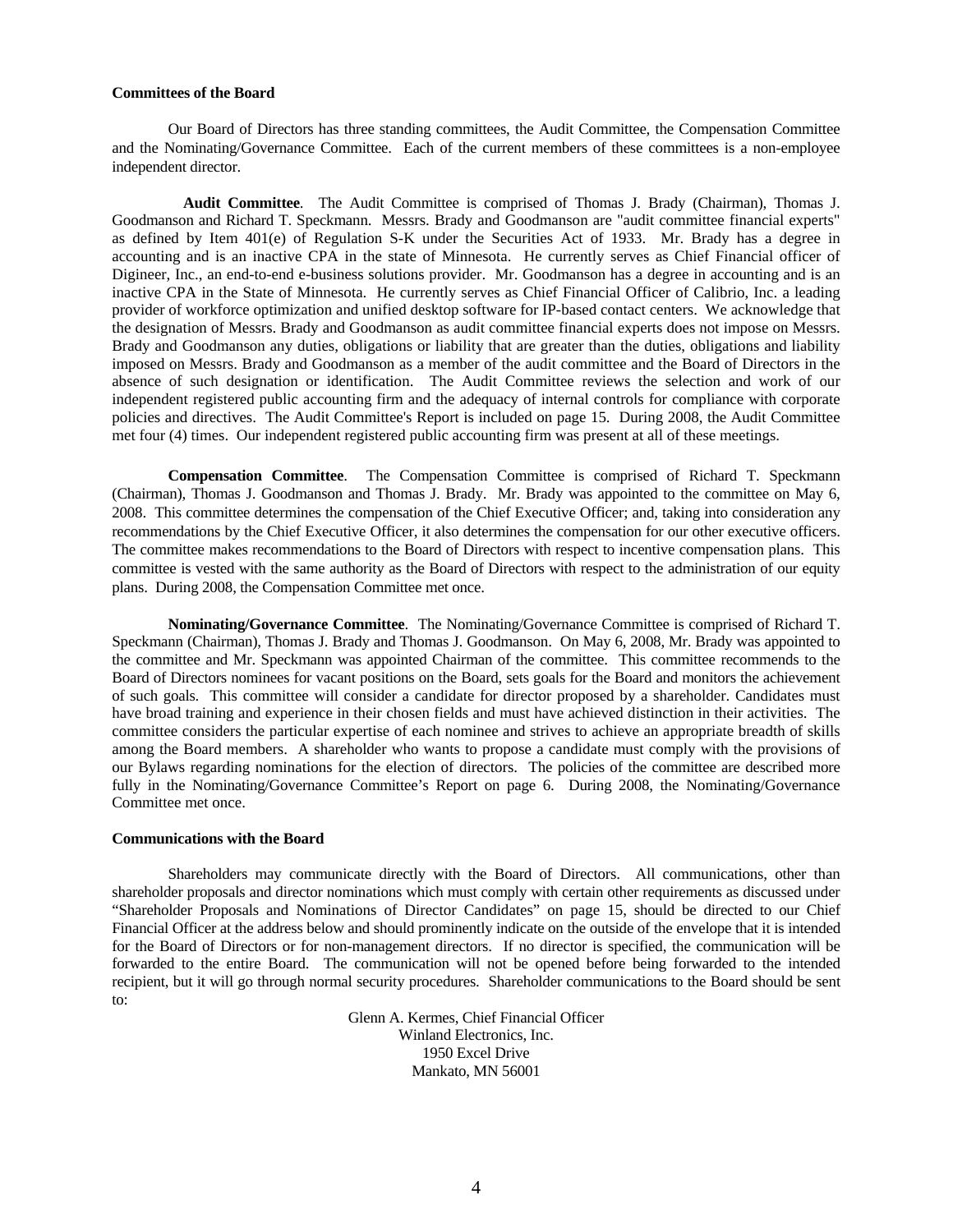#### **Compensation to Non-Employee Directors**

*Cash Compensation*. In addition to being reimbursed for out-of-pocket expenses incurred in connection with attendance at Board or Committee meetings, the non-employee directors receive the following fees:

#### Retainer:

\$1,200 per month for service on the Board, with the Chairman receiving an additional \$22,000 per year.

Meeting Fees:

- \$1,200 for Board meeting attendance.
- \$1,200 for Audit Committee meeting attendance, with the chairman of the Audit Committee receiving an additional \$1,200 per meeting.
- \$800 for Compensation Committee or Nominating/Governance Committee meeting attendance, with the chairman of each of the Compensation Committee and the Nominating/Governance Committee receiving an additional \$750 per meeting.

*Equity Compensation*. Our 2008 Equity Incentive Plan provides for automatic option grants to each nonemployee director. Each non-employee director who is elected for the first time as a director is granted a nonqualified option to purchase 5,500 shares of Common Stock. Each non-employee director who is re-elected as a director or whose term of office continues after a meeting of shareholders at which directors are elected shall, as of the date of such re-election or shareholder meeting, automatically be granted a five-year nonqualified option to purchase 5,500 shares of Common Stock. No director shall receive more than one option pursuant to the formula plan in any one fiscal year. All options granted pursuant to these provisions are granted at a per share exercise price equal to 100% of the fair market value of the Common Stock on the date of grant, and they are immediately exercisable. On May 6, 2008, each of our non-employee directors received an option to purchase 5,500 shares at \$1.74 per share. On January 2, 2008, Mr. Brady was elected to the Board and received an option to purchase 5,500 shares at \$2.23 per share.

|                      | Fees Earned or Paid      | <b>Option Awards</b> |              | Options to purchase shares |
|----------------------|--------------------------|----------------------|--------------|----------------------------|
| Name                 | in Cash $(\text{\$})(1)$ | \$)(2)               | Total $(\$)$ | of stock $(\#)(3)$         |
| Thomas J. Goodmanson | \$36,433                 | \$7,959              | \$44,395     | 11.000                     |
| Thomas J. Brady      | 22,800                   | 7.959                | 30.759       | 11.000                     |
| Richard T. Speckmann | 21,950                   | 7.959                | 29.909       | 27,000                     |
| Lorin E. Krueger     | 18.000                   | 7.959                | 25,959       | 5,500                      |

(1) The amounts consist of the cash fees paid to the non-employee directors as described in "Cash Compensation" above.

(2) The amounts reflect the amount recognized for financial statement reporting purposes for the fiscal year ended December 31, 2008 in accordance with FAS 123R for stock option awards automatically granted to non-employee directors in fiscal year 2008 pursuant to our 2008 Equity Incentive Plan. Assumptions used in the calculation of these amounts are included in footnote 7 to our financial statements included in our Annual Report on Form 10-K for the year ended December 31, 2008 filed with the Securities and Exchange Commission

(3) The amounts reflect the total number of options held by each director to purchase shares of the Company's common stock.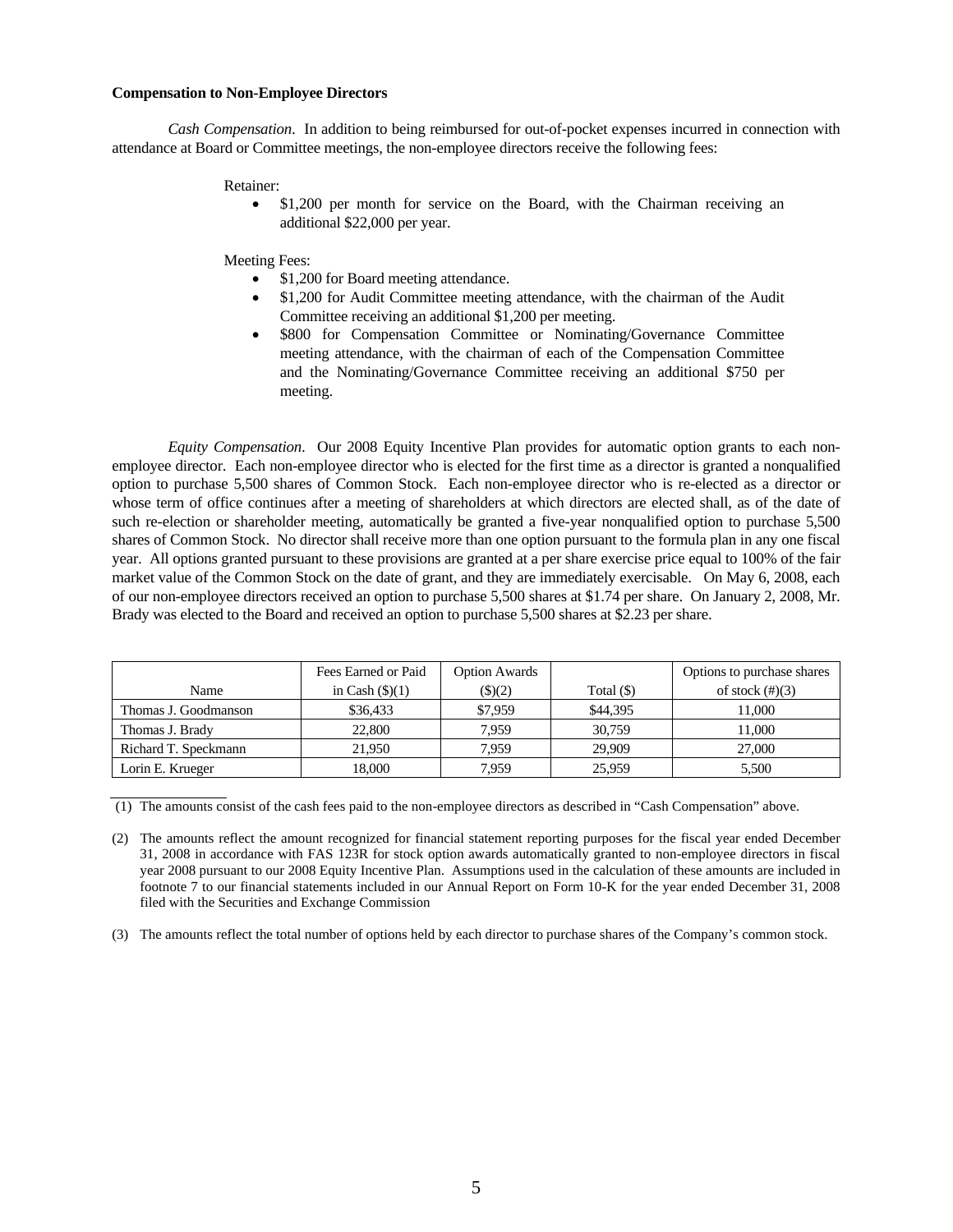#### **NOMINATING/GOVERNANCE COMMITTEE REPORT**

 The Nominating/Governance Committee is comprised of independent directors. In accordance with its written charter, the Nominating/Governance Committee assists the Board of Directors with fulfilling its responsibility regarding any matters relating to corporate governance including selection of candidates for our Board of Directors. Its duties shall include oversight of the principles of corporate governance by which Winland Electronics and the Board shall be governed; the codes of ethical conduct and legal compliance by which Winland Electronics and its directors, executive officers, employees and agents will be governed; policies for evaluation of the Board and the chairperson; policies for election and reelection of Board members; and policies for succession planning for the Chief Executive Officer, Board chairperson and other Board members. In addition, the Nominating/Governance Committee is responsible for annually reviewing the composition of the Board, focusing on the governance and business needs and requirements of Winland Electronics, nominating and screening of Board member candidates, evaluating the performance of Board members and recommending the reelection of Board members who are performing effectively and who continue to provide a competency needed on the Board. When a director's principal occupation or business association changes substantially, such director shall tender a letter of resignation to the Board through the Nominating/Governance Committee, which resignation will be considered and acted upon in a manner that is best for the Board and Winland Electronics.

 The Nominating/Governance Committee will consider candidates for nomination as a director recommended by shareholders. In evaluating director nominees, the Nominating/Governance Committee requires certain minimum qualifications, including high moral character and mature judgment and the ability to work collegially with others. In addition, factors such as the following shall be considered:

- appropriate size and diversity of the Board;
- needs of the Board with respect to particular talent and experience;
- knowledge, skills and experience of nominee;
- familiarity with our business and industry;
- appreciation of the relationship of our business to the changing needs of society; and
- desire to balance the benefit of continuity with the periodic injection of the fresh perspective provided by a new member.

 Shareholders who wish to recommend one or more candidates for director to the Nominating/Governance Committee must provide written recommendation to the Chief Financial Officer. Notice of a recommendation must include the shareholder's name, address and the number of shares owned, along with information with respect to the person being recommended, i.e. name, age, business address, residence address, current principal occupation, fiveyear employment history with employer names and a description of the employer's business, the number of shares beneficially owned by the prospective nominee, whether such person can read and understand basic financial statements and other board memberships, if any. The recommendation must be accompanied by a written consent of the prospective nominee to stand for election if nominated by the Board of Directors and to serve if elected by the shareholders. Winland Electronics may require any nominee to furnish additional information that may be needed to determine the eligibility of the nominee. In addition, the Bylaws permit shareholders to nominate directors for consideration at a meeting of shareholders at which one or more directors are to be elected. For a description of the process for nominating directors in accordance with the Bylaws, see "Shareholder Proposals and Nominations of Director Candidates" on page 15.

 A copy of the current Nominating/Governance Committee Charter is available on our website at www.winland.com.

> Members of the Nominating/Governance Committee Richard T. Speckmann, Chairman Thomas J. Goodmanson Thomas J. Brady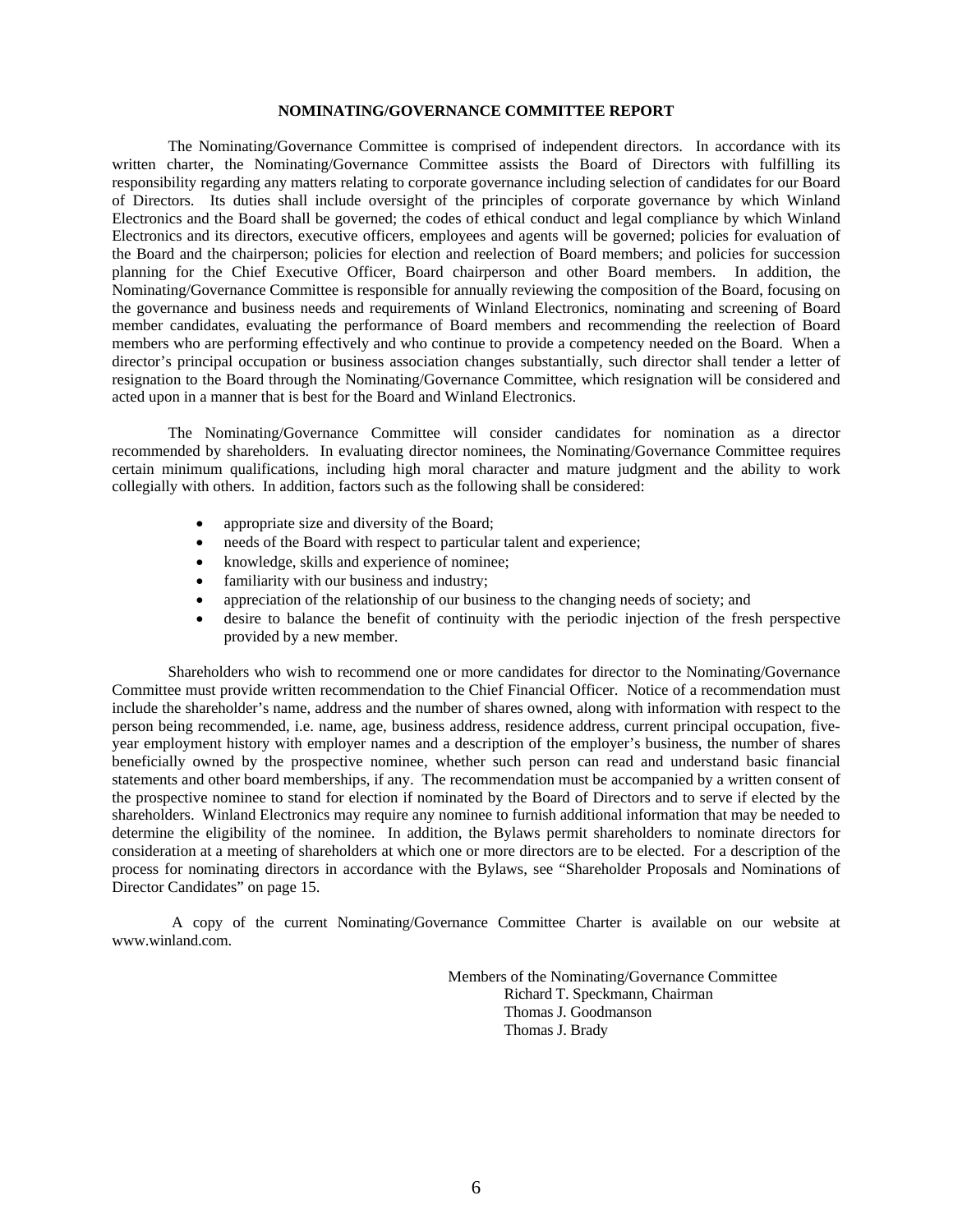#### **ELECTION OF DIRECTORS**

(Proposals #1 and #2)

 Our Bylaws provide that the number of directors shall be the number set by the shareholders, which shall be not less than one. The Nominating/Governance Committee recommended to the Board of Directors that the number of directors be set at five and that the persons currently serving on the Board be nominated for re-election. The Board of Directors unanimously recommends that the number of directors be set at five and that the five persons nominated be re-elected. Unless otherwise instructed, the Proxies will be so voted.

 Under applicable Minnesota law, approval of the proposal to set the number of directors at five requires the affirmative vote of the holders of the greater of a majority of the voting power of the shares represented in person or by proxy at the Annual Meeting with authority to vote on such matter, and the election of directors requires the affirmative vote of the holders of a plurality of the voting power of the shares represented in person or by proxy at the Annual Meeting with authority to vote on such matter.

 In the absence of other instruction, the Proxies will be voted for setting the number of directors at five and for each of the individuals listed below. If elected, such individuals shall serve until the next annual meeting of shareholders and until their successors shall be duly elected and shall qualify. All of the nominees are members of the present Board of Directors. If, prior to the 2009 Annual Meeting of Shareholders, it should become known that any one of the following individuals will be unable to serve as a director after the 2009 Annual Meeting by reason of death, incapacity or other unexpected occurrence, the Proxies will be voted for such substitute nominee(s) as is selected by the Nominating/Governance Committee. Alternatively, the Proxies may, at the Board's discretion, be voted for such fewer number of nominees as results from such death, incapacity or other unexpected occurrences. The Board of Directors has no reason to believe that any of the following nominees will be unable to serve.

| Name and Age of<br>Director/Nominee | Age | <b>Current Position With</b><br>Winland Electronics, Inc. | Director<br>Since |
|-------------------------------------|-----|-----------------------------------------------------------|-------------------|
| Thomas J. de Petra                  | 62  | President, Chief Executive Officer and Director           | 1994              |
| Lorin E Krueger                     | 53  | Director                                                  | 1983              |
| Richard T. Speckmann                | 58  | Director                                                  | 2002              |
| Thomas J. Goodmanson                | 39  | Director                                                  | 2007              |
| Thomas J. Brady                     | 44  | Director                                                  | 2008              |

*Thomas de Petra* has been President and Chief Executive Officer since April 2008. Mr. de Petra served as Chairman of Winland's Board of Directors from October 2006 until April 2008, and a Director of the company since 1994. He is the founder and president of Vantage Advisory Services LLC, providing management consulting and business advisory services. While serving as a self-employed management consultant during the past 12 years, Mr. de Petra has served in various interim executive officer roles. He also served as Chief Executive Officer of Nortech Forest Technologies, Inc., a publicly traded company, from February 1996 to June 1997.

 *Lorin E. Krueger* serves as a Director. He is President and Chief Executive Officer of Rt 66 Holdings Inc., a private venture company. From June 1, 2001 to January 2, 2008, Mr. Krueger served as President and Chief Executive Officer of the Company and as President of the Company from January 1999 until June of 2001 when he assumed the additional role of CEO. Mr. Krueger has served as a Director of the Company since 1983. Mr. Krueger served as the Company's Chief Operating Officer, and other executive officer positions in the company, from 1983 until January of 1999. Mr. Krueger was one of the founding partners of the company.

*Richard T. Speckmann* serves as a Director and Chairman of the Compensation Committee and Nominating/Governance Committee. He is the Chief Executive Officer and President of EmPerform, Inc., a company that evaluates employee performance and productivity, since March 2004. He served as Chief Executive Officer of Outside the Box, Inc. and as President of Amcon Construction Company, LLC April 2001 to November 2002. From January 1997 to March 2001, Mr. Speckmann, a partner of Art Holdings Corporation, served as its President.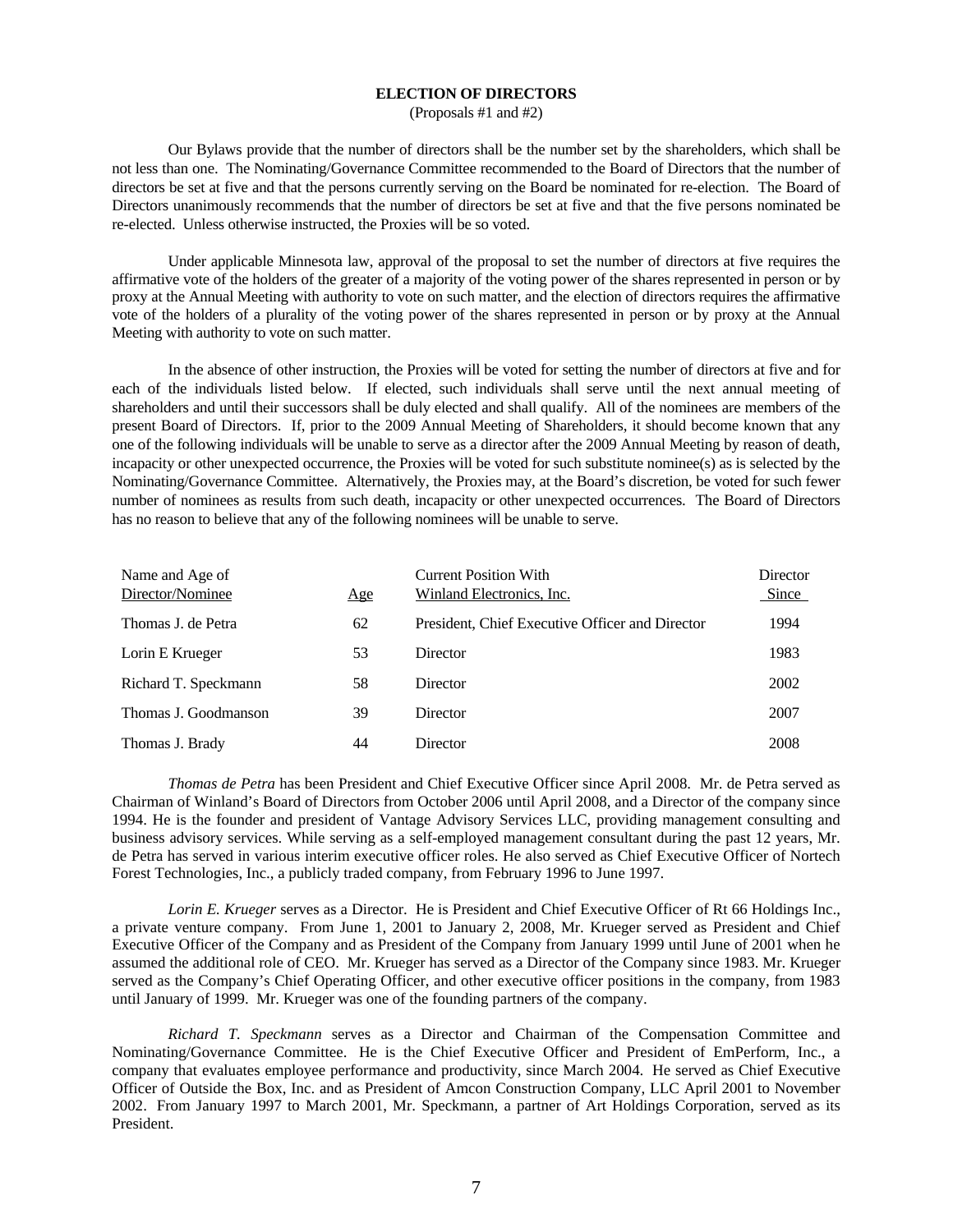*Thomas J. Goodmanson* serves as a Director and Chairman of the Board. He is the Chief Financial Officer, of Calabrio, Inc., a leading provider of workforce optimization and unified desktop software for IP-based contact centers. From March 2006 to January 2008, Mr. Goodmanson served as the Chief Financial and Administrative Officer of Gelco Information Network, Inc., a leading provider of global software-as-a-service and other on-demand business services. From September 1999 to March 2006, Mr. Goodmanson was Chief Financial Officer of Magenic Technologies. From August 1992 to September 1999, he was a senior manager at KPMG, LLP and is a CPA, inactive, in the state of Minnesota.

*Thomas J. Brady* serves as a Director and Chairman of the Audit Committee. He is the Chief Financial Officer of Digineer, Inc., a growing IT consulting firm, which he joined in October 2006. At Digineer, he is responsible for all aspects of internal and external financial reporting, as well as information technology, legal, operations and general administration. Previously, Mr. Brady spent 19 years with KPMG, LLP, most recently as Audit Partner, where he was responsible for corporate audits in a wide range of companies and industries with revenues ranging from under \$10 million to over \$1 billion.

#### **INCREASE IN SHARES RESERVED UNDER THE 2008 EQUITY INCENTIVE PLAN** (Proposal #3)

#### **General**

 On March 5, 2009, the Board of Directors amended, subject to shareholder approval, our 2008 Equity Incentive Plan (the "Equity Incentive Plan") to increase the reserved shares of Common Stock under the Equity Incentive Plan from 300,000 to 500,000. The Equity Incentive Plan was originally adopted by the Board on March 17, 2008 and approved by the shareholders in May 2008.

 The Board believes that granting equity incentives to employees, officers, consultants, advisors and directors is an effective and crucial means to promote the future growth and development of Winland. Such Awards, among other things, increase these individuals' proprietary interest in Winland's success and enables Winland to attract and retain qualified personnel. There are currently 159,000 shares of Common Stock reserved under the Equity Incentive Plan for Awards that have previously been granted under the Equity Incentive Plan. Winland does not have the ability to grant future Awards under the 2005 Equity Incentive Plan or the 1997 Stock Option Plan, nor does it have the ability to reissue Common Stock which was previously reserved for Awards that have expired or terminated. We believe that in order to attract and retain qualified personnel, we must have the capacity to offer Awards under the Equity Incentive Plan.

 Because of the current state of the economy and the current trading price of our Common Stock, all of the Awards granted under the Equity Incentive Plan, as well as the 2005 Equity Incentive Plan are under water. Winland deems it important to have the ability to grant Awards in order to attract and retain qualified personnel, including those qualified personnel who have been granted Awards in the past under either the Equity Incentive Plan or the 2005 Equity Incentive Plan.

 The Board therefore recommends that all shareholders vote in favor of the amendment to the Equity Incentive Plan to increase the shares of Common Stock reserved under the Equity Incentive Plan from 300,000 to 500,000.

 A general description of the basic features of the Equity Incentive Plan is presented below, but such description is qualified in its entirety by reference to the full text of the Equity Incentive Plan, a copy of which may be obtained without charge upon written request to Brian Lawrence, Winland's Controller.

#### **Description of the Equity Incentive Equity Incentive Plan**

 *General.* Under the Equity Incentive Plan, the Compensation Committee may award incentive or nonqualified stock options, restricted stock, stock appreciation rights, performance shares and performance units to those officers and employees of Winland (including any subsidiaries and affiliates), or to directors of or consultants or advisors to Winland, whose performance, in the judgment of the Board or Committee, can have a significant effect on the success of Winland.

 *Shares Available***.** The Equity Incentive Plan currently provides for the issuance of up to 300,000 shares of Common Stock, subject to adjustment of such number in the event of certain increases or decreases in the number of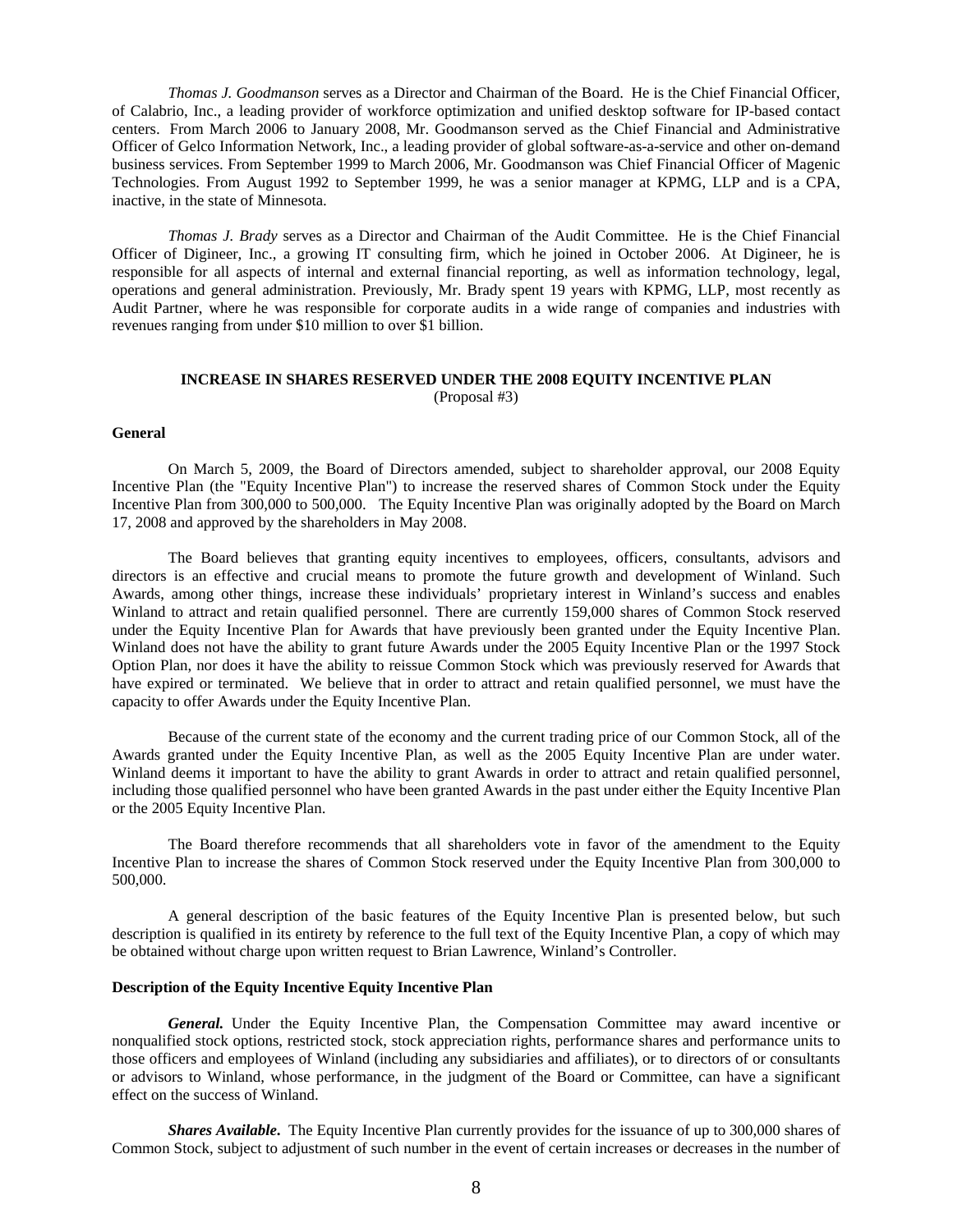outstanding shares of Common Stock effected as a result of stock splits, stock dividends, combinations of shares or similar transactions in which Winland receives no consideration.

 The total number of shares and the exercise price per share of Common Stock that may be issued pursuant to outstanding Awards are subject to adjustment by the Board upon the occurrence of stock dividends, stock splits or other recapitalizations, or because of mergers, consolidations, reorganizations or similar transactions in which we receive no consideration. The Board may also provide for the protection of Participants in the event of a merger, liquidation, reorganization, divestiture (including a spin-off) or similar transaction.

 *Administration and Types of Awards***.** As permitted in the Equity Incentive Plan, the Board has designated the Compensation Committee (hereinafter referred to as the "Administrator") to administer the Equity Incentive Plan. The Administrator has broad powers to administer and interpret the Equity Incentive Plan, including the authority to (i) establish rules for the administration of the Equity Incentive Plan, (ii) select the participants in the Equity Incentive Plan, (iii) determine the types of awards to be granted and the number of shares covered by such awards, and (iv) set the terms and conditions of such awards. All determinations and interpretations of the Administrator are binding on all interested parties.

*Options.* Options granted under the Equity Incentive Plan may be either "incentive" stock options within the meaning of Section 422 of the Internal Revenue Code ("IRC") or "nonqualified" stock options that do not qualify for special tax treatment under the IRC. No incentive stock option may be granted with a per share exercise price less than the fair market value of a share of the Company's Common Stock on the date the option is granted. The closing sale price of a share of our Common Stock was \$0.45 on March 9, 2009.

 The period during which an option may be exercised and whether the option will be exercisable immediately, in stages, or otherwise is set by the Administrator. An incentive stock option may not be exercisable more than ten (10) years from the date of grant. Participants generally must pay for shares upon exercise of options with cash, certified check or Common Stock of Winland valued at the stock's then "fair market value" as defined in the Equity Incentive Plan. Each incentive option granted under the Equity Incentive Plan is nontransferable during the lifetime of the Participant. A nonqualified stock option may, if permitted by the Administrator, be transferred to certain family members, family limited partnerships and family trusts.

 The Administrator may, in its discretion, modify or impose additional restrictions on the term or exercisability of an option. The Administrator may also determine the effect a Participant's termination of employment with Winland or a subsidiary may have on the exercisability of such option. The grants of stock options under the Equity Incentive Plan are subject to the Administrator's discretion.

*Restricted Stock Award, Performance Share Awards and Performance Units.* The Administrator is also authorized to grant awards of restricted stock, performance shares and performance units. Each restricted stock award granted under the Equity Incentive Plan shall be for a number of shares as determined by the Administrator, and the Administrator, in its discretion, may also establish continued employment, vesting or other conditions that must be satisfied for the restrictions on the transferability of the shares and the risks of forfeiture to lapse. Performance share awards generally provide the recipient with the opportunity to receive shares of Winland's Common Stock and performance units generally provide recipients with the opportunity to receive cash awards, but only if Winland's financial goals or other business objectives are achieved over specified performance periods.

 *Stock Appreciation Rights.* A stock appreciation right may be granted independent of or in tandem with a previously or contemporaneously granted stock option, as determined by the Administrator. Generally, upon the exercise of a stock appreciation right, the recipient will receive cash, shares of Common Stock or some combination of cash and shares having a value equal to the excess of (i) the fair market value of a specified number of shares of Winland's Common Stock, over (ii) a specified exercise price. If the stock appreciation right is granted in tandem with a stock option, the exercise of the stock appreciation right will generally cancel a corresponding portion of the option, and, conversely, the exercise of the stock option will cancel a corresponding portion of the stock appreciation right. The Administrator will determine the term of the stock appreciation right and how it will become exercisable. A stock appreciation right may not be transferred by an optionee except by will or the laws of descent and distribution.

 *Amendment.* The Board may, from time to time, suspend or discontinue the Equity Incentive Plan or revise or amend it in any respect; provided, (i) no such revision or amendment may impair the terms and conditions of any outstanding option or stock award to the material detriment of the participant without the consent of the participant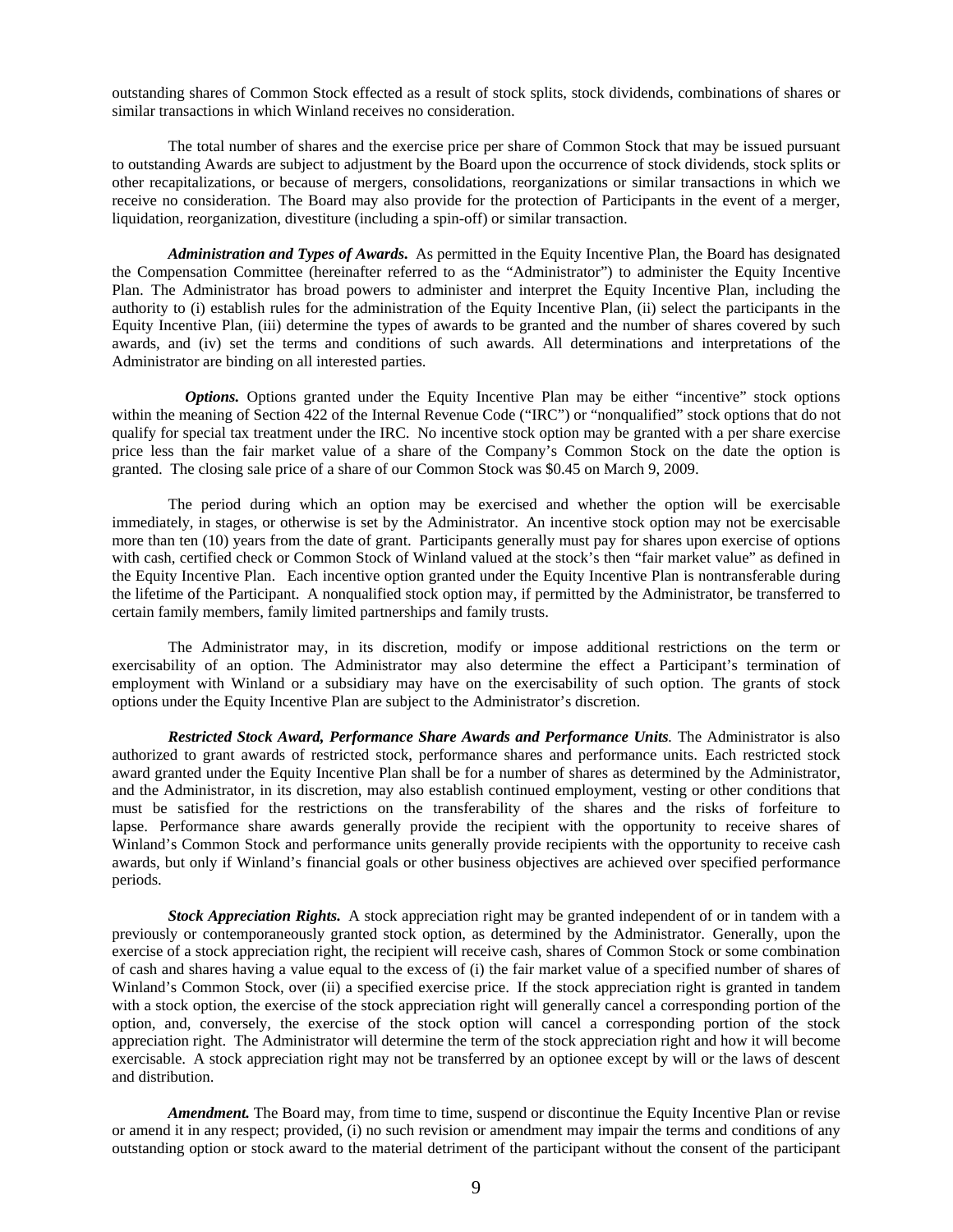except as authorized in the event of merger, consolidation or liquidation of Winland, (ii) the Equity Incentive Plan may not be amended in any manner that will (a) materially increase the number of shares subject to the Equity Incentive Plan except as provided in the case of stock splits, consolidations, stock dividends or similar events, (b) change the designation of the class of employees eligible to receive awards; (c) decrease the price at which options will be granted; or (d) materially increase the benefits accruing to participants under the Equity Incentive Plan, without the approval of the shareholders, to the extent such approval is required by applicable law or regulation.

#### **Federal Income Tax Matters**

*Options.* Under present law, an optionee will not realize any taxable income on the date a nonqualified option is granted pursuant to the Equity Incentive Plan. Upon exercise of the option, however, the optionee must recognize, in the year of exercise, ordinary income equal to the difference between the option price and the fair market value of Winland's Common Stock on the date of exercise. Upon the sale of the shares, any resulting gain or loss will be treated as capital gain or loss. Winland will receive an income tax deduction in its fiscal year in which nonqualified options are exercised equal to the amount of ordinary income recognized by those optionees exercising options, and must withhold income and other employment related taxes on such ordinary income.

 Incentive stock options granted under the Equity Incentive Plan are intended to qualify for favorable tax treatment under Section 422 of the Internal Revenue Code of 1986, as amended. Under Section 422, an optionee recognizes no taxable income when the option is granted. Further, the optionee generally will not recognize any taxable income when the option is exercised if he or she has at all times from the date of the option's grant until three months before the date of exercise been an employee of Winland. Winland ordinarily is not entitled to any income tax deduction upon the grant or exercise of an incentive stock option. Certain other favorable tax consequences may be available to the optionee if he or she does not dispose of the shares acquired upon the exercise of an incentive stock option for a period of two years from the granting of the option and one year from the receipt of the shares.

 *Restricted Stock Awards.* Generally, no income is taxable to the recipient of a restricted stock award in the year that the award is granted. Instead, the recipient will recognize compensation taxable as ordinary income equal to the fair market value of the shares in the year in which the transfer restrictions lapse. Alternatively, if a recipient makes a "Section 83(b)" election, the recipient will, in the year that the restricted stock award is granted, recognize compensation taxable as ordinary income equal to the fair market value of the shares on the date of the award. Winland normally will receive a deduction equal to the amount of compensation the recipient is required to recognize as ordinary taxable income, and must comply with applicable tax withholding requirements.

 *Performance Share and Performance Unit Awards.* A recipient of performance shares or performance units will recognize compensation taxable as ordinary income equal to the value of the shares of Common Stock or the cash received, as the case may be, in the year that the recipient receives payment. Winland normally will receive a deduction equal to the amount of compensation the recipient is required to recognize as ordinary taxable income, and must comply with applicable tax withholding requirements.

 *Stock Appreciation Rights.* Generally, a recipient of a stock appreciation right will recognize compensation taxable as ordinary income equal to the value of the shares of Common Stock or the cash received in the year that the stock appreciation right is exercised. Winland normally will receive a deduction equal to the amount of compensation the recipient is required to recognize as ordinary taxable income, and must comply with applicable tax withholding requirements.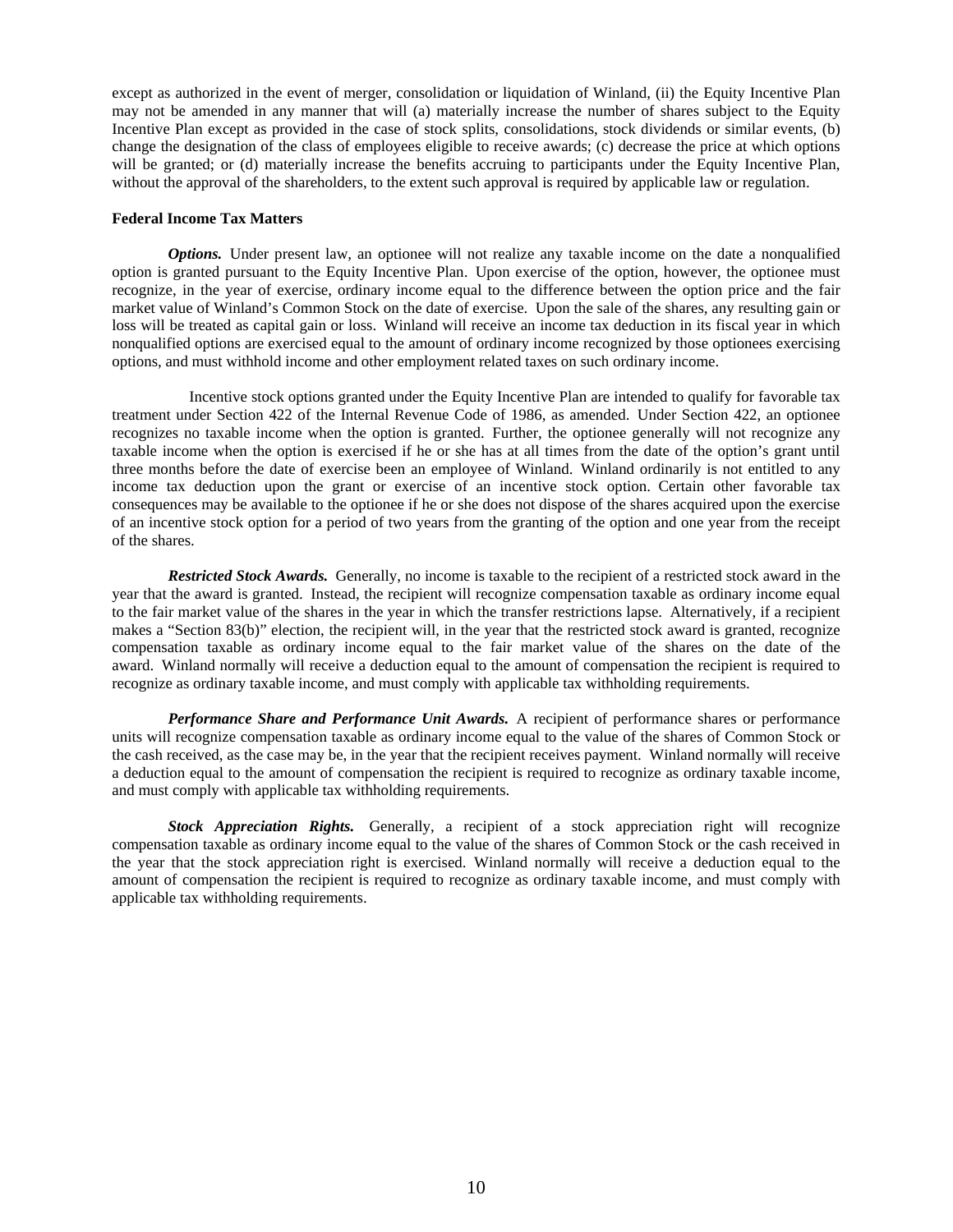### **Equity Compensation Plan Information**

| <b>Plan category</b>                                                 | Number of securities to<br>be issued upon exercise<br>of outstanding options,<br>warrants and rights | Weighted average<br>exercise price of<br>outstanding options,<br>warrants and rights | Number of securities remaining<br>available for future issuance under<br>equity compensation plans<br>(excluding securities reflected in<br>column (a)) |
|----------------------------------------------------------------------|------------------------------------------------------------------------------------------------------|--------------------------------------------------------------------------------------|---------------------------------------------------------------------------------------------------------------------------------------------------------|
|                                                                      | (a)                                                                                                  | (b)                                                                                  | (c)                                                                                                                                                     |
| Equity compensation<br>plans approved by<br>security holders         | 468,800                                                                                              | \$2.44                                                                               | 343,202(1)                                                                                                                                              |
| Equity compensation<br>plans not approved by<br>security holders (2) | 12,500                                                                                               | \$3.52                                                                               | $\theta$                                                                                                                                                |
| <b>TOTAL</b>                                                         | 481.300                                                                                              | \$2.46                                                                               | 343,202                                                                                                                                                 |

The following table summarizes our equity compensation plan information as of December 31, 2008.

- (1) Includes 190,202 shares available for issuance under Winland's 1997 Employee Stock Purchase Plan.
- (2) The plans consist of three warrant agreements to purchase shares of Winland's Common Stock issued in 2006 as partial consideration for consulting services to the following: (i) Board Assets, Inc., a board evaluation and consulting firm – warrant to purchase 5,000 shares of Common Stock, which warrant vests upon performance of certain services and expires on February 16, 2016 (2,500 shares vested on July 17, 2006, and the remaining shares did not vest because the consulting arrangement has been terminated); and (ii) each of two principals of Genoa Business Advisors, LLC, a business consulting firm – warrant to purchase 10,000 shares of Common Stock, which vest in 5,000-share increments upon performance of certain services and expire on September 6, 2011 (10,000 shares vested on January 19, 2007, and the remaining shares did not vest because the consulting arrangement has been terminated).

## **EXECUTIVE COMPENSATION**

## **Summary Compensation Table**

 The following table sets forth certain information regarding compensation paid or accrued for our last fiscal year to our Chief Executive Officer, Chief Financial Officer and our two highest paid executive officers whose total compensation earned or accrued for fiscal year 2008 exceeded \$100,000.

 We have entered into employment agreements with each of the named executive officers, which agreements are described below.

|                                                                |      | Salary    | Option<br>Awards | Non-Equity<br>Incentive Plan   | All Other<br>Compensation      |              |
|----------------------------------------------------------------|------|-----------|------------------|--------------------------------|--------------------------------|--------------|
| Name and Principal Position                                    | Year | $(\$)$    | $(\$)(1)$        | Compensation (\$)              | $(\$)(3)$                      | Total $(\$)$ |
| Thomas J. de Petra                                             | 2008 | \$174,358 | \$15,925         | \$<br>$\overline{\phantom{a}}$ | \$<br>$\overline{\phantom{0}}$ | \$190,283    |
| <b>Chief Executive</b><br><b>Officer and President</b>         |      |           |                  |                                |                                |              |
| <b>Glenn Kermes</b>                                            | 2008 | \$149,989 | \$32,039         | \$<br>-                        | \$<br>4,907                    | \$186,935    |
| Chief Financial Officer and<br><b>Executive Vice President</b> |      |           |                  |                                |                                |              |
| Warren E. Mitchell                                             | 2008 | \$118,558 | \$8,834          | \$<br>20,000(2)                | \$                             | \$147,392    |
| Vice President of<br>Operations & Supply                       |      |           |                  |                                |                                |              |
| Gregory W. Burneske                                            | 2008 | \$123,594 | \$16,951         | \$                             | \$<br>4,121                    | \$144,666    |
| Vice President<br>of Engineering                               |      |           |                  |                                |                                |              |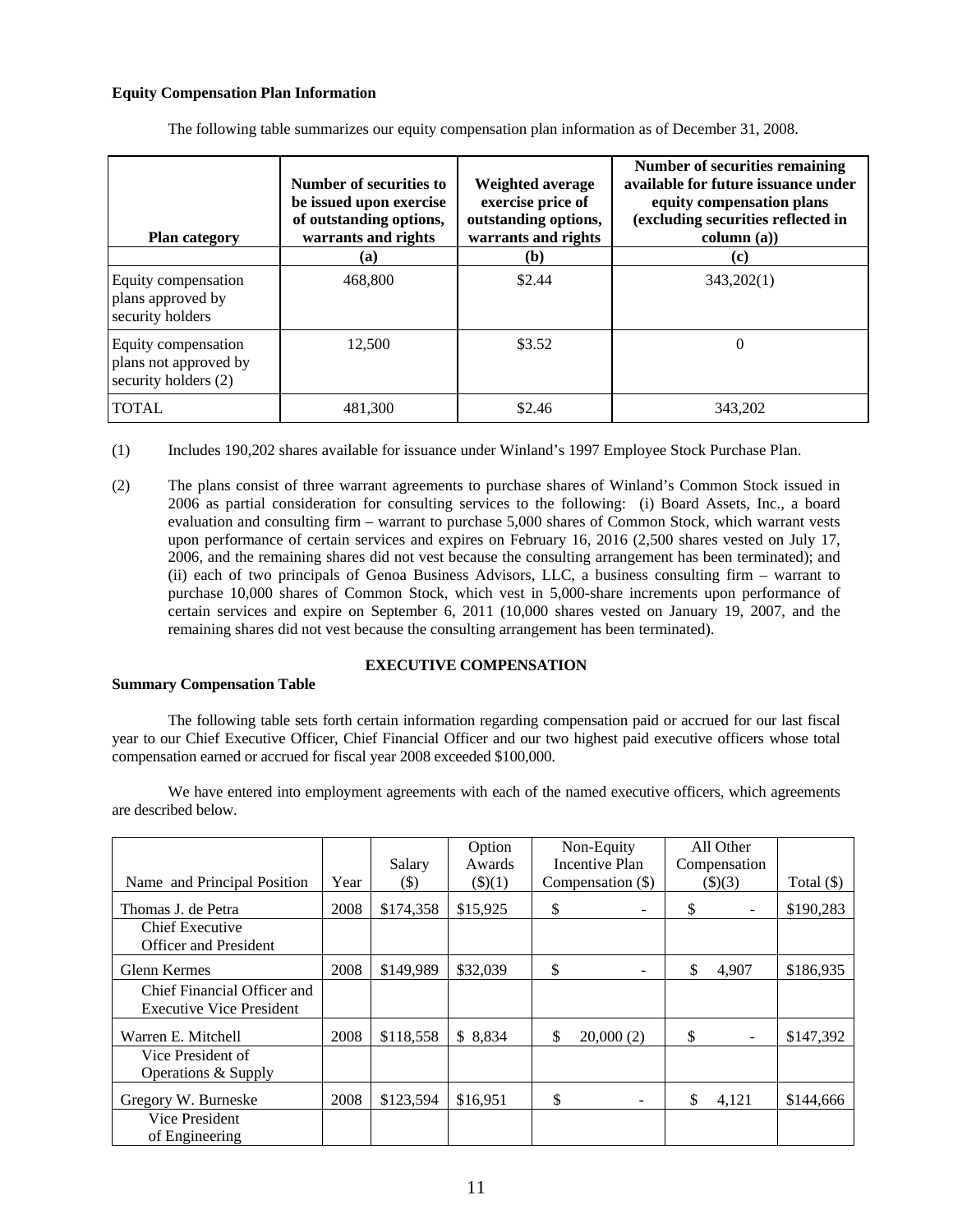- (1) The amounts reflect the amount recognized for financial statement reporting purposes for the fiscal year ended December 31, 2008 in accordance with FAS 123R of stock option awards pursuant to our 2008 Equity Incentive Plan, 2005 Equity Incentive Plan and 1997 Stock Option Plan. Assumptions used in the calculation of these amounts are included in footnote 7 to our financial statements included in our Annual Report on Form 10-K for the year ended December 31, 2008 filed with the Securities and Exchange Commission.
- (2) The amount represents cash incentive awards made pursuant to Mr. Mitchell's employment agreement as noted below.
- (3) Other Annual compensation for fiscal year 2008 consists of contributions to our 401(k) plan for the named executive officer's benefit.

#### **Employment Agreements**

*Thomas J. de Petra.* On May 6, 2008, Winland entered into an employment agreement with Thomas J. de Petra, Chief Executive Officer and President which continues until either party terminates such agreement as provided in the agreement. Pursuant to the terms of the agreement, Mr. de Petra's base salary beginning on April 24, 2008 is \$202,000 and is subject to review at least annually. Pursuant to the employment agreement, if Mr. de Petra's employment is terminated by Winland without cause or by Mr. de Petra for good reason, Mr. de Petra is entitled to his base salary for twelve months and health care benefits for six months; provided, however, if such termination occurs within two years after a change of control, Mr. de Petra will be entitled to an amount equal to his salary and bonus payments for the two completed fiscal years immediately preceding termination payable over the 24 months following the termination. During employment with Winland and for one year following termination of such employment, Mr. de Petra has agreed that he will not compete with Winland or solicit any of its employees, customers or contractors for employment or business purposes.

*Glenn A. Kermes.* On December 31, 2007, Winland entered into an Amendment to Employment Agreement with Glenn Kermes, Chief Financial Officer, dated January 23, 2007, which agreement continues until either party terminates such agreement as provided in the agreement. Pursuant to the terms of the amendment, Mr. Kermes' base salary beginning January 1, 2009 is \$185,000 and is subject to review at least annually. Pursuant to the employment agreement, as amended, if the Mr. Kermes' employment is terminated by Winland without cause or by Mr. Kermes for good reason, Mr. Kermes is entitled to his base salary for six months and health care benefits for three months; provided, however, if such termination occurs within two years after a change of control, Mr. Kermes will be entitled to an amount equal to his salary and bonus payments for the one completed fiscal year immediately preceding termination payable over the 12 months following the termination. During employment with Winland and for one year following termination of such employment, pursuant to the amendment, Mr. Kermes has agreed that he will not compete with Winland or solicit any of its employees, customers or contractors for employment or business purposes.

*Warren E. Mitchell.* On February 4, 2008, Winland entered into an employment agreement with Warren Mitchell as Company's Executive Supply Chain Leader. On June 11, 2008, Winland promoted Mr. Mitchell to Vice President of Operations and Supply. Mr. Mitchell's base salary beginning January 1, 2009 is \$149,350 and is subject to review at least annually pursuant to the agreement. Pursuant to the employment agreement, Mr. Mitchell's employment may be terminated by Winland or by Mr. Mitchell for any or no reason. If, during the first six months of the new CEO's employment, Mr. Mitchell is terminated without cause, or due to an organization restructure, Mr. Mitchell will be entitled to 6 months of his base salary. Also, if Mr. Mitchell is terminated (outside of the first six months of the new CEO's employment) without cause or is impacted during a potential change of control of the company, his severance will be four months of the his base salary. During employment with Winland and for one year following termination of such employment, Mr. Mitchell has agreed that he will not compete with Winland or solicit any of its employees, customers or contractors for employment or business purposes.

*Gregory W. Burneske.* On May 17, 2004, Winland entered into an Employment Agreement with Gregory Burneske as Winland's Vice President of Engineering which continues until either party terminates such agreement as provided in the agreement. Pursuant to the terms of the agreement, Mr. Burneske's base salary beginning January 1, 2009 is \$127,300 and is subject to review at least annually. Pursuant to the employment agreement, if Mr. Burneske's employment is terminated by Winland without cause or by Mr. Burneske for good reason, Mr. Burneske is entitled to his base salary for six months and health care benefits for three months; provided, however, if such termination occurs within two years after a change of control, Mr. Burneske will be entitled to an amount equal to his salary and bonus payments for the one completed fiscal year immediately preceding termination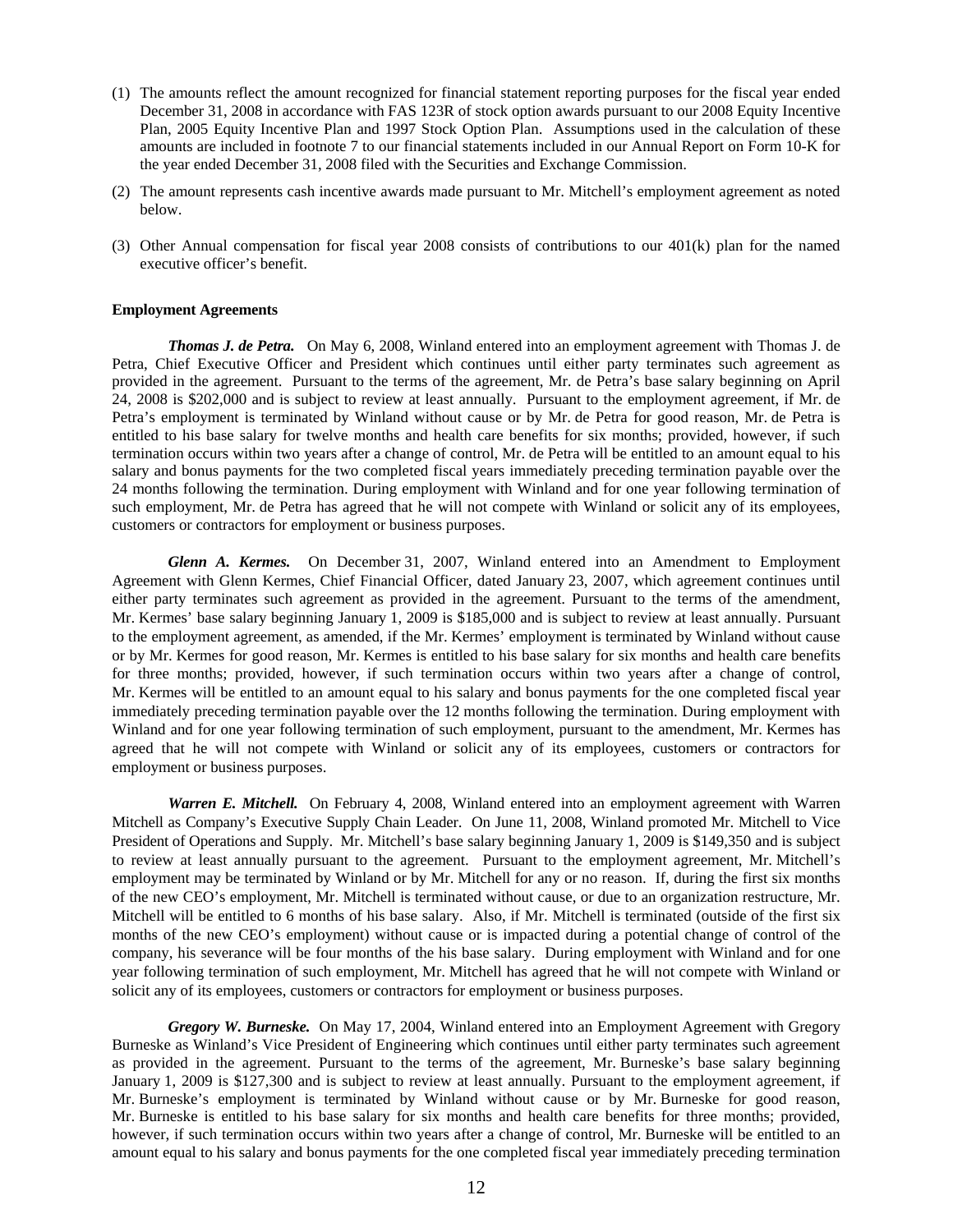payable over the 12 months following the termination. During employment with Winland and for one year following termination of such employment, pursuant to the amendment, Mr. Burneske has agreed that he will not compete with Winland or solicit any of its employees, customers or contractors for employment or business purposes.

|                     | Number of Securities          | Number of Securities          |                        |                          |
|---------------------|-------------------------------|-------------------------------|------------------------|--------------------------|
|                     | <b>Underlying Unexercised</b> | <b>Underlying Unexercised</b> | <b>Option Exercise</b> | <b>Option Expiration</b> |
| Name                | Options (#) Exercisable       | Options (#) Un-exercisable    | Price $(\$)$           | Date                     |
|                     |                               |                               |                        |                          |
| Thomas J. de Petra  | 5,000                         | $-\,-$                        | \$3.00                 | 05/11/2009               |
|                     | 5,500                         | --                            | \$4.11                 | 05/10/2015               |
|                     | 5,500                         | $-\,-$                        | \$4.48                 | 05/09/2016               |
|                     | 5,500                         | $-$                           | \$3.28                 | 05/08/2017               |
|                     | $-\,-$                        | 50,000(1)                     | \$1.74                 | 05/06/2014               |
|                     |                               |                               |                        |                          |
| Glenn A. Kermes     | 14,400                        | 21,600(2)                     | \$3.33                 | 10/02/2012               |
|                     | 3,600                         | 14,400(3)                     | \$2.55                 | 11/08/2013               |
|                     | $-$                           | 12,000(4)                     | \$0.70                 | 01/15/2015               |
|                     |                               |                               |                        |                          |
| Warren E. Mitchell  | 5,400                         | 21,600(5)                     | \$2.13                 | 02/04/2014               |
|                     | $-$                           | 9,000(6)                      | \$1.60                 | 06/11/2014               |
|                     |                               |                               |                        |                          |
| Gregory W. Burneske | 14,400                        | 3,600(7)                      | \$3.00                 | 05/17/2010               |
|                     | 10,800                        | 7,200(8)                      | \$3.35                 | 01/01/2012               |

#### **Outstanding Equity Awards at Fiscal Year-End**

- $(1)$  The stock option was granted on May 6, 2008. The option vests to the extent of 10,000 shares annually on the first five anniversary dates of the date of grant.
- (2) The stock option was granted on October 2, 2006. The option vests to the extent of 7,200 shares annually on the first five anniversary dates of the date of grant.
- (3) The stock option was granted on November 8, 2007. The option vests to the extent of 3,600 shares annually on the first five anniversary dates of the date of grant.
- (4) The stock option was granted on January 15, 2009. The option vests to the extent of 2,400 shares annually on the first five anniversary dates of the date of grant.
- (5) The stock option was granted on February 4, 2008. The option vests to the extent of 5,400 shares annually on the first five anniversary dates of the date of grant.
- (6) The stock option was granted on June 11, 2008. The option vests to the extent of 1,800 shares annually on the first five anniversary dates of the date of grant.
- (7) The stock option was granted on May 17, 2004. The option vests to the extent of 3,600 shares annually on the first five anniversary dates of the date of grant.
- (8) The stock option was granted on January 1, 2006. The option vests to the extent of 3,600 shares annually on the first five anniversary dates of the date of grant.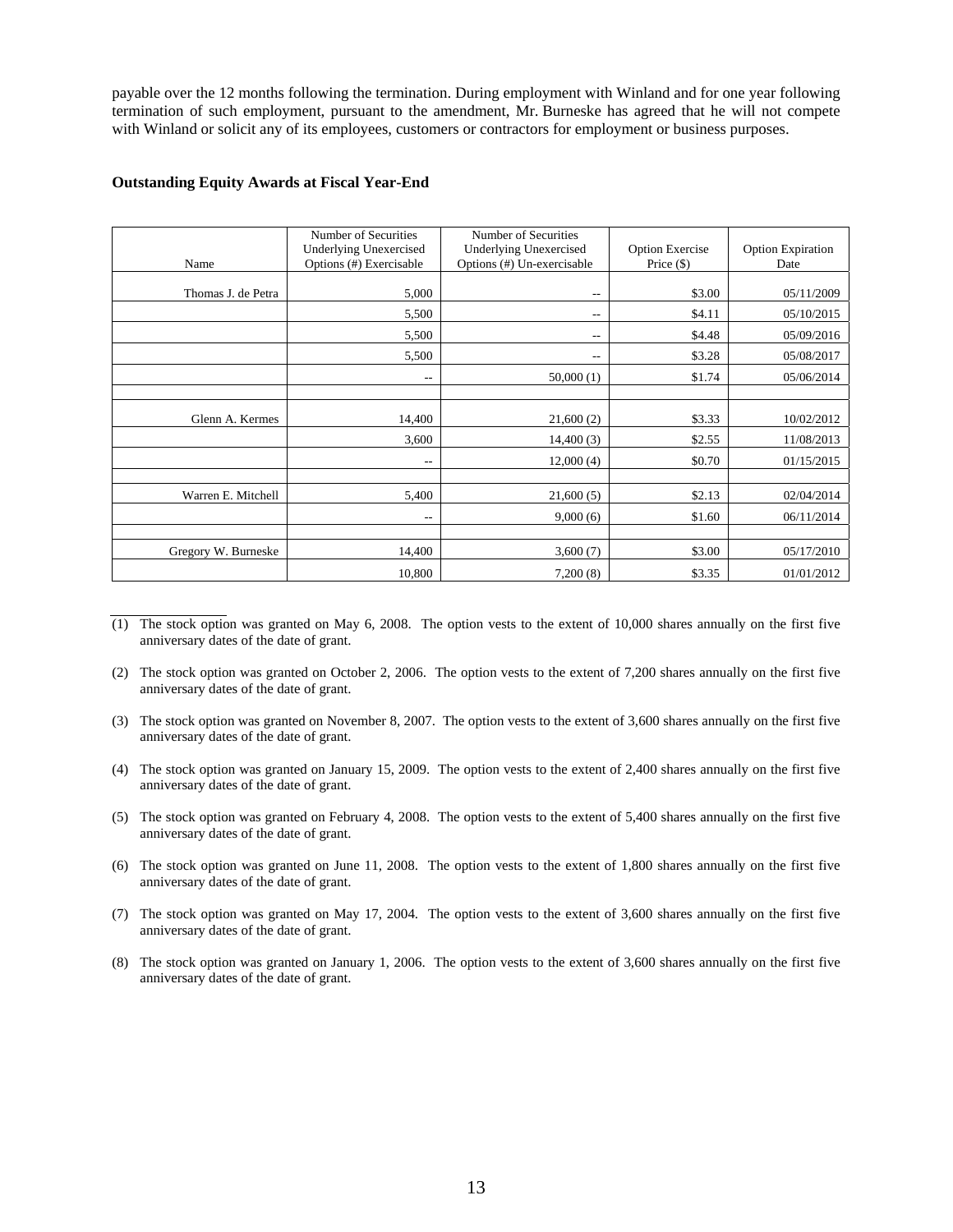#### **CERTAIN TRANSACTIONS**

 During the two most recent fiscal years, we have not had any transactions in which any director or executive officer, or any other member of the immediate family of any director or executive officer, had a material direct or indirect interest reportable under applicable Securities and Exchange Commission rules, and there are no such transactions proposed.

#### **COMPLIANCE WITH SECTION 16(a) OF THE EXCHANGE ACT**

Section 16(a) of the Securities Exchange Act of 1934 requires our executive officers and directors, and persons who own more than ten percent of a registered class of our equity securities, to file reports of ownership and changes in ownership with the Securities and Exchange Commission (the "SEC"). Executive officers, directors and greater than 10% shareholders are required by SEC regulation to furnish us with copies of all Section 16(a) forms they file. Based solely on its review of the copies of such forms received, we believe that, during fiscal year 2008, all of our executive officers, directors and greater than ten-percent beneficial owners complied with the applicable filing requirements, except that Messrs. Goodmanson and Krueger each reported one transaction and Mr. Brady reported two transactions on a Form 4 that were not timely filed.

## **INDEPENDENT REGISTERED PUBLIC ACCOUNTING FIRM**

 McGladrey & Pullen, LLP has served as our independent registered public accounting firm since May 1998. Representatives of McGladrey & Pullen, LLP are expected to be present at the 2009 Annual Meeting, will be given an opportunity to make a statement regarding financial and accounting matters if they so desire, and will be available to respond to appropriate questions from our shareholders.

#### **Audit Fees**

 We paid the following fees to McGladrey & Pullen, LLP or its affiliated entity RSM McGladrey, Inc. for fiscal years 2007 and 2008:

|                   | 2007      | 2008      |
|-------------------|-----------|-----------|
| <b>Audit Fees</b> | \$222,000 | \$193,000 |
| Tax Fees          | 90,000    | 48.000    |
|                   | \$312,000 | \$241,000 |

 Audit fees are professional services rendered for the audit of our annual financial statements and review of financial statements included in our Forms 10-K and 10-Q. Tax fees include fees for services provided in connection with tax planning and tax compliance. Tax fees for 2007 included fees paid to RSM McGladrey, Inc. to perform a Research and Development Tax Credit Study for tax years 2003 thru 2006.

 The Audit Committee has considered whether provision of the above non-audit services is compatible with maintaining accountants' independence and has determined that such services are compatible with maintaining accountants' independence.

#### **Pre-Approval Policy**

 The Audit Committee has not formally adopted a policy for pre-approval of all audit and non-audit services by its independent auditors, but it has routinely approved all audit and permitted non-audit services to be performed for Winland by its independent auditors.

#### **REPORT OF AUDIT COMMITTEE**

 The Board maintains an Audit Committee comprised of the three outside directors. The Board and the Audit Committee believe that the Audit Committee's current member composition satisfies the Listing Standards of the American Stock Exchange ("AMEX") that governs audit committees, Section 121(B), including the requirement that audit committee members all be "independent directors" as that term is defined by AMEX Listing Standards Section 121(A).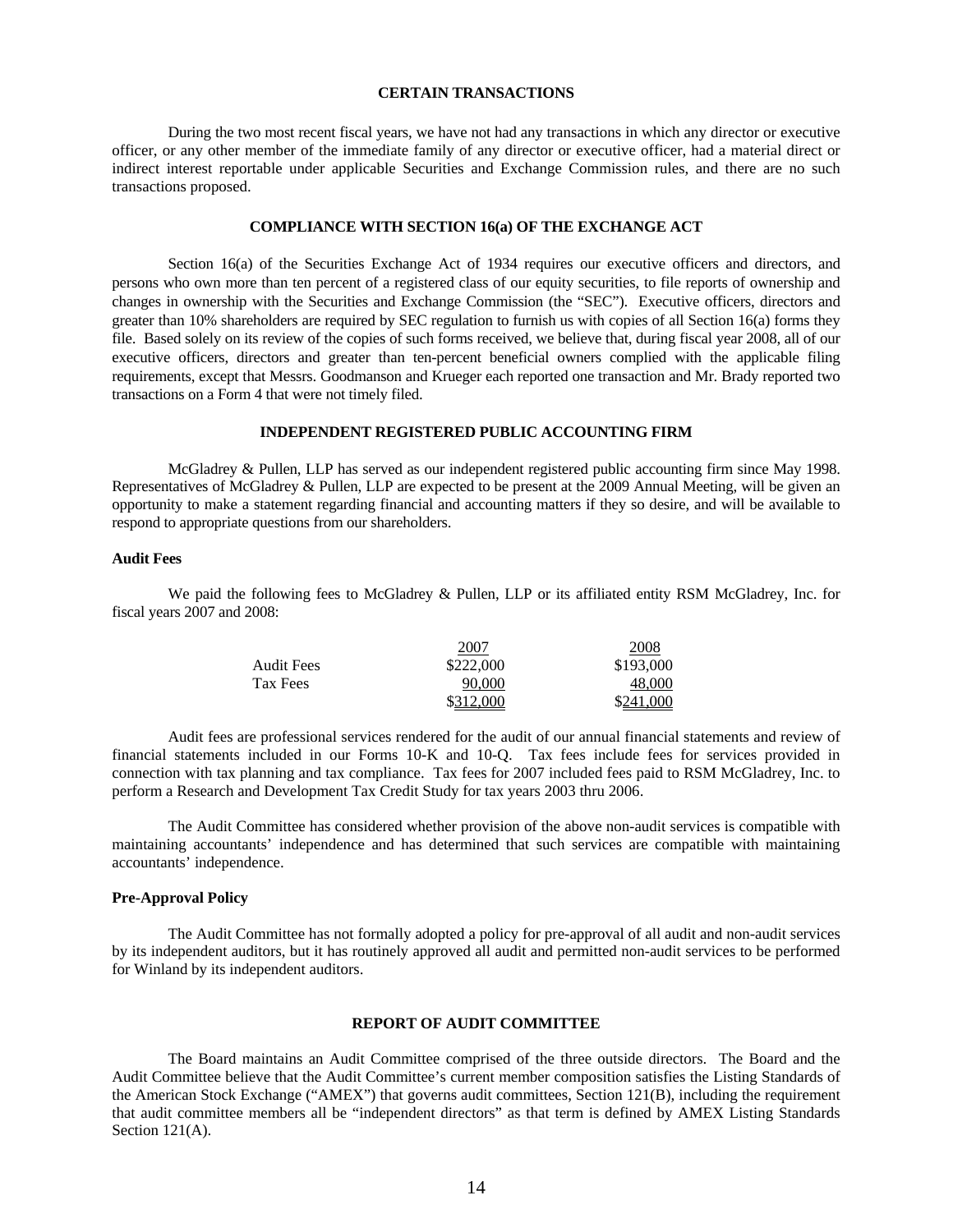The Audit Committee has established a Disclosure Committee, comprised of executives and senior managers who are actively involved in the disclosure process, to specify, coordinate and oversee the review procedures that are used each quarter, including at fiscal year end, to prepare our periodic and current SEC reports.

In accordance with its written charter adopted by the Board (available on our website), the Audit Committee assists the Board with fulfilling its oversight responsibility regarding the quality and integrity of the accounting, auditing and financial reporting practices of Winland. In discharging its oversight responsibilities regarding the audit process, the Audit Committee:

- (1) reviewed and discussed the audited financial statements with management;
- (2) discussed with the independent registered public accounting firm the material required to be discussed by Statement on Auditing Standards No. 61, as amended; and
- (3) reviewed the written disclosures and the letter from the independent registered public accounting firm required by the Independence Standards Board Standard No.1 and discussed with the independent registered public accounting firm any relationships that may impact their objectivity and independence.

Based upon the review and discussions referred to above, the Audit Committee recommended to the Board that the audited financial statements be included in the Annual Report on Form 10-K for the fiscal year ended December 31, 2008, as filed with the Securities and Exchange Commission.

> Members of the Audit Committee Thomas J. Brady, Chairman Thomas J. Goodmanson Richard T. Speckmann

#### **OTHER BUSINESS**

 Management knows of no other matters to be presented at the 2009 Annual Meeting. If any other matter properly comes before the 2009 Annual Meeting, the appointees named in the proxies will vote the proxies in accordance with their best judgment.

#### **SHAREHOLDER PROPOSALS AND NOMINATIONS OF DIRECTOR CANDIDATES**

 Under the SEC Rules, we are required to provide the following information to you based on the assumption that the date for our annual meeting in 2010 will not deviate more than thirty (30) days from the date for the 2009 Annual Meeting: Any appropriate proposal submitted by a shareholder of Winland and intended to be presented at the 2010 Annual meeting of shareholders must be received by us by December 14, 2009 to be considered for inclusion in our proxy statement and related proxy for our annual meeting in 2010. Also, our Bylaws permit shareholders to make nominations for the election of directors and propose business to be brought before any regular meeting of shareholders, provided advance written notice of such nomination or proposal is received by us after February 8, 2010, but on or before March 8, 2010. According to our Bylaws, a shareholder nomination or proposal received outside of this time period will be considered untimely and the chairman of the meeting shall refuse to acknowledge such untimely nomination or proposal.

 We will inform you of any changes of the aforesaid dates in a timely manner and will provide notice of the new dates in our earliest possible quarterly report on Form 10-Q.

 Any shareholder nomination or proposal must provide the information required by our Bylaws and comply with any applicable laws and regulations. All submissions should be made to the Secretary of Winland Electronics at our principal offices at 1950 Excel Drive, Mankato, Minnesota 56001.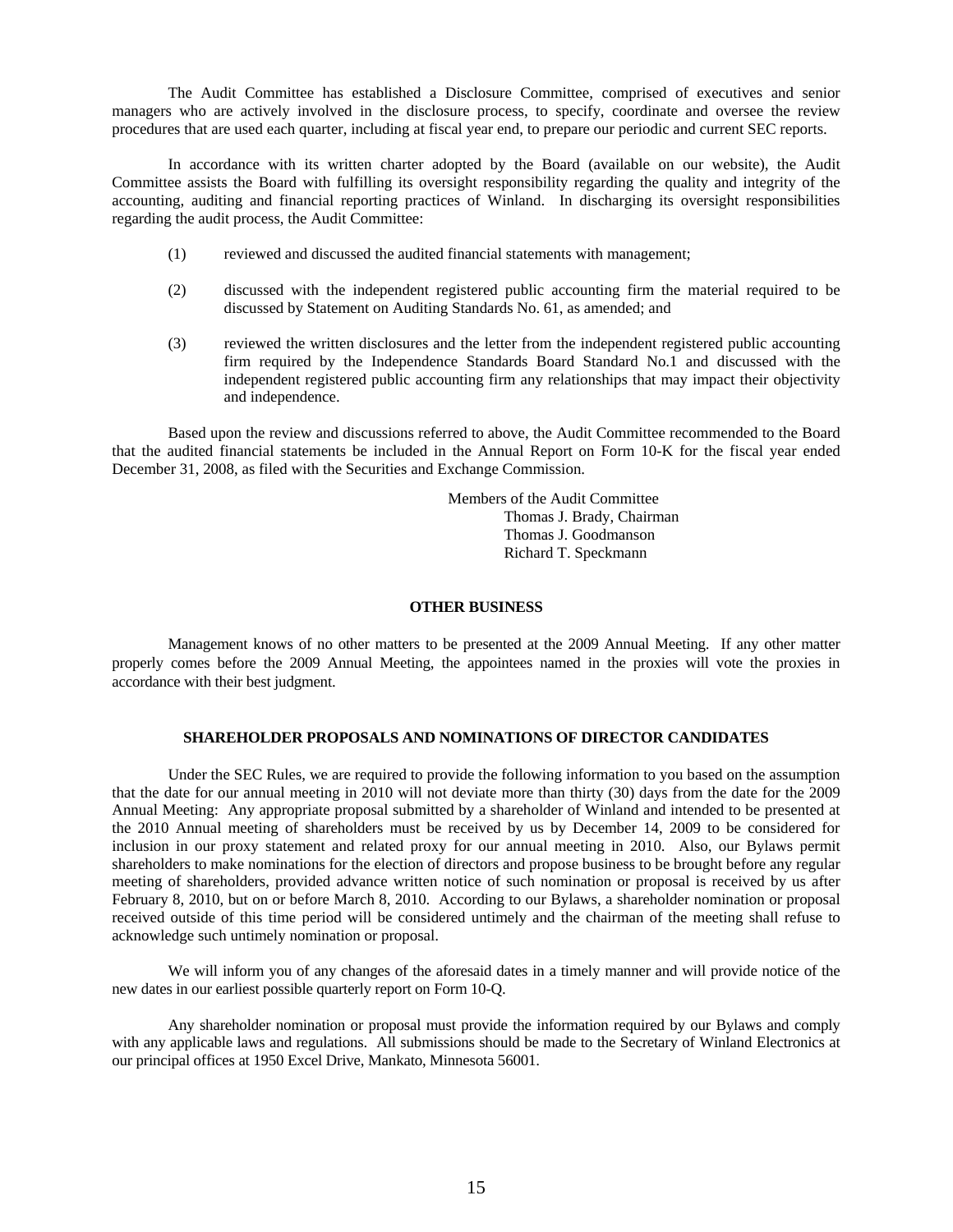#### **ANNUAL REPORT**

 A copy of our Annual Report to Shareholders for the fiscal year ended December 31, 2008, including financial statements, accompanies this Notice of Annual Meeting and Proxy Statement. No portion of the Annual Report is incorporated herein or is to be considered proxy soliciting material.

#### **FORM 10-K**

 WE WILL FURNISH WITHOUT CHARGE TO EACH PERSON WHOSE PROXY IS BEING SOLICITED, UPON WRITTEN REQUEST OF ANY SUCH PERSON, A COPY OF OUR ANNUAL REPORT ON FORM 10-K FOR THE FISCAL YEAR ENDED DECEMBER 31, 2008, AS FILED WITH THE SECURITIES AND EXCHANGE COMMISSION, INCLUDING THE FINANCIAL STATEMENTS AND A LIST OF EXHIBITS TO SUCH FORM 10-K. WE WILL FURNISH TO ANY SUCH PERSON ANY EXHIBIT DESCRIBED IN THE LIST ACCOMPANYING THE FORM 10-K UPON THE ADVANCE PAYMENT OF REASONABLE FEES. REQUESTS FOR A COPY OF THE FORM 10-K AND/OR ANY EXHIBIT(S) SHOULD BE DIRECTED TO THE CHIEF FINANCIAL OFFICER OF WINLAND ELECTRONICS, INC., 1950 EXCEL DRIVE, MANKATO, MINNESOTA 56001. YOUR REQUEST MUST CONTAIN A REPRESENTATION THAT, AS OF MARCH 9, 2009, YOU WERE A BENEFICIAL OWNER OF SHARES ENTITLED TO VOTE AT THE 2009 ANNUAL MEETING OF SHAREHOLDERS.

BY ORDER OF THE BOARD OF DIRECTORS

 Thomas J. Goodmanson Dated: March 26, 2009 Chairman of the Board